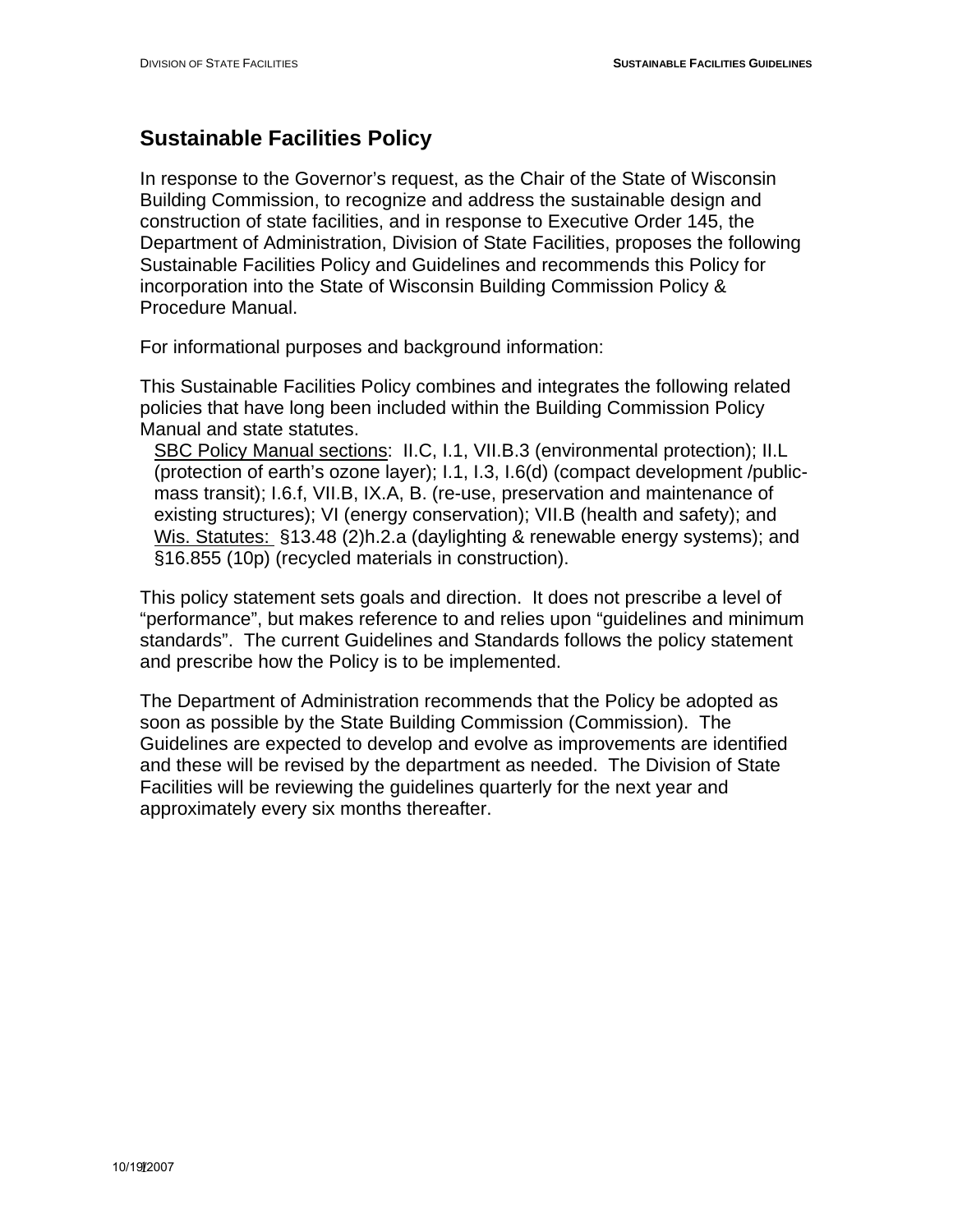### **Recommended addition to**

### **Building Commission Policy and Procedure Manual**

### **1. SUSTAINABLE FACILITIES POLICY**

### **Purpose**

It is the policy of the State Building Commission to be a leader in improving the overall quality and performance of state facilities and to minimize the total cost of occupancy.

The Building Commission adopts this Policy to promote the planning, improvement and management of state facilities in a sustainable manner that:

- Promote the effective use of existing state space
- Respects the larger environmental and social context into which they fit;
- Promotes human health, comfort and performance;
- Conserves natural resources and reduces detrimental effects on the environment; and
- Ensures energy efficiency.
- Considers the life-cycle cost of initiatives

### **Policy**

The Department of Administration shall develop and implement guidelines and minimum standards to incorporate environmentally responsible and sustainable concepts and practices into the planning, design, construction, operation and maintenance of all state facilities. These guidelines and minimum standards shall include, but not be limited to: establishing performance criteria in the following categories: portfolio management, sustainable sites, water efficiency, energy and atmosphere, materials and resources, adaptive use and preservation of existing buildings, indoor environmental quality, construction waste and recycling, operation and maintenance, and purchasing of furniture, fixtures and equipment.

The Department shall report annually on the implementation of this policy and shall annually recognize the projects that most successfully contribute to the development of sustainable state facilities.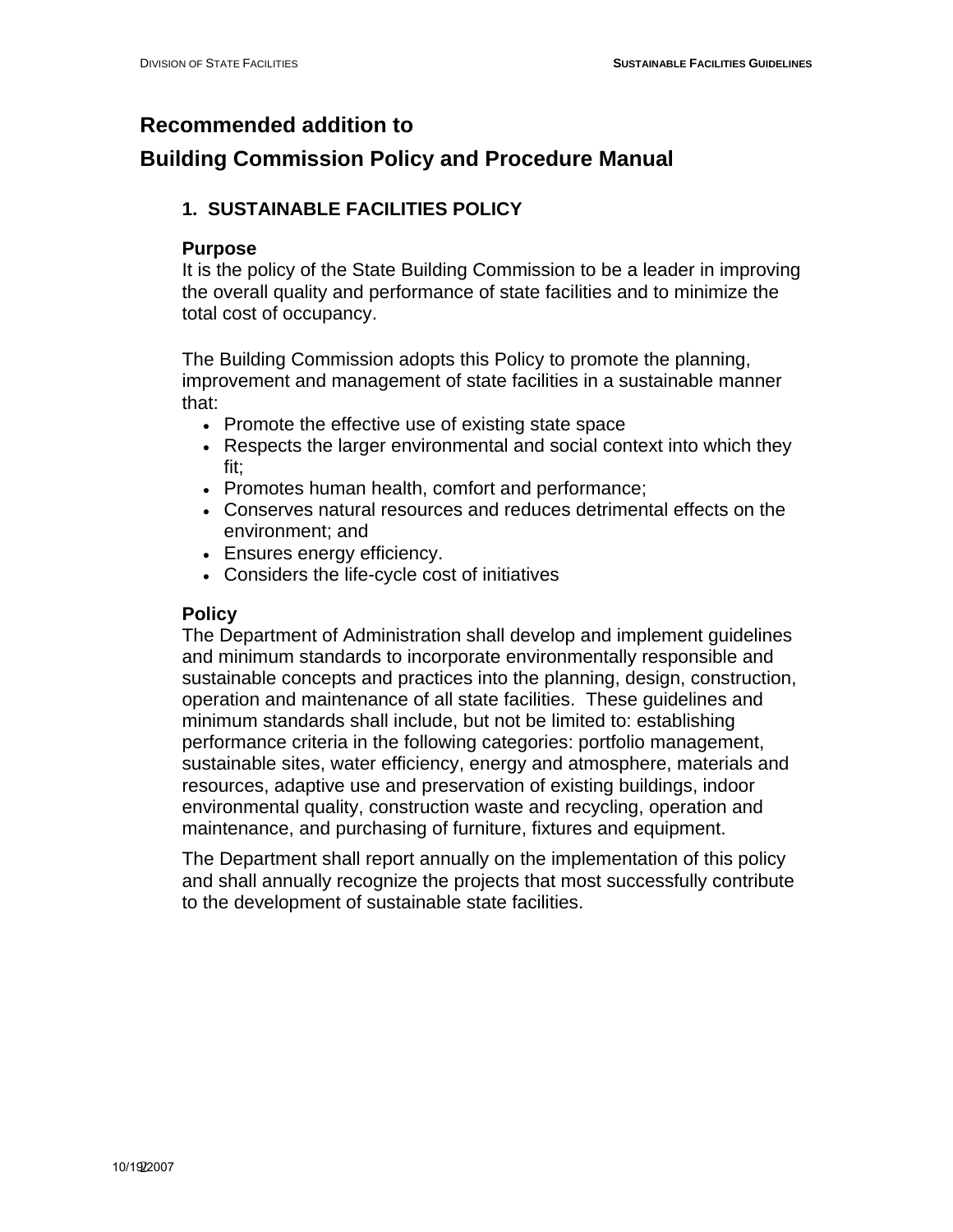### **Introduction to Sustainable Facilities Guidelines and Minimum Standards**

These Guidelines and Standards are based on the LEED™ Rating System.

LEED™, Green Globes™, and other sustainable guidelines and rating systems approved by the Division may be used and Certification by LEED™, Green Globes™, and other sustainable guidelines and rating systems may be pursued, when approved by the Building Commission. Requirements and recommendations of LEED™, Green Globes™, and other guidelines and rating systems that are in conflict with these Guidelines must be approved by DSF prior to being used.

These Guidelines shall be addressed in all Design Reports. For projects that do not have a Design Report, written documentation addressing Guideline requirements shall be submitted.

These Guidelines and Standards are designed to promote and ensure that state facilities are constructed and renovated in a sustainable manner, starting with initial project planning and continuing through occupancy and operation. The Guidelines and Standards address all aspects of the planning, design and construction process. For specific projects, the Guidelines and Standards will be evaluated to determine which are appropriate based on the nature of the project. Not every Guideline and Standard will apply in every project. The project manager, working with agency and DSF planners and analysts, the design team, and contractors, will determine and apply the appropriate components. DSF is responsible for overall implementation within projects, working with the different participants on each aspect.

Implementation of the guidelines will be tracked within projects and documented in order to ensure consistent application, implementation, and results. Based on this information and ongoing feedback from agencies, architects, engineers, contractors and others, the Guidelines and Standards will be updated.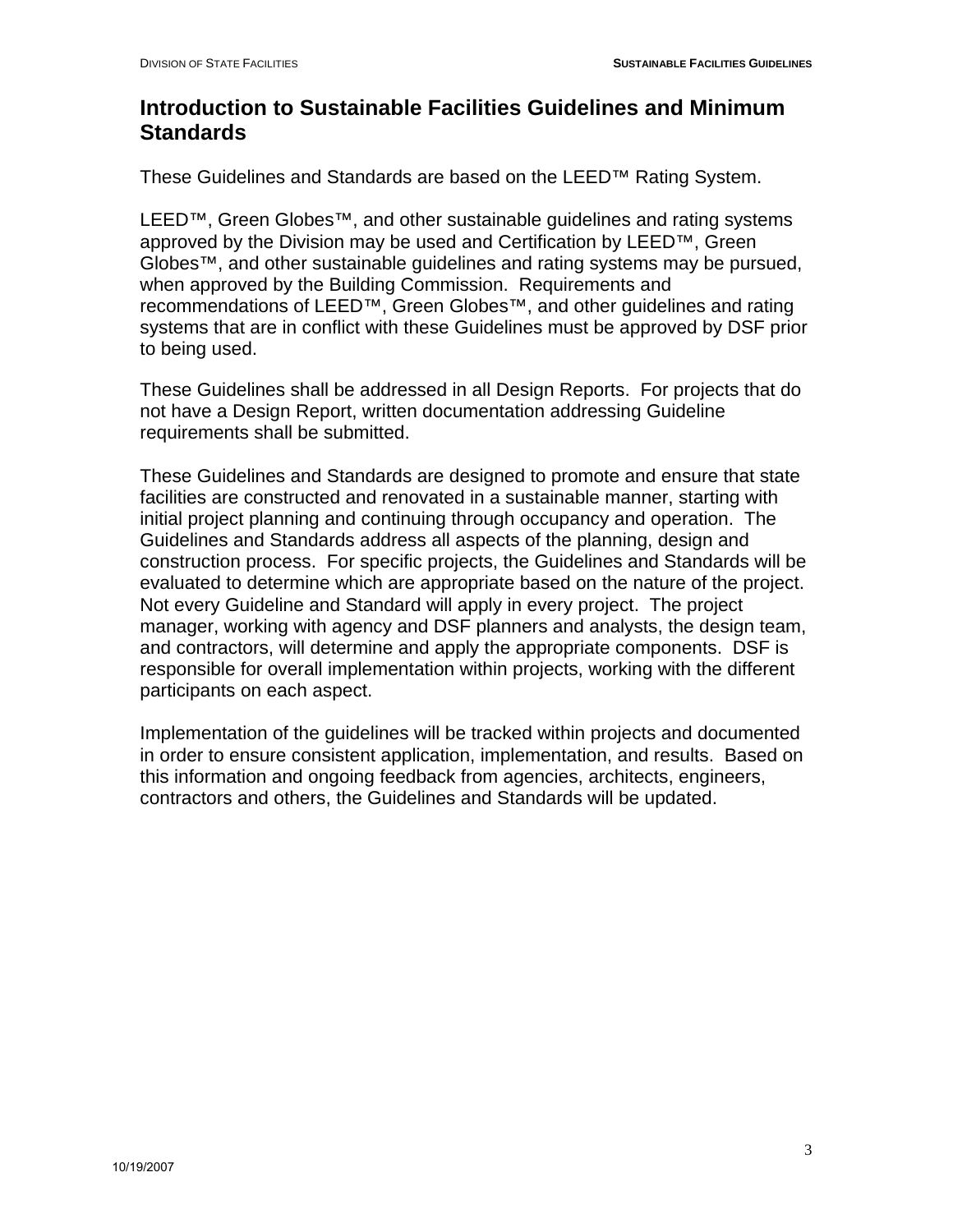## **Table of Contents**

- **A. Project Checklist**
- **B. Guidelines and Minimum Standards** 
	- **1. Portfolio Management & Assessment of Need**
	- **2. Program Development**

### **3. Integrated Design**

### **4. Sustainable Sites**

- SS P1 NOT USED
- SS W1 Construction Site Erosion & Sedimentation Control
- SS C1 Site Selection
- SS C2 Development Density & Community Connectivity
- SS C3 Brownfield Redevelopment
- SS C4.1 Alternative Transportation: Public Transportation Access
- SS C4.2 Alternative Transportation: Bicycle Storage & Changing Rooms
- SS C4.3 Alternative Transportation: Low Emitting & Fuel Efficient Vehicles
- SS C4.4 Alternative Transportation: Parking Capacity
- SS C5.1 Site Development: Protect or Restore Habitat
- SS C5.2 Reduced Site Disturbance: Development Footprint
- SS C6.1 Permanent Stormwater Management:
	- Discharge Rate and Volume per DNR 151
- SS C6.2 Permanent Stormwater Management:
	- Quality Treatment per DNR 151
- SS C7.1 Heat Island Effect: Non-Roof
- SS C7.2 NOT USED
- SS C8 Light Pollution Reduction

## **5. Water Efficiency**<br>WE C1.1 NOT USED

- WE C1.1 NOT USED<br>WE C1.2 Water Efficie
- Water Efficient Landscaping: No Potable Water or No Irrigation
- WE C<sub>2</sub> NOT USED
- WE C3.1 Water Use Reduction: 20% Reduction
- WE C3.2 NOT USED

## **6.** Energy & Atmosphere<br>EA P1 Building Systems Cor

- EA P1 Building Systems Commissioning<br>EA P2 Minimum Energy Performance
- EA P2 Minimum Energy Performance<br>EA P3 CFC Reduction in HVAC&R Ec
- CFC Reduction in HVAC&R Equipment
- EA C1 Optimize Energy Performance: For Projects >\$2million
- EA C2 Renewable Energy
- EA C3 Commissioning
- EA C4 NOT USED
- EA C5 Measurement & Verification
- EA C6 Green Power

### **7. Materials & Resources**

- MR P1 Storage & Collection of Recyclables
- MR C1.1 Building Reuse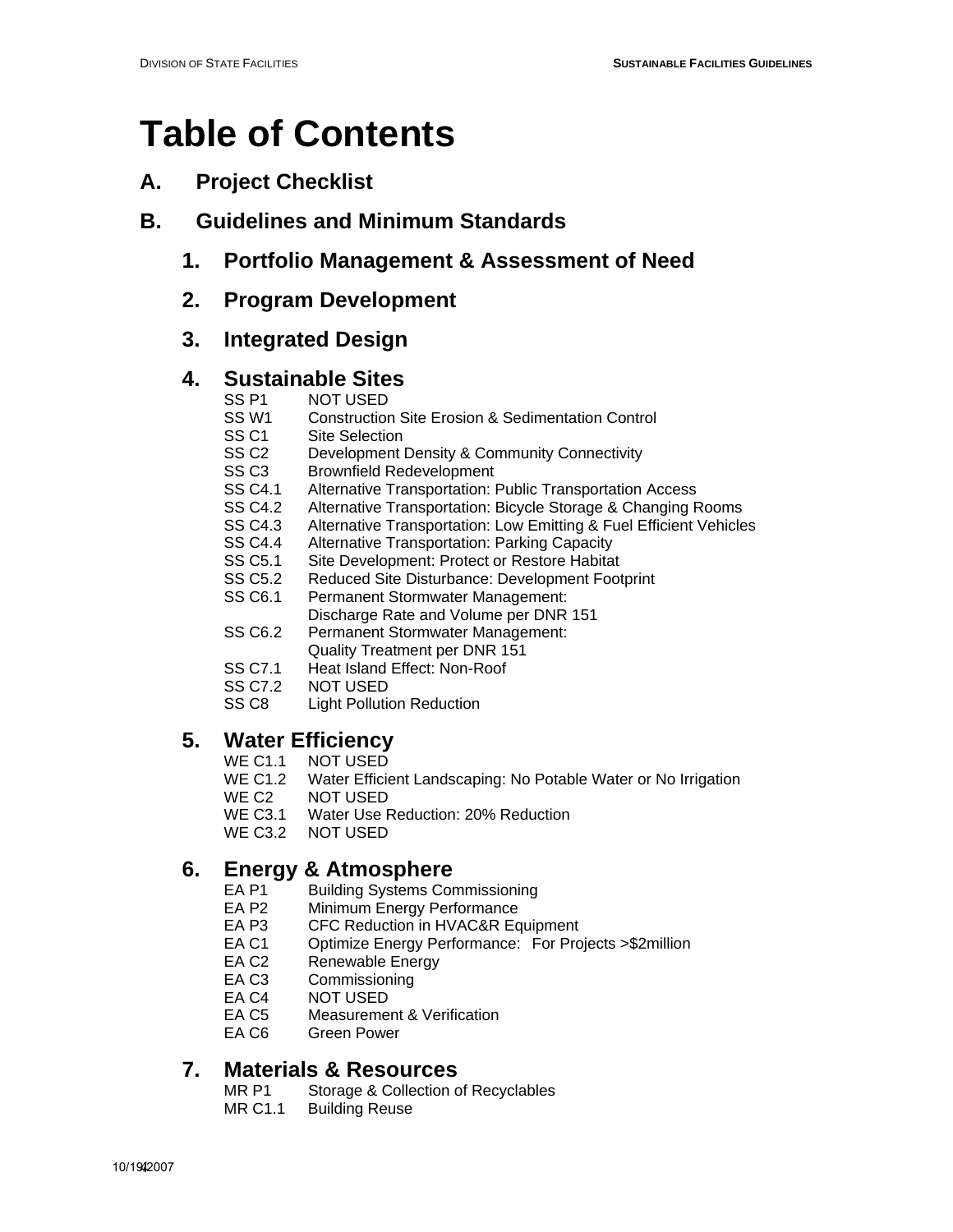- MR C1.2 NOT USED
- MR C1.3 NOT USED
- MR C2.1 Construction Waste Management
- MR C2.2 NOT USED
- MR C3.1 Resource Reuse
- MR C3.2 NOT USED
- MR C4.1 Recycled Content
- MR C4.2 NOT USED
- MR C5.1 Regional Materials<br>MR C5.2 NOT USED
- NOT USED
- MR C6 Renewable Materials<br>MR C7 Certified Wood
- MR C7 Certified Wood<br>MR W1 Durable Buildin
- **Durable Buildings**

## **8. Indoor Environmental Quality**<br>EQ P1 Minimum IAQ Performance

- Minimum IAQ Performance
- EQ P2 Environmental Tobacco Smoke (ETS) Control
- EQ C1 NOT USED
- EQ C2 NOT USED
- EQ C3.1 Construction IAQ Management Plan: During Construction
- EQ C3.2 Construction IAQ Management Plan: Before Occupancy
- EQ C4.1 Low-Emitting Materials: Adhesives & Sealants
- EQ C4.2 Low-Emitting Materials: Paints & Coatings
- EQ C4.3 Low-Emitting Materials: Carpet Systems
- EQ C4.4 Low-Emitting Materials: Composite Wood & Agrifiber Products
- EQ C5 Indoor Chemical & Pollutant Source Control
- EQ C6.1 NOT USED
- EQ C6.2 NOT USED
- EQ C7.1 NOT USED
- EQ C7.2 NOT USED
- EQ C8.1 Daylight & Views
- EQ C8.2 NOT USED

### **9. Operation & Maintenance**

### **10. Purchasing of Furniture, Fixtures and Equipment**

### **11. Accountability, Verification, and Reporting on Results**

- AR 1 Accountability for Sustainability
- AR 2 Verification during Project Design
- AR 3 Verification during Project Construction
- AR 4 Verification following Construction
- AR 5 Reporting on Construction Results
- AR 6 Reporting on Operational Results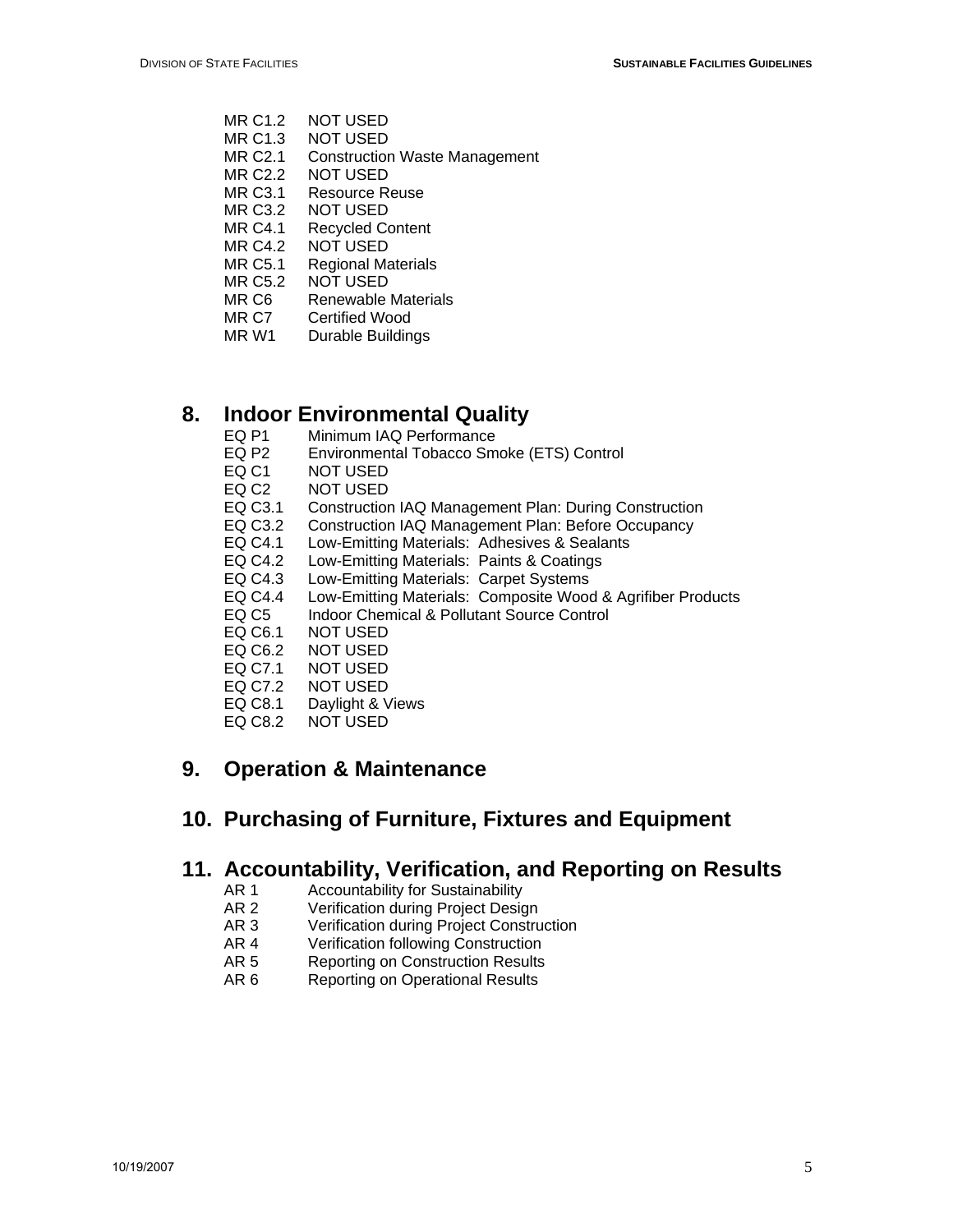## **Project Checklist**

## **Portfolio Management & Assessment of Need**

### **Program Development**

### **Integrated Design**

## **Sustainable Sites**<br>SS P1 MOT USED

- SS P1 NOT USED<br>SS W1 Construction
- Construction Site Erosion & Sedimentation Control
- SS C1 Site Selection
- SS C2 Development Density & Community Connectivity
- SS C3 Brownfield Redevelopment
- SS C4.1 Alternative Transportation: Public Transportation Access
- SS C4.2 Alternative Transportation: Bicycle Storage & Changing Rooms
- SS C4.3 Alternative Transportation: Low Emitting & Fuel Efficient Vehicles
- SS C4.4 Alternative Transportation: Parking Capacity
- SS C5.1 Site Development: Protect or Restore Habitat
- SS C5.2 Reduced Site Disturbance: Development Footprint<br>SS C6.1 Permanent Stormwater Management: Discharge R
- Permanent Stormwater Management: Discharge Rate and Volume per DNR 151
- SS C6.2 Permanent Stormwater Management: Quality Treatment per DNR 151
- SS C7.1 Heat Island Effect, Non-Roof
- SS C7.2 NOT USED
- SS C8 Light Pollution Reduction

## **Water Efficiency**

- WE C1.1 NOT USED<br>WE C1.2 Water Efficie
- WE C1.2 Water Efficient Landscaping, No Potable Use or No Irrigation<br>WE C2 NOT USED
- NOT USED
- WE C3.1 Water Use Reduction, 20% Reduction
- WE C3.2 NOT USED

## **Energy & Atmosphere**<br>EA P1 Building Systems Commis

- Building Systems Commissioning
- EA P2 Minimum Energy Performance
- EA P3 CFC Reduction in HVAC&R Equipment<br>EA C1 Cotimize Energy Performance: For Proje
- Optimize Energy Performance: For Projects >\$2millon
- EA C2 Renewable Energy
- EA C3 Commissioning
- EA C4 NOT USED
- EA C5 Measurement & Verification
- EA C6 Green Power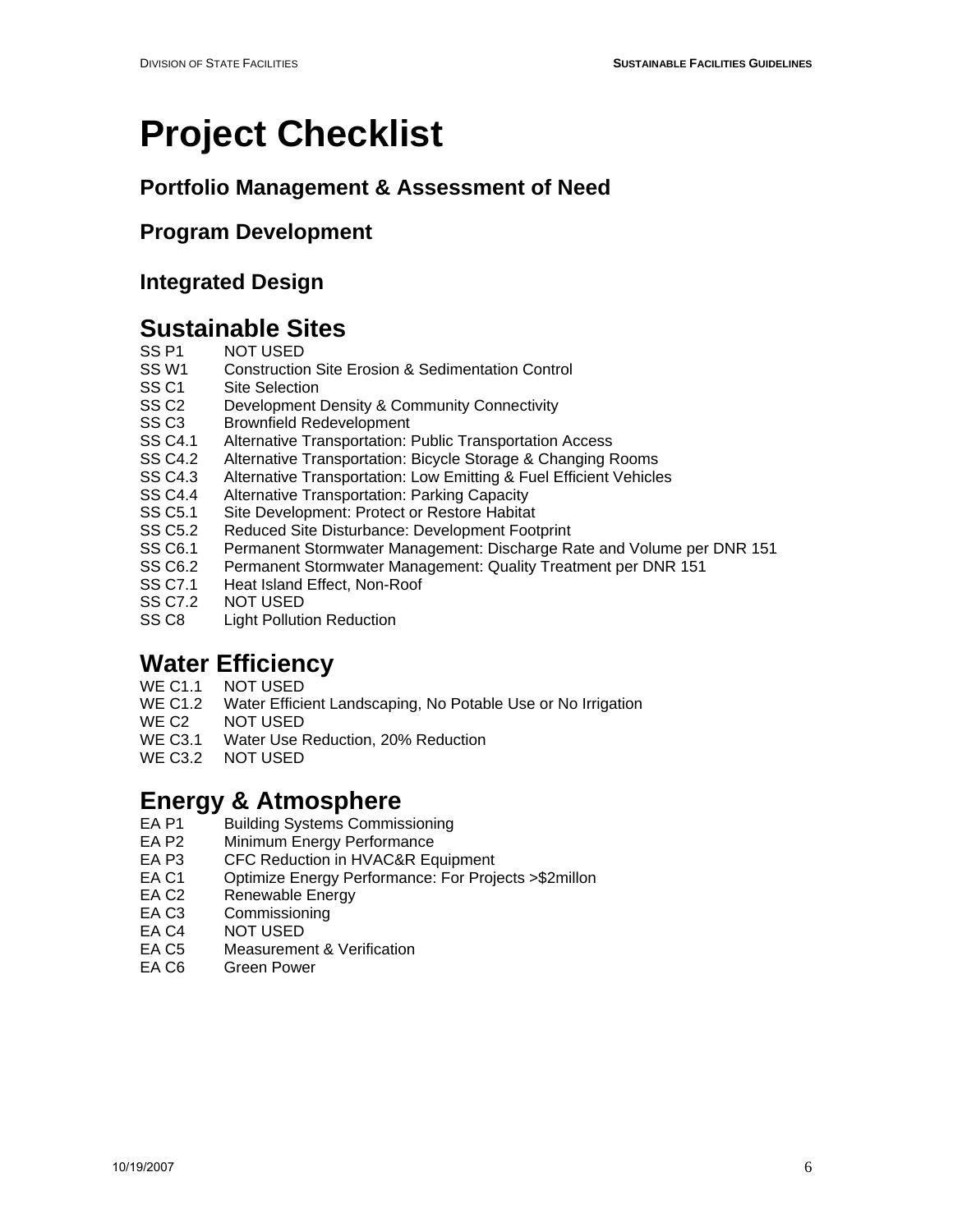- MR P1 Storage & Collection of Recyclables
- MR C1.1 Building Reuse
- MR C1.2 NOT USED
- MR C1.3 NOT USED
- MR C2.1 Construction Waste Management
- MR C2.2 NOT USED
- MR C3.1 Resource Reuse
- MR C3.2 NOT USED
- MR C4.1 Recycled Content
- MR C4.2 NOT USED
- MR C5.1 Regional Materials
- MR C5.2 NOT USED
- MR C6 Renewable Materials
- MR C7 Certified Wood
- MR W1 Durable Buildings

## **Indoor Environmental Quality**<br>EQ P1 Minimum IAQ Performance

- Minimum IAQ Performance
- EQ P2 Environmental Tobacco Smoke (ETS) Control<br>EQ C1 NOT USED
- NOT USED
- EQ C2 NOT USED
- EQ C3.1 Construction IAQ Management Plan: During Construction
- EQ C3.2 Construction IAQ Management Plan: Before Occupancy
- EQ C4.1 Low-Emitting Materials: Adhesives & Sealants
- EQ C4.2 Low-Emitting Materials: Paints and Coatings
- EQ C4.3 Low-Emitting Materials: Carpet
- EQ C4.4 Low-Emitting Materials: Composite Wood
- EQ C5 Indoor Chemical & Pollutant Source Control
- EQ C6.1 NOT USED
- EQ C6.2 NOT USED
- EQ C7.1 Thermal Comfort: Design
- EQ C7.2 Thermal Comfort: Verification
- EQ C8.1 Daylight & Views
- EQ C8.2 NOT USED

### **Operation & Maintenance**

### **Purchasing of Furniture, Fixtures and Equipment**

### **Accountability, Verification, and Reporting on Results**

- AR 1 Accountability for Sustainability<br>AR 2 Verification during Project Desig
- Verification during Project Design
- AR 3 Verification during Project Construction
- AR 4 Verification following Construction
- AR 5 Reporting on Construction Results
- AR 6 Reporting on Operational Results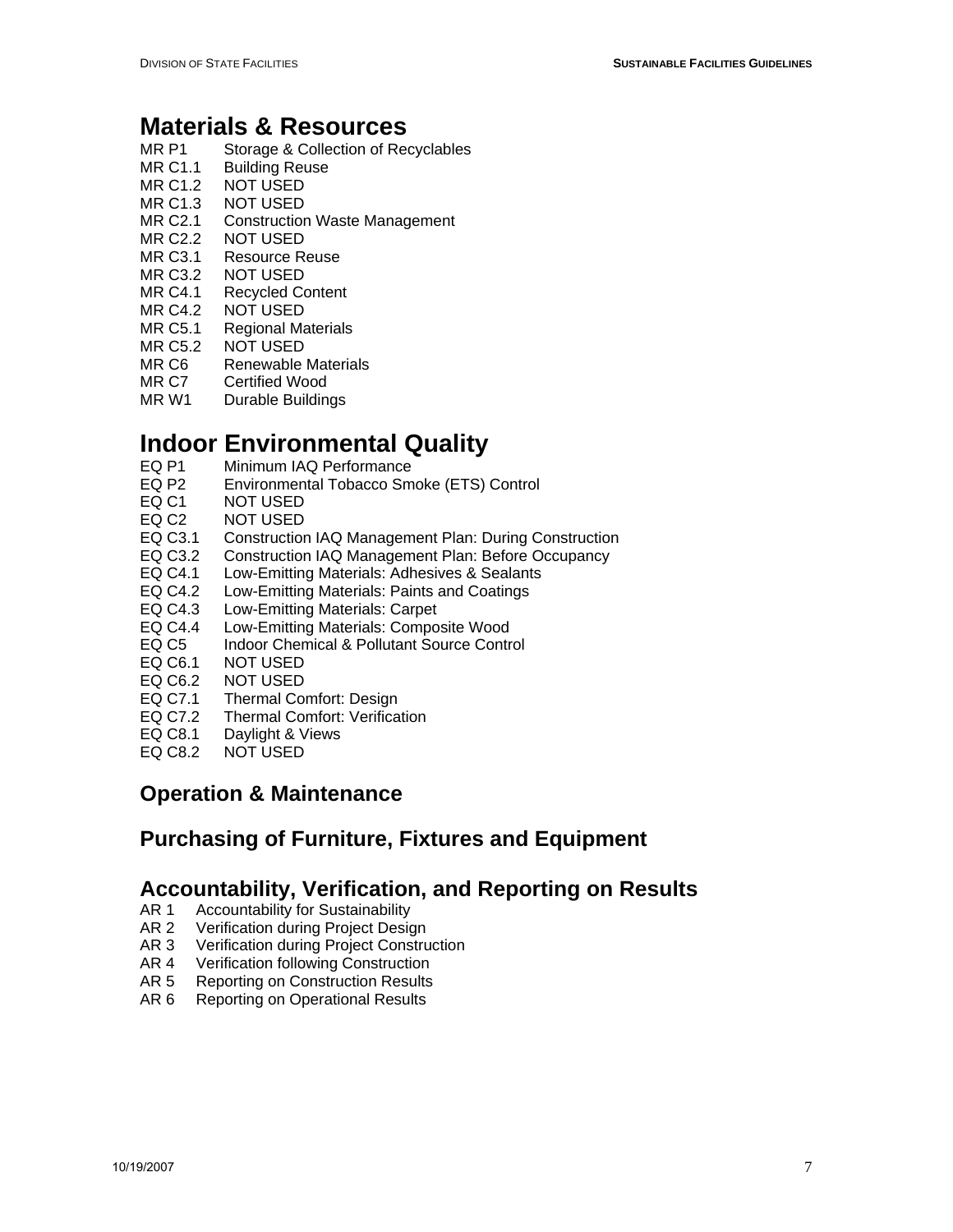# **Portfolio Management & Assessment of Need**

#### **Intent**

Integrate the use of sustainable elements and systems into properties across the enterprise including leased and owned space. Integrate decision making related to space needs across the portfolio. Effective use of existing properties in the State of Wisconsin facility portfolio can in many cases reduce or eliminate the need for additional facilities or for the renovation of space. Meeting program needs through existing space rather than new construction or renovation can be the most sustainable solution. Master planning for institutions and campuses can guide sustainability not only of specific building projects but overall development, renovation, and usage within these communities.

#### **Requirements**

Property evaluation should include the use or potential for the elements and systems included in these Guidelines.

Review all existing facilities to ascertain optimal use and to insure maximum utilization of available resources. Identify usage data in the Operation and Maintenance portion to guide decisions regarding ability to meet program needs with existing assets. Institutions that develop master plans and agency six-year plans will address sustainability and should identify strategies for meeting these guidelines.

#### **Submittals**

 Reference in space requests or project requests what was done to assess ability to meet need with existing space, confirm in the Design Report or written documentation. Master plans and six-year plans include sustainability information and actions.

#### **Potential Technologies & Strategies**

Improved space demand information for state facilities and determine appropriate usage metrics to guide decision making process.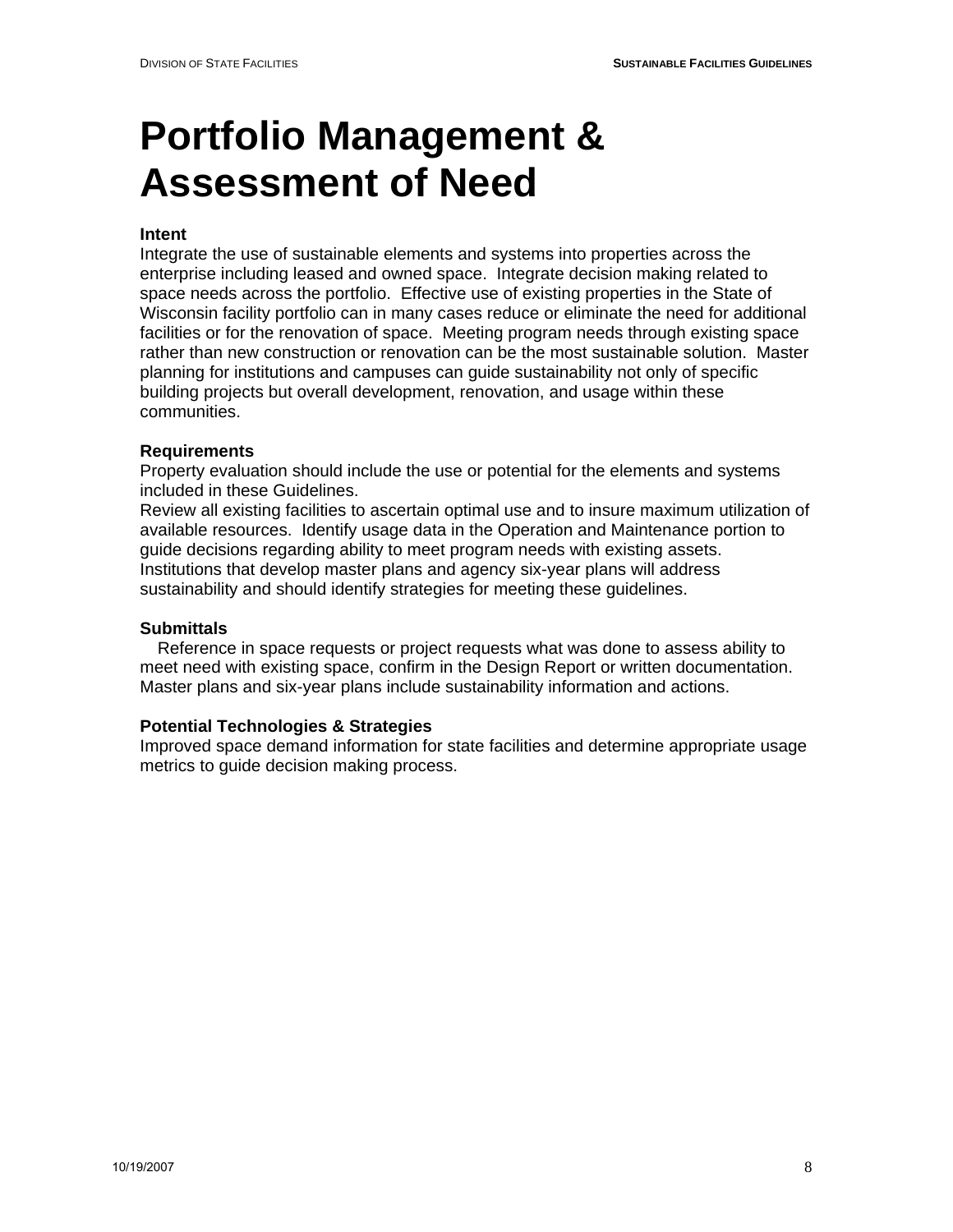## **Program Development**

#### **Intent**

Develop a complete program, defining the problem and identifying all needs and requirements of the end user prior to site selection and design. Utilize an integrated approach to developing the program by including, at the earliest stages of program development, all disciplines that will be involved in the project.

#### **Requirements**

Agency shall provide a complete program, defining the problem and identifying all needs and requirements. Program shall include all aspects of the project, site development, landscaping, all engineering disciplines, interior design, exterior and interior lighting, commissioning, operations and management, and any other specialty areas that will be utilized in the project.

#### **Submittals**

Complete Program.

#### **Potential Technologies & Strategies**

Develop the program through a "workshop" facilitated by a DSF project manager and/or outsourced architect with all engineering disciplines and specialty areas represented at the workshop**.**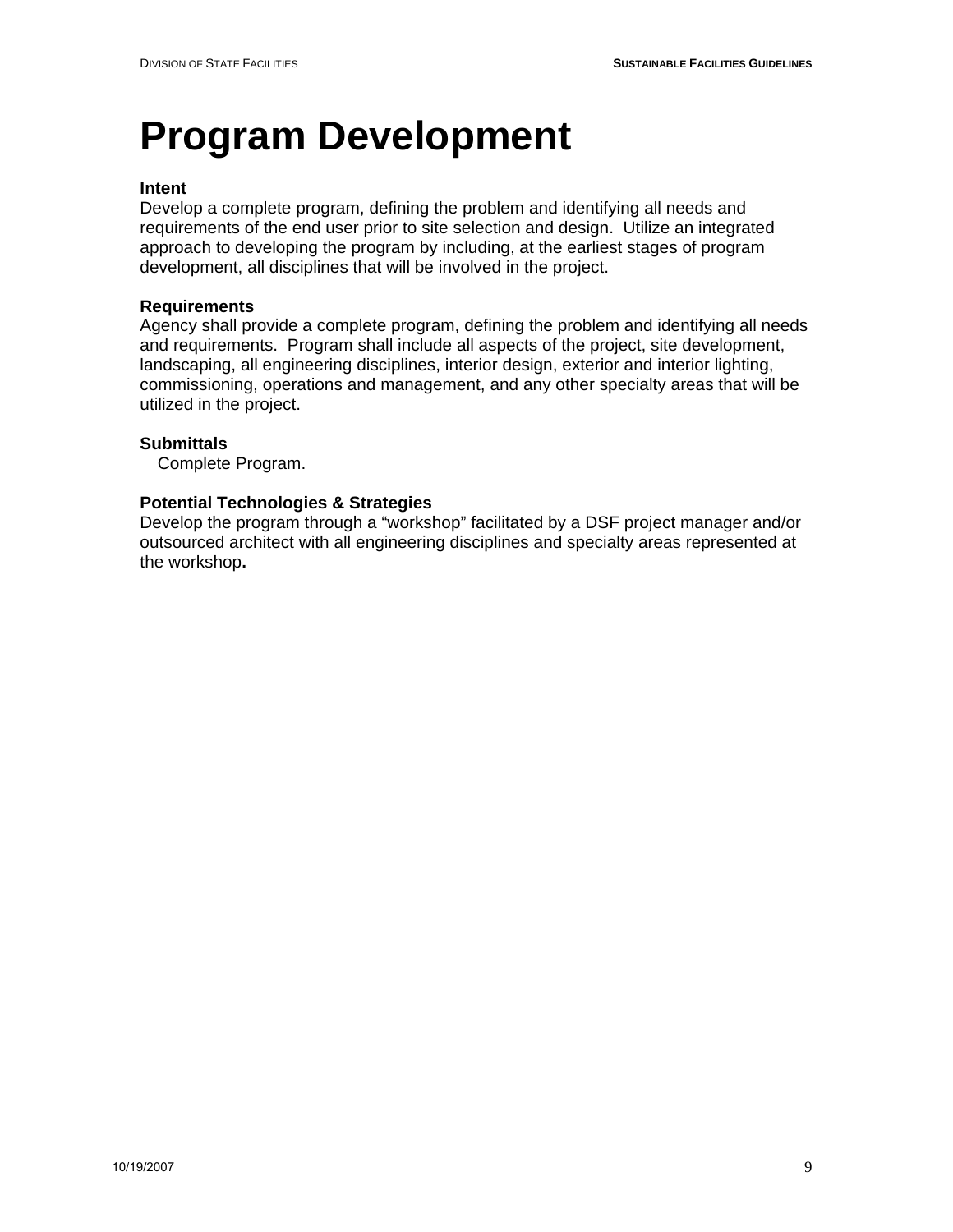## **Integrated Design**

#### **Intent**

Utilize a totally integrated design team to develop a holistic solution to the problem articulated by the program.

Comply with 4.G.2 Integrated Design Process of DSF's Policy and Procedure Manual for A/Es. See the DSF Policy & Procedure Manual for Architects/Engineers for policy on "Energy Conservation" (Section 4.G.) and "Integrated Design Process" (Section 4.G.2).

#### **Requirements**

The design team shall meet early and often. All disciplines shall be represented at the kick-off meeting and shall participate in the development of the schematic design for the project. The design team shall include representatives of all aspects of the project, site development, landscaping, all engineering disciplines, interior design, exterior and interior lighting, commissioning authority, operation and management staff, and any other specialty areas that will be utilized in the project.

#### **Submittals**

 Schematic Design Design Report.

#### **Potential Technologies & Strategies**

Develop the design through a collaborative effort integrating the knowledge and talents of all disciplines.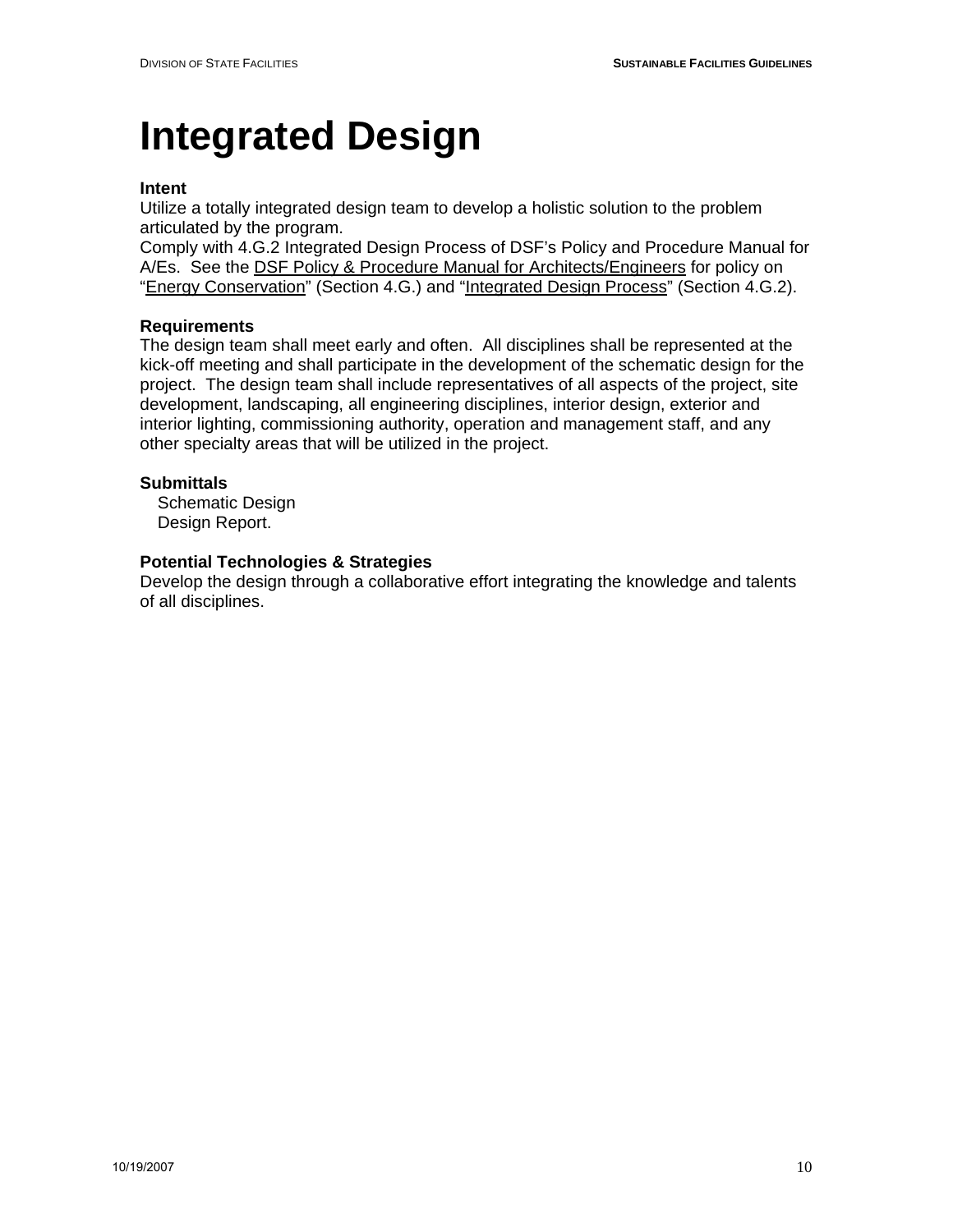## **SS W1**

## **Construction Site Erosion & Sedimentation Control**

### **Intent**

Minimize erosion during construction to reduce negative impacts on water and air quality.

### **Requirements**

Design a sediment and erosion control plan, specific to the site that conforms to the requirements of NR 216 or COMM 61.115, NR 151 and any local construction site erosion control ordinances. The plan shall meet the following objectives:

\_ Prevent loss of soil during construction by stormwater runoff and/or wind erosion, including protecting topsoil by stockpiling for reuse.

\_ Prevent sedimentation of storm sewer or receiving streams.

\_ Prevent polluting the air with dust and particulate matter.

The plan will be designed and constructed in accordance with the Wisconsin DNR Storm Water Management Technical Standards for Construction Site Erosion & Sediment Control at

http://dnr.wi.gov/org/water/wm/nps/stormwater/techstds.htm#Construction or the Wisconsin Department of Transportation Erosion Control Product Acceptability List (PAL) at

http://www.dot.wisconsin.gov/business/engrserv/pal.htm .

### **Submittals**

Reference in Design Report or written documentation.

 Provide design calculations and information for the construction site erosion control measures shown in the plans demonstration conformance with NR 216 or COMM 61.115.

### **Technologies & Strategies**

Adopt an erosion and sediment control plan for the project site during construction. Employ strategies such as temporary and permanent seeding, mulching, earth dikes, silt fencing, sediment traps and sediment basins in accordance with DNR and DOT standards stated above.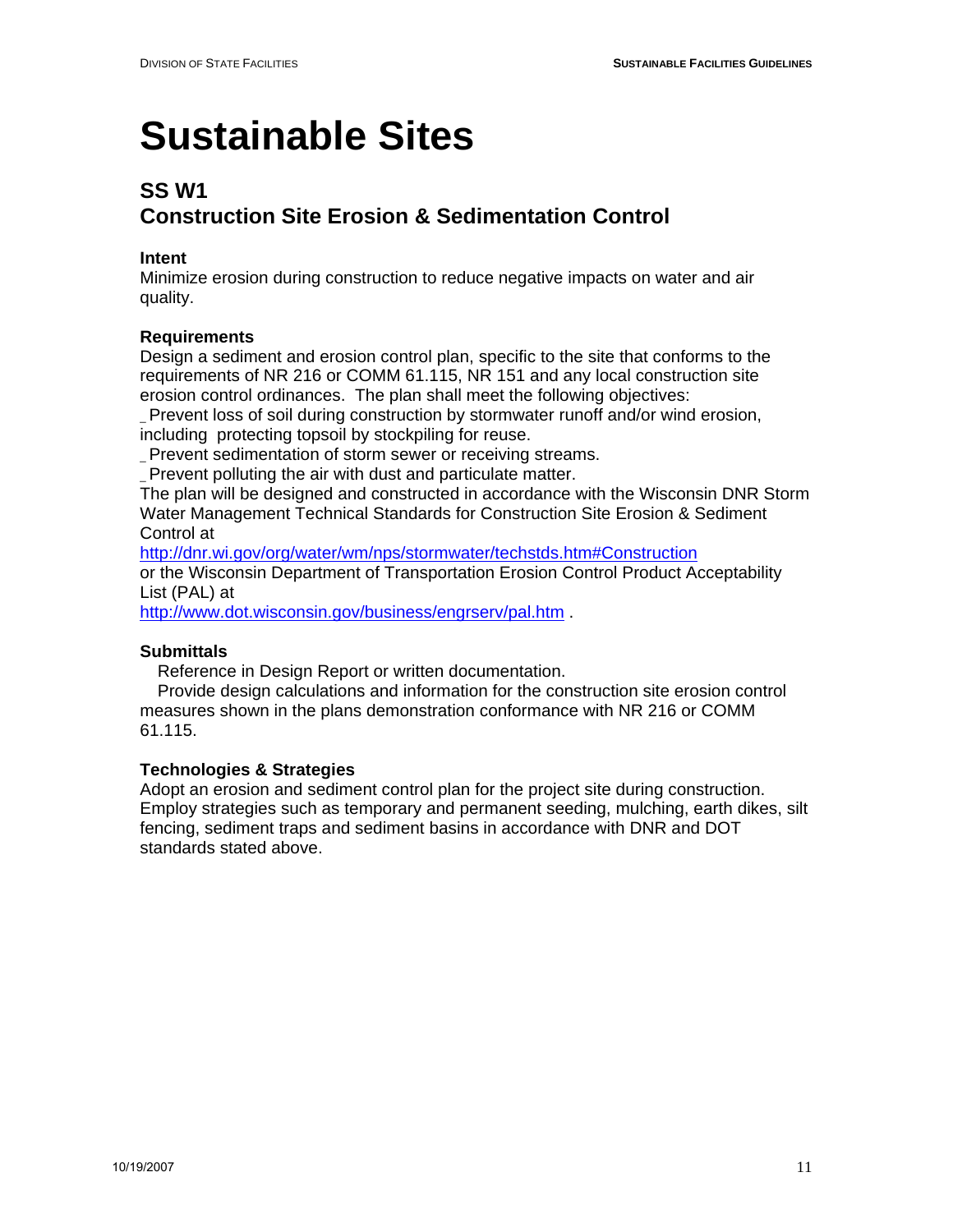## **SS C1 Site Selection**

#### **Intent**

Avoid development of inappropriate sites and reduce the environmental impact from the location of a building on a site.

Select sites that can provide multiple uses and stimulate sustainable development.

#### **Requirements**

Avoid developing buildings, roads or parking areas on portions of sites that meet any one of the following criteria:

\_ Prime farmland as defined by the United States Department of Agriculture in the United States Code of Federal Regulations, Title 7, Volume 6, Parts 400 to 699, Section 657.5 (citation 7CFR657.5).

\_ Land whose elevation is lower than 5 feet above the elevation of the 100-year flood as defined by the Federal Emergency Management Agency (FEMA). NR 116 \_ Land which is specifically identified as habitat for any species on Federal or State

threatened or endangered lists. NR 27

\_ Within 100 feet of any water including wetlands as defined by United States Code of Federal Regulations 40 CFR, Parts 230-233 and Part 22, and isolated wetlands or areas of special concern identified by state or local rule, OR greater than distances given in state or local regulations as defined by local or state rule or law, whichever is more stringent. Chapter 30, State Statutes

\_ Land which prior to acquisition for the project was public parkland, unless land of equal or greater value as parkland is accepted in trade by the public landowner (Park Authority projects are exempt).

#### **Submittals**

Reference in Design Report or written documentation.

 Provide a letter, signed by the civil engineer or responsible party, declaring that the project site meets the requirements.

#### **Potential Technologies & Strategies**

During the site selection process, give preference to those sites that do not include sensitive site elements and restrictive land types. Select a suitable building location and design the building with the minimal footprint to minimize site disruption. Strategies include stacking the building program, tuckunder parking, and sharing facilities with neighbors.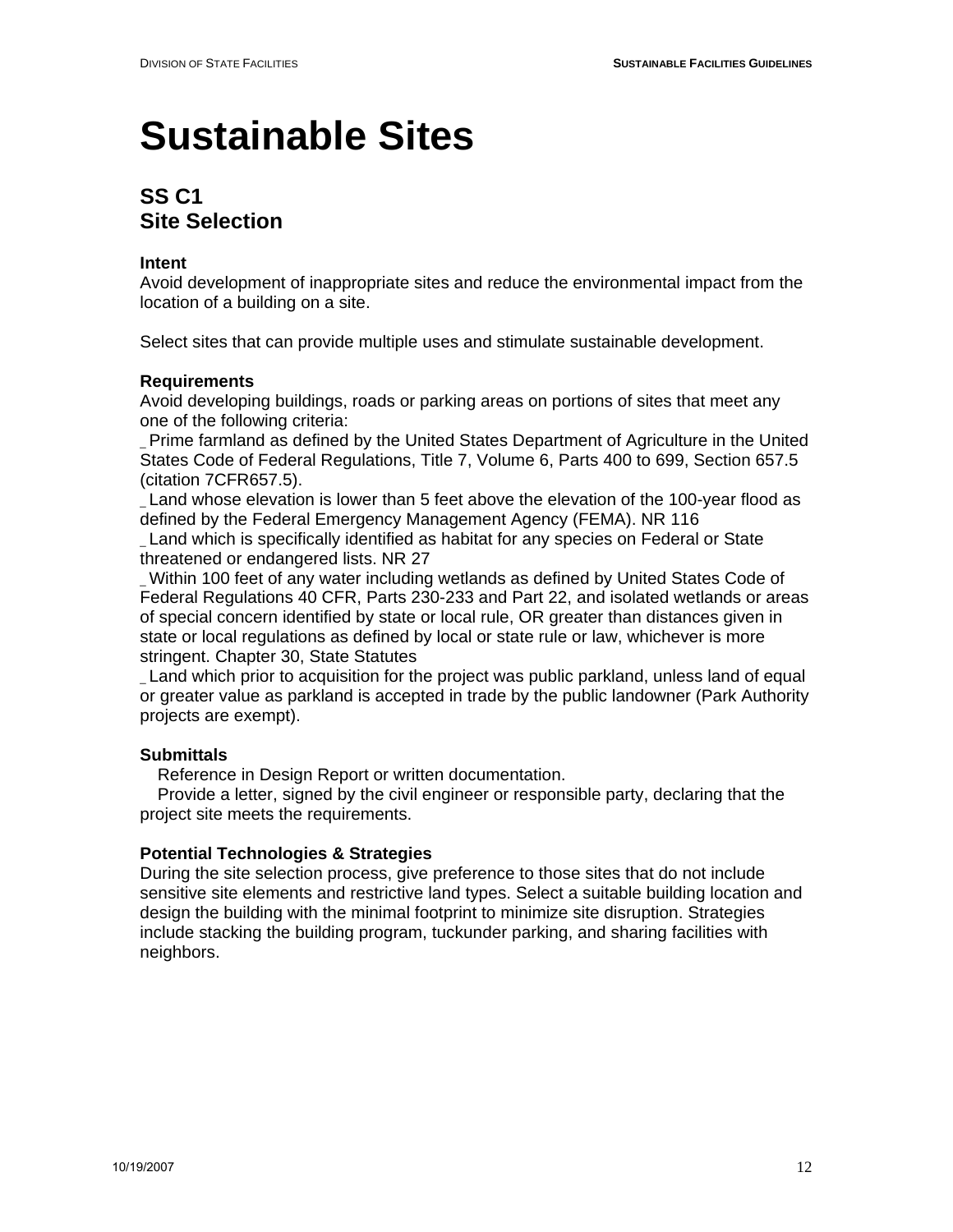## **SS C2 Development Density & Community Connectivity**

#### **Intent**

Channel development to urban areas with existing infrastructure, protect greenfields and preserve habitat and natural resources.

#### **Requirements**

#### OPTION 1 — DEVELOPMENT DENSITY

Construct or renovate building on a previously developed site AND in a community with a minimum density of 60,000 square feet per acre net (Note: density calculation must include the area of the project being built and is based on a typical two-story downtown development).

OR

#### OPTION 2 — COMMUNITY CONNECTIVITY

Construct or renovate building on a previously developed site AND within 1/2 mile of a residential zone or neighborhood with an average density of 10 units per acre net AND within ½ mile of at least 10 Basic Services AND with pedestrian access between the building and the services.

Basic Services include, but are not limited to:

1) Bank; 2) Place of Worship; 3) Convenience Grocery; 4) Day Care; 5) Cleaners; 6) Fire Station; 7) Beauty; 8) Hardware; 9) Laundry; 10) Library; 11) Medical/Dental; 12) Senior Care Facility; 13) Park; 14) Pharmacy; 15) Post Office; 16) Restaurant; 17) School; 18) Supermarket; 19) Theater; 20) Community Center; 21) Fitness Center; 22) Museum. Proximity is determined by drawing a 1/2 mile radius around the main building entrance on a site map and counting the services within that radius.

#### **Submittals**

Reference in Design Report or written documentation.

 Provide a letter, signed by the civil engineer, architect or other responsible party, declaring that the project has achieved the required development densities. Provide density for the project and for the surrounding area.

Provide an area plan with the project location highlighted.

#### **Potential Technologies & Strategies**

During the site selection process, give preference to urban sites with pedestrian access to a variety of services.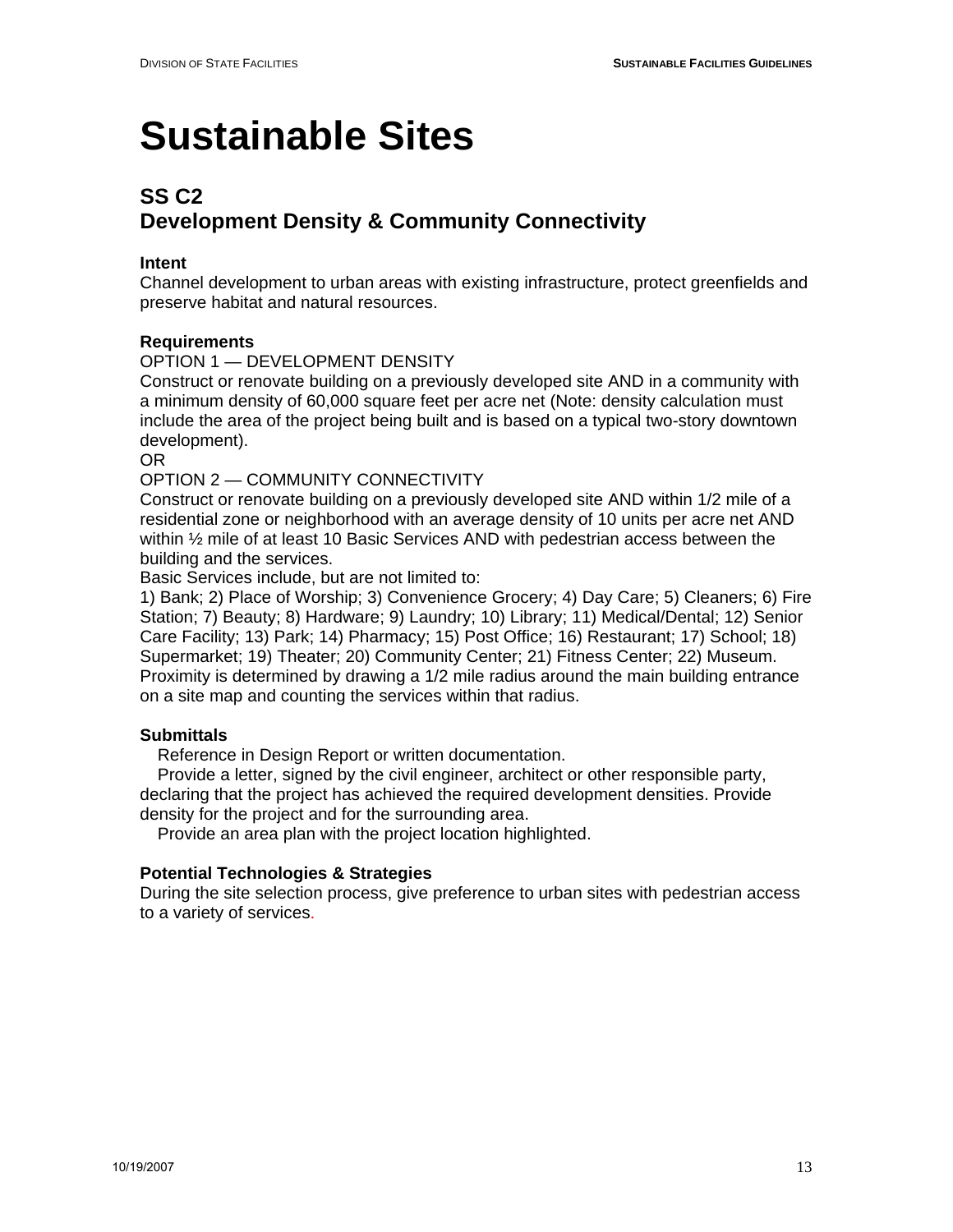### **SS C3 Brownfield Redevelopment**

#### **Intent**

Rehabilitate damaged sites where development is complicated by real or perceived environmental contamination, reducing pressure on undeveloped land.

#### **Requirements**

Develop on a site documented as contaminated (by means of an ASTM E1903-97 Phase II Environmental Site Assessment) OR on a site classified as a brownfield by a local, state or federal government agency. Effectively remediate site contamination.

#### **Submittals**

Reference in Design Report or written documentation.

 Provide a copy of the pertinent sections of the ASTM E1903-97 Phase II Environmental Site Assessment documenting the site contamination OR provide a letter from a local, state or federal regulatory agency confirming that the site is classified as a brownfield by that agency.

 Provide a letter, signed by the civil engineer or responsible party, declaring the type of damage that existed on the site and describing the remediation performed.

Provide a cope of the NR 726 or NR 746 Wisconsin Administrative Code Closure letter

#### **Potential Technologies & Strategies**

During the site selection process, give preference to brownfield sites. Identify property cost savings. Give preference to sites that have already achieved closure via NR 726 or NR 746 Wisconsin Administrative Code. If site has not achieved closure, develop and implement an appropriate site remediation plan and remedial action to achieve closure within a reasonable time period.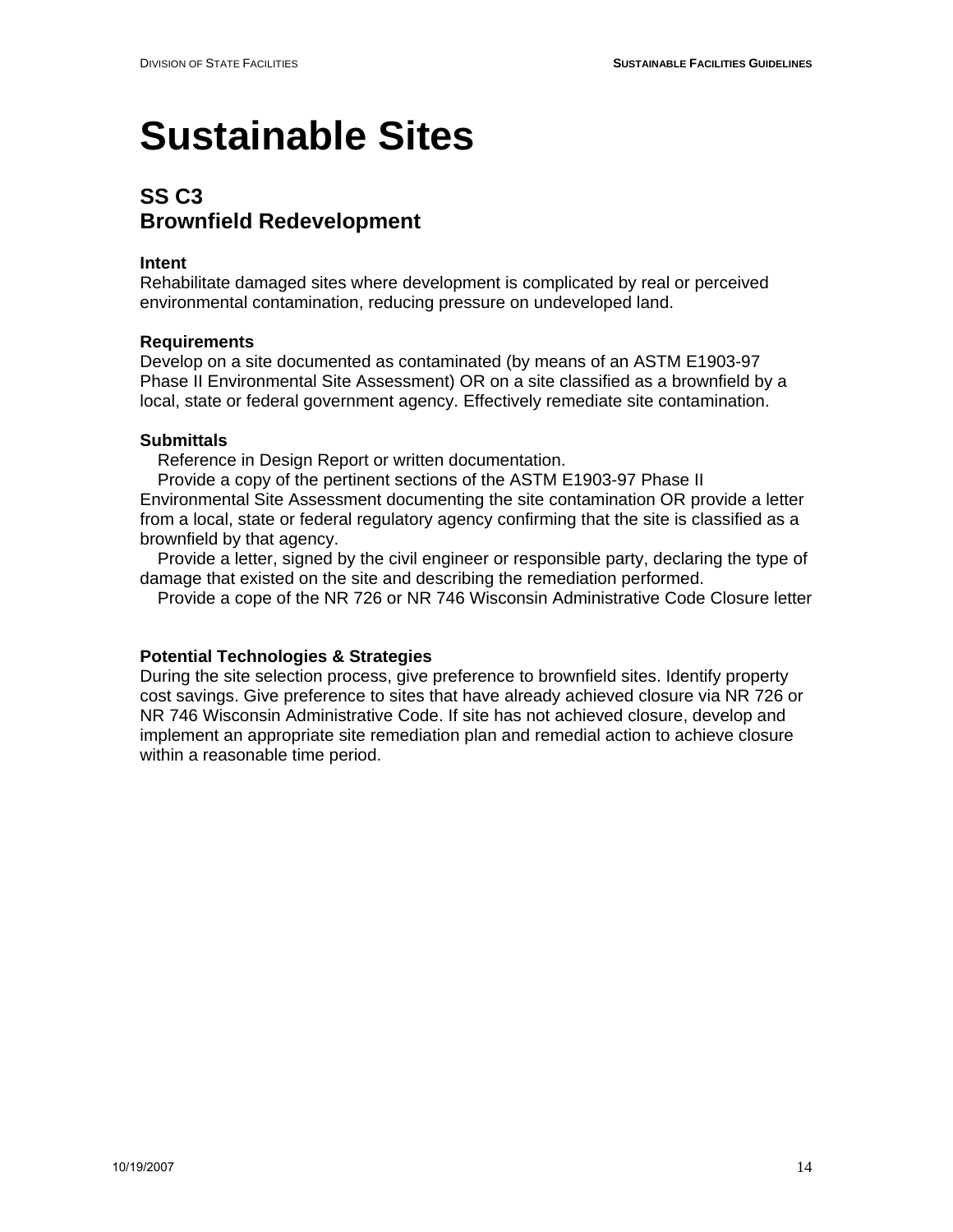## **SS C4.1 Alternative Transportation:** Public Transportation Access

#### **Intent**

Reduce pollution and land development impacts from automobile use.

#### **Requirements**

Where public transportation systems exist, locate project within 1/2 mile of a commuter rail, light rail station or 1/4 mile of two or more public or campus bus lines usable by building occupants. Car and van pools are to be encouraged by providing preferential parking.

#### **Submittals**

Reference in Design Report or written documentation.

 Provide a letter, signed by an appropriate party, declaring that the project building(s) are located within required proximity to mass transit.

 Provide an area drawing or transit map highlighting the building location and the fixed rail stations and bus lines, and indicate the distances between them. Include a scale bar for distance measurement.

#### **Potential Technologies & Strategies**

Perform a transportation survey of future building occupants to identify transportation needs. Site the building near mass transit whenever possible.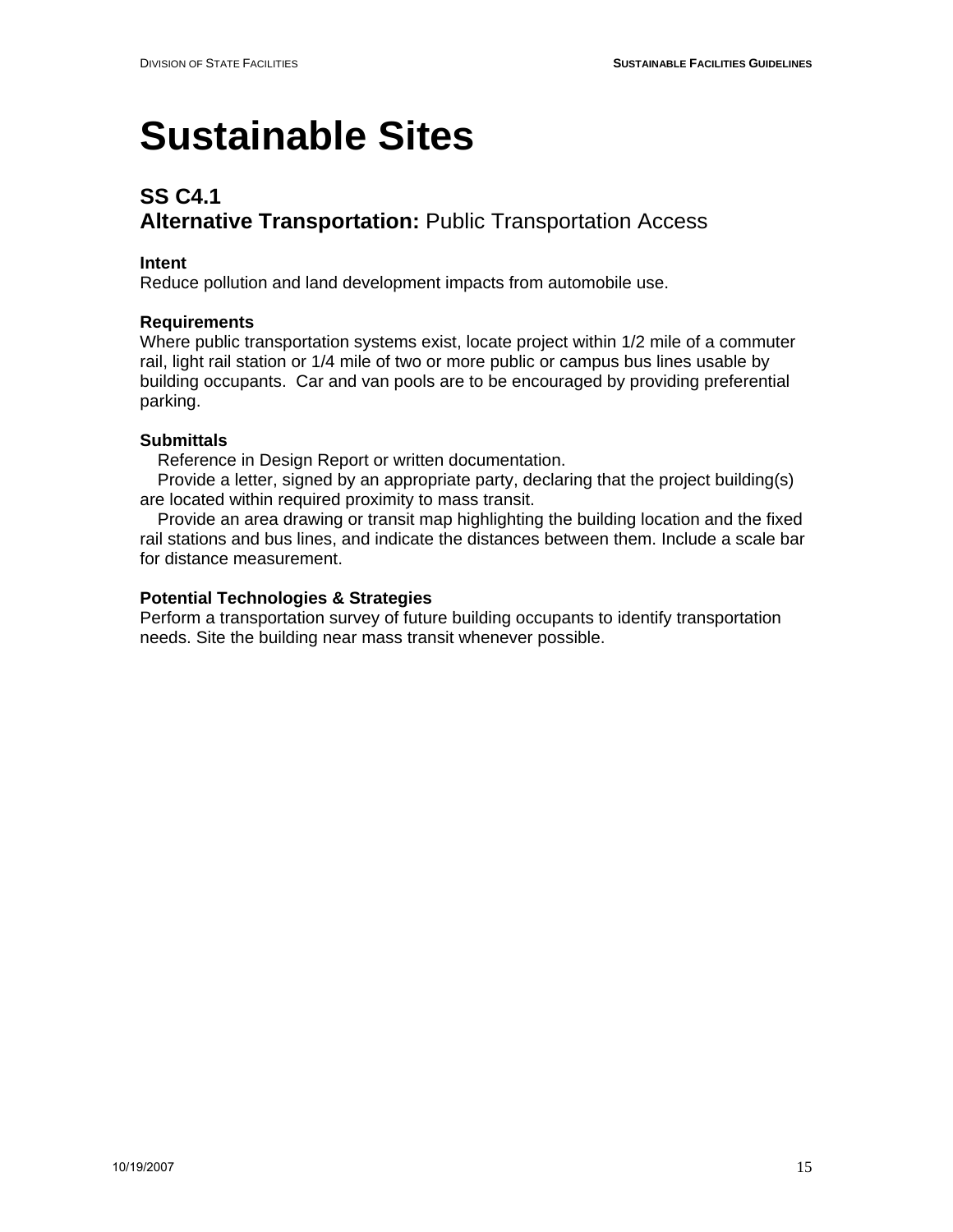### **SS C4.2 Alternative Transportation:**  Bicycle Storage & Changing Rooms

#### **Intent**

Reduce pollution and land development impacts from automobile use.

#### **Requirements**

For commercial or institutional buildings, provide secure and covered bicycle storage with convenient changing/shower facilities (within 200 yards of the building) for 5% or more of regular building occupants. For residential buildings, provide covered storage facilities for securing bicycles for 15% or more of building occupants.

#### **Submittals**

Reference in Design Report or written documentation.

 For building projects other than residential building projects: provide a letter, signed by the Architect or responsible party, declaring the distance to bicycle storage and showers from the building entrance and demonstrating that these facilities can accommodate at least 5% of building occupants.

#### OR

 For residential projects: provide a letter, signed by the architect or responsible party, declaring the design occupancy for the buildings, number of covered bicycle storage facilities for securing bicycles, and demonstrating that these facilities can accommodate at least 15% of building occupants.

#### **Potential Technologies & Strategies**

Design the building with transportation amenities such as bicycle racks and showering/changing facilities.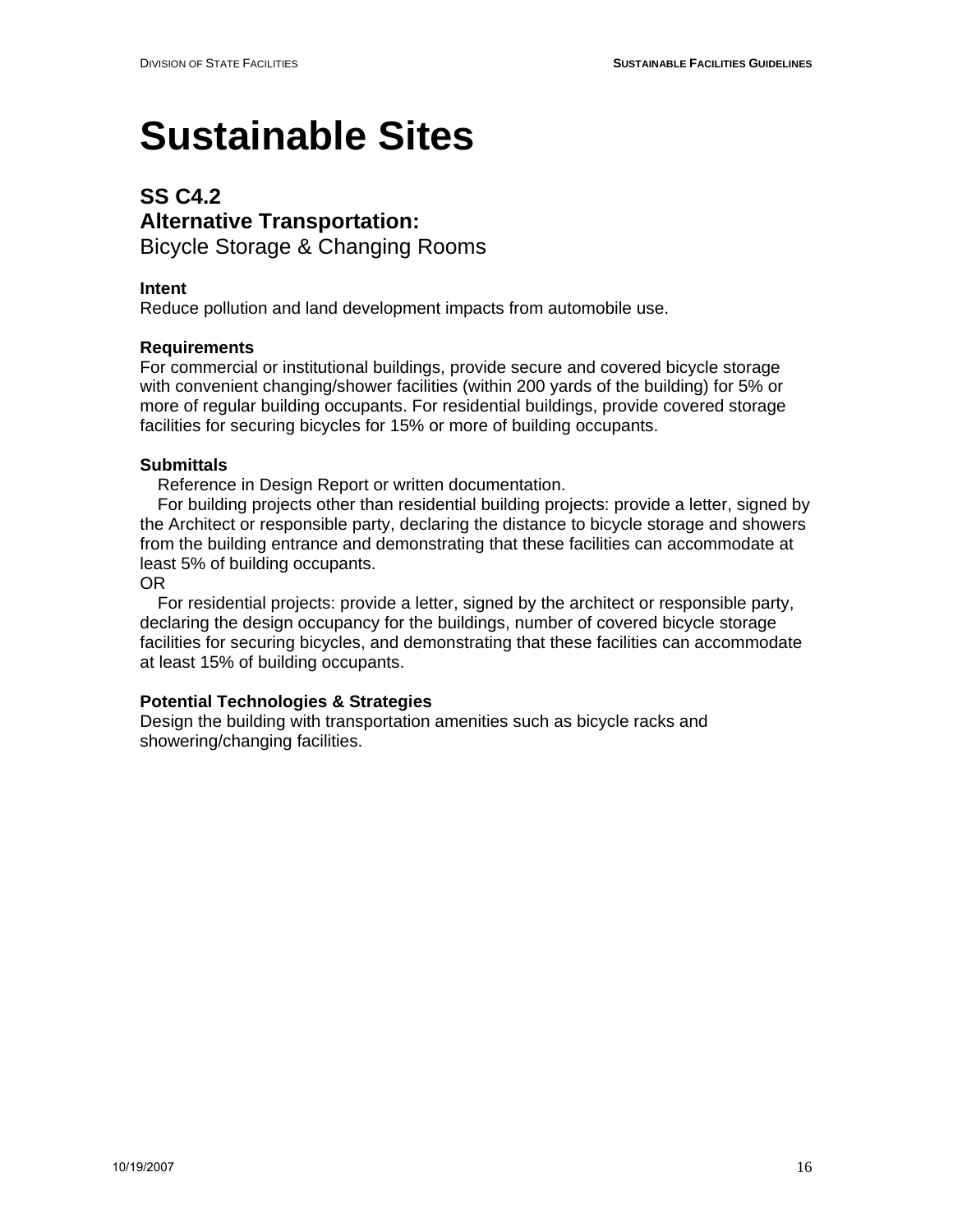## **SS C4.3 Alternative Transportation:** Low Emitting & Fuel Efficient Vehicles

#### **Intent**

Reduce pollution and land development impacts from automobile use.

#### **Requirements**

Provide preferred parking for low-emitting and fuel-efficient vehicles for 5% of the total vehicle parking capacity of the site.

*Low-emitting and fuel-efficient vehicles are defined as vehicles that are either classified as Zero Emission Vehicles (ZEV) by the California Air Resources Board or have achieved a minimum green score of 40 on the American Council for an Energy Efficient Economy (ACEEE) annual vehicle rating guide.* 

*"Preferred parking" refers to the parking spots that are closest to the main entrance of the project (exclusive of spaces designated for handicapped) or parking passes provided at a discounted price.* 

#### **Submittals**

Reference in Design Report or written documentation.

 Provide site drawings or parking plan highlighting preferred parking for low-emitting and fuel-efficient vehicles for 5% of the total vehicle parking capacity of the site.

 Provide calculations demonstrating that these facilities accommodate 5% or more of the total vehicle parking capacity.

#### **Potential Technologies & Strategies**

Provide transportation amenities such as carpool/vanpool programs. Consider sharing the costs and benefits of refueling stations with neighbors.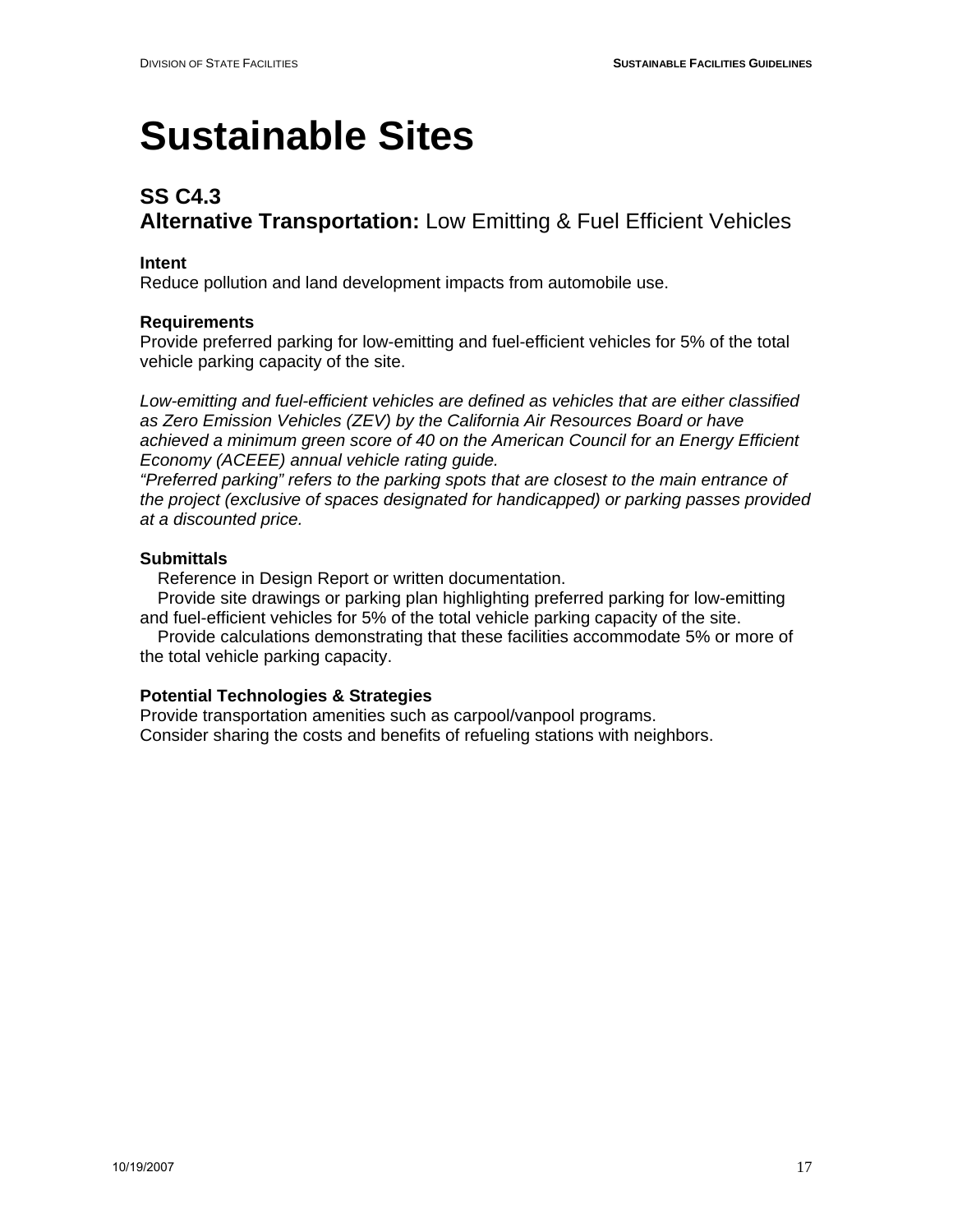## **SS C4.4 Alternative Transportation:** Parking Capacity

#### **Intent**

Reduce pollution and land development impacts from single occupancy vehicle use.

#### **Requirements**

Size parking capacity to meet, but not exceed, minimum local zoning requirements AND provide preferred parking for carpools or vanpools capable of serving 5% of the building occupants; OR add no new parking for rehabilitation projects AND provide preferred parking for carpools or vanpools capable of serving 5% of the building occupants. Where possible, incorporate parking with on-site roadways to avoid creation of massive paved parking areas.

Provide motorcycle parking with concrete slab. Number of motorcycle parking spaces shall be equal to 6% of the total number of parking spaces provided for motor vehicles.

#### **Submittals**

Reference in Design Report or written documentation.

 For new projects: provide a letter, signed by the civil engineer or responsible party, stating any relevant minimum zoning requirements and declaring that parking capacity is sized to meet, but not exceed them. State the number of preferred parking spaces for carpools.

#### OR

 For rehabilitation projects: provide a letter, signed by the civil engineer or responsible party, declaring that no new parking capacity has been added. State the number of preferred parking spaces for carpools.

#### **Potential Technologies & Strategies**

Minimize parking lot/garage size. Consider sharing parking facilities with adjacent buildings.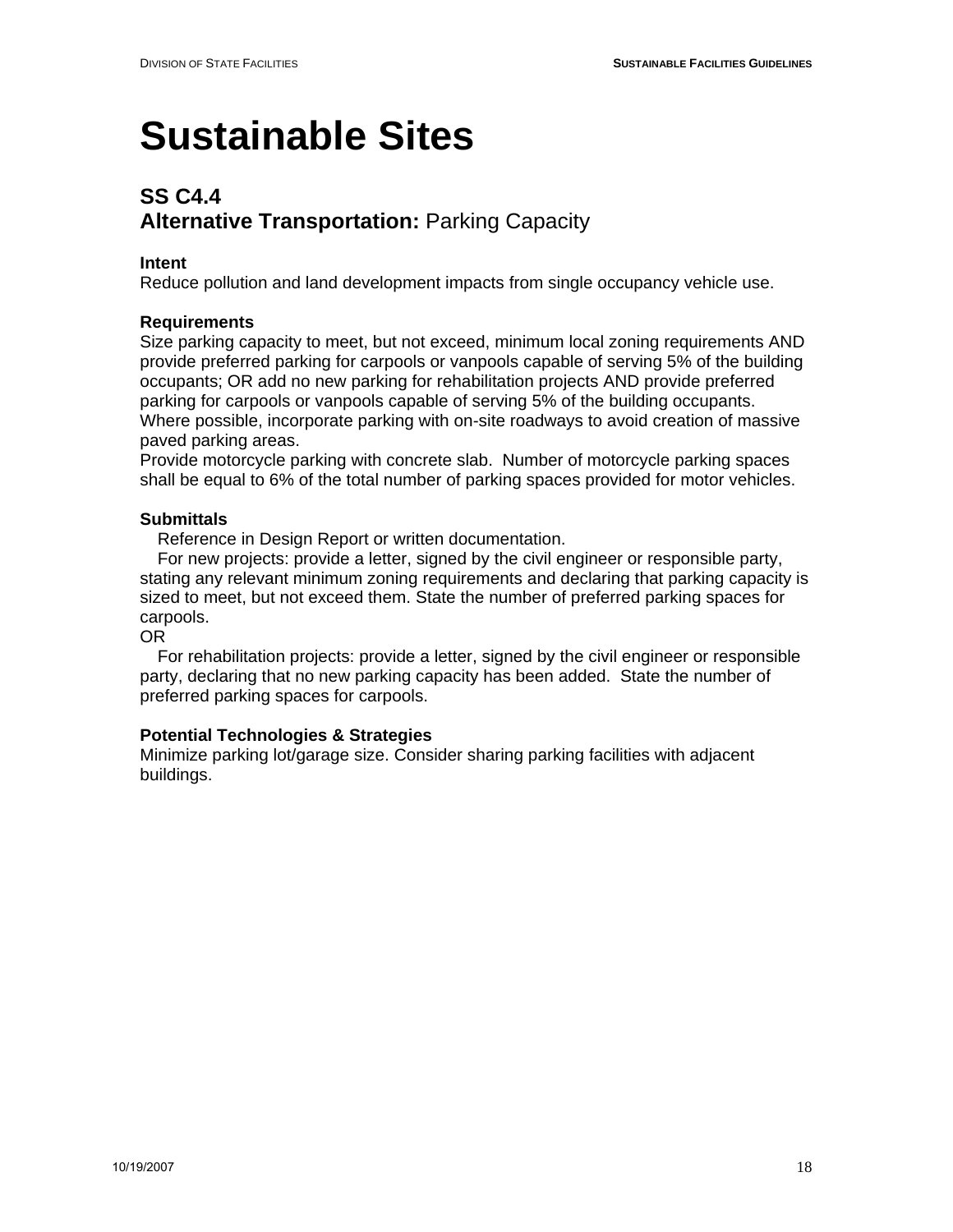## **SS C5.1 Site Development:** Protect or Restore Habitat

#### **Intent**

Conserve existing natural areas and restore damaged areas to provide habitat and promote biodiversity.

#### **Requirements**

On greenfield sites:

Limit all site disturbance to 40 feet beyond the building perimeter; 10 feet beyond surface walkways, patios, surface parking and utilities less than 12 inches in diameter; 15 feet beyond primary roadway curbs and main utility branch trenches; and 25 feet beyond constructed areas with permeable surfaces (such as pervious paving areas, stormwater detention facilities and playing fields) that require additional staging areas in order to limit compaction in the constructed area.

On previously developed or graded sites:

Restore or protect a minimum of 50% of the site area (excluding the building footprint) with native or adapted vegetation. Native/adapted plants are plants indigenous to a locality or cultivars of native plants that are adapted to the local climate and are not considered invasive species or noxious weeds. Projects using vegetated roof surfaces may apply the vegetated roof surface to this calculation if the plants meet the definition of native/adapted.

*Greenfield sites are those that are not previously developed or graded and remain in a natural state.* 

*Previously developed sites are those that previously contained buildings, roadways, parking lots, or were graded or altered by direct human activities.* 

#### **Submittals**

Reference in Design Report or written documentation.

 For greenfield sites: provide a letter, signed by the civil engineer or responsible party, demonstrating and declaring that site disturbance (including earthwork and clearing of vegetation) has been limited to 40 feet beyond the building perimeter; 10 feet beyond surface walkways, patios, surface parking and utilities less than 12 inches in diameter; 15 feet beyond primary roadway curbs and main utility branch trenches; and 25 feet beyond constructed areas with permeable surfaces that require additional staging areas in order to limit compaction in the constructed area. Provide site drawings and specifications highlighting limits of construction disturbance.

 For previously developed sites: provide a letter, signed by the civil engineer or responsible party, declaring and describing restoration of degraded habitat areas. Include highlighted site drawings with area calculations demonstrating that 50% of the site area that does not fall within the building footprint has been restored or protected.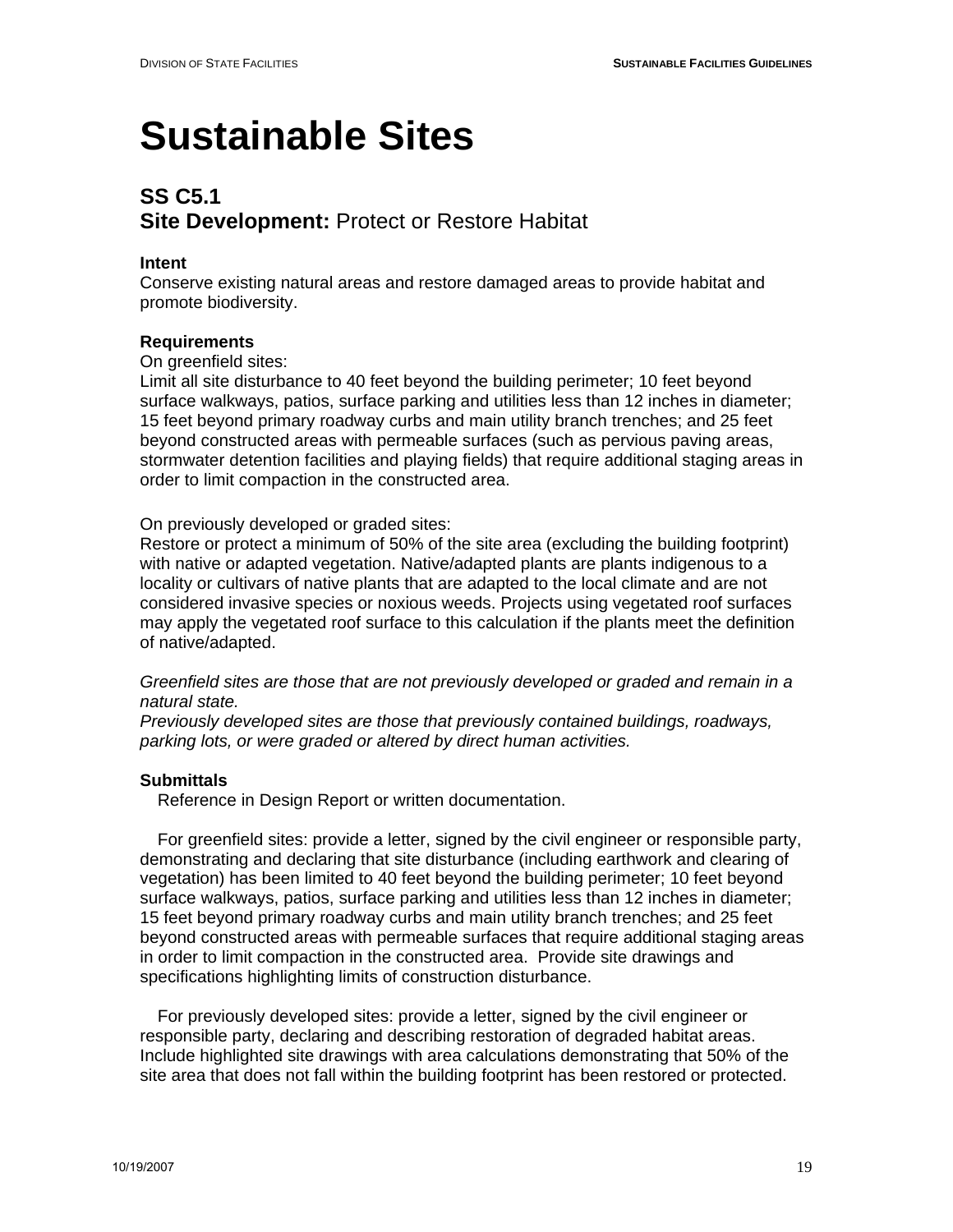#### **Potential Technologies & Strategies**

On greenfield sites;

Perform a site survey to identify site elements and adopt a master plan for development of the project site. Carefully site the building to minimize disruption to existing ecosystems and design the building to minimize its footprint. Strategies include stacking the building program, tuck-under parking and sharing facilities with neighbors. Establish clearly marked construction boundaries to minimize disturbance of the existing site and restore previously degraded areas to their natural state.

#### For previously developed sites:

Utilize local and regional governmental agencies, consultants, educational facilities, and native plant societies as resources for the selection of appropriate native or adapted plant materials. Prohibit plant materials listed as invasive or noxious weed species. Native/adapted plants require minimal or no irrigation following establishment, do not require active maintenance such as mowing or chemical inputs such as fertilizers, pesticides or herbicides, and provide habitat value and promote biodiversity through avoidance of monoculture plantings.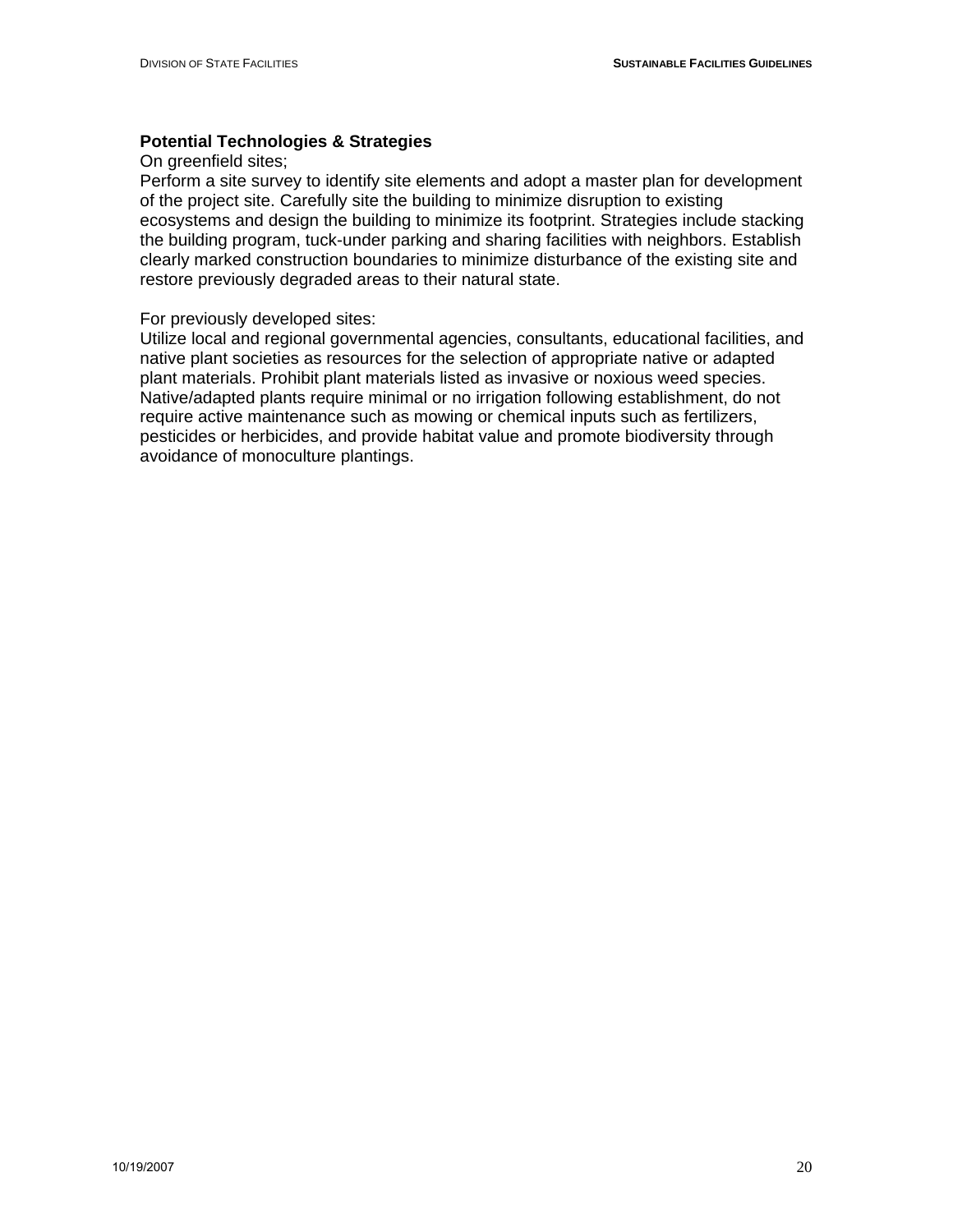## **SS C5.2 Reduced Site Disturbance:** Development Footprint

#### **Intent**

Conserve existing natural areas and restore damaged areas to provide habitat and promote biodiversity.

#### **Requirements**

Reduce the development footprint (defined as entire building footprint, access roads and parking) to exceed the local zoning's open space requirement for the site by 25%. For areas with no local zoning requirements (e.g., some university campuses and military bases), designate open space area adjacent to the building that is equal to the development footprint.

Maximize development using vertical rather than horizontal strategies.

#### **Submittals**

Reference in Design Report or written documentation.

 Provide a copy of the local zoning requirements highlighting the criteria for open space. Provide a letter, signed by the civil engineer or responsible party, demonstrating and declaring that the open space exceeds the local zoning open space requirement for the site by 25%.

#### OR

 For areas with no local zoning requirements (e.g., some university campuses and military bases), designate open space area adjacent to the building that is equal to the development footprint. Provide a letter from the property owner stating that the open space will be conserved for the life of the building.

#### **Potential Technologies & Strategies**

Perform a site survey to identify site elements and adopt a master plan for development of the project site. Select a suitable building location and design the building with a minimal footprint to minimize site disruption. Strategies include stacking the building program, tuck-under parking and sharing facilities with neighbors. Establish clearly marked construction boundaries to minimize disturbance of existing and restore previously degraded areas to their natural state.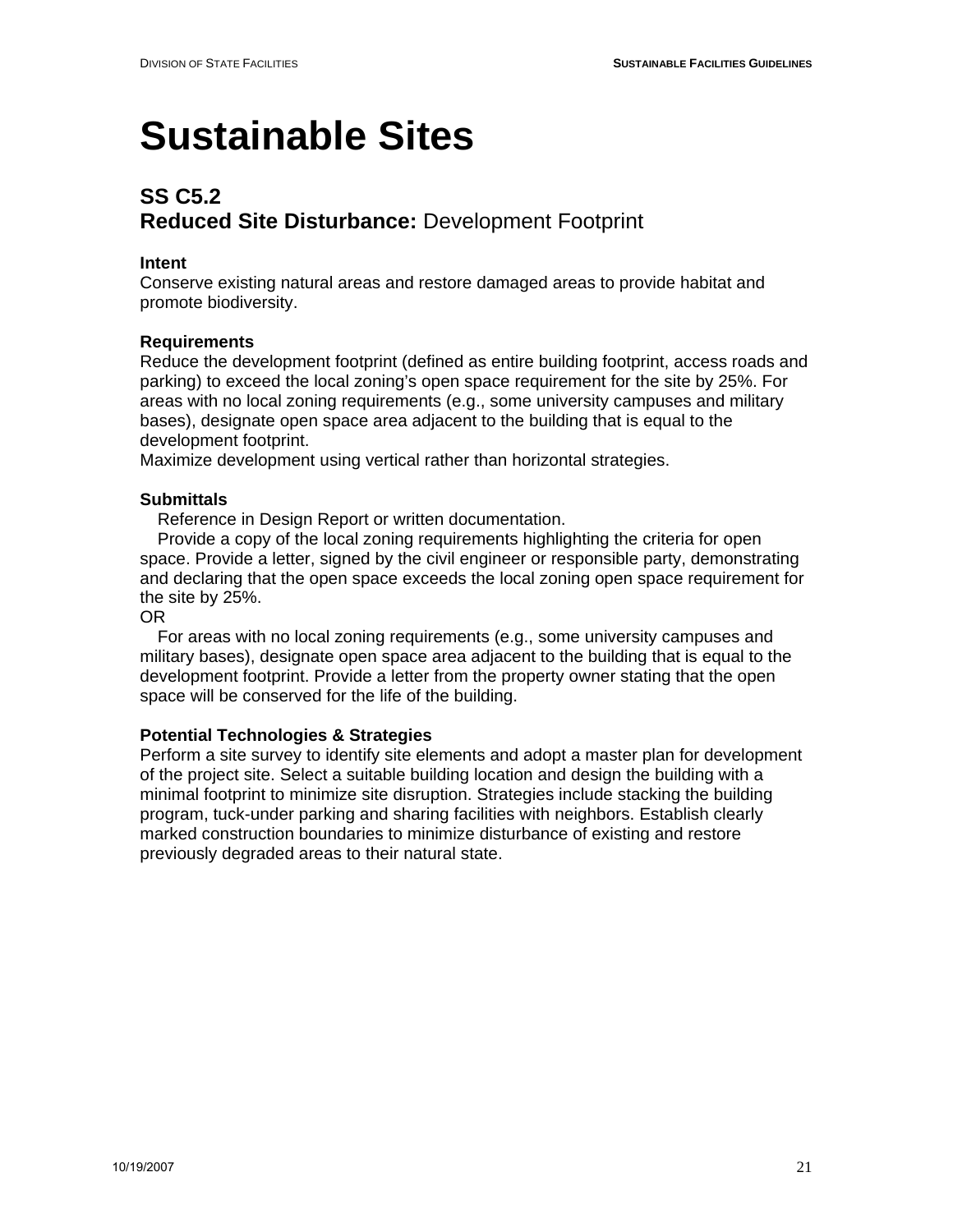### **SS C6.1**

### **Permanent Stormwater Management: Discharge Rate and Volume, per DNR 151**

#### **Intent**

Limit disruption and pollution of natural water flows by managing stormwater runoff.

#### **Requirements**

If existing imperviousness is less than or equal to 50%, implement a stormwater management plan that prevents the post-development 1.5 year, 24 hour peak discharge rate from exceeding the pre-development 1.5 year, 24 hour peak discharge rate. OR

If existing imperviousness is greater than 50%, implement a stormwater management plan that results in a 25% decrease in the rate and quantity of stormwater runoff.

#### **Submittals**

Reference in Design Report or written documentation.

 Provide a letter, signed by the civil engineer or responsible party, declaring that the post-development 1.5 year, 24 hour peak discharge rate does not exceed the predevelopment 1.5 year 24 hour peak discharge rate. Include calculations demonstrating that existing site imperviousness is less than or equal to 50%. OR

 Provide a letter, signed by the civil engineer or responsible party, declaring and demonstrating that the stormwater management strategies result in at least a 25% decrease in the rate and quantity of stormwater runoff. Include calculations demonstrating that existing site imperviousness exceeds 50%.

#### **Potential Technologies & Strategies**

Design the project site to maintain natural stormwater flows by promoting infiltration. Specify garden roofs and pervious paving to minimize impervious surfaces. Reuse stormwater volumes generated for non-potable uses such as landscape irrigation, toilet and urinal flushing and custodial uses.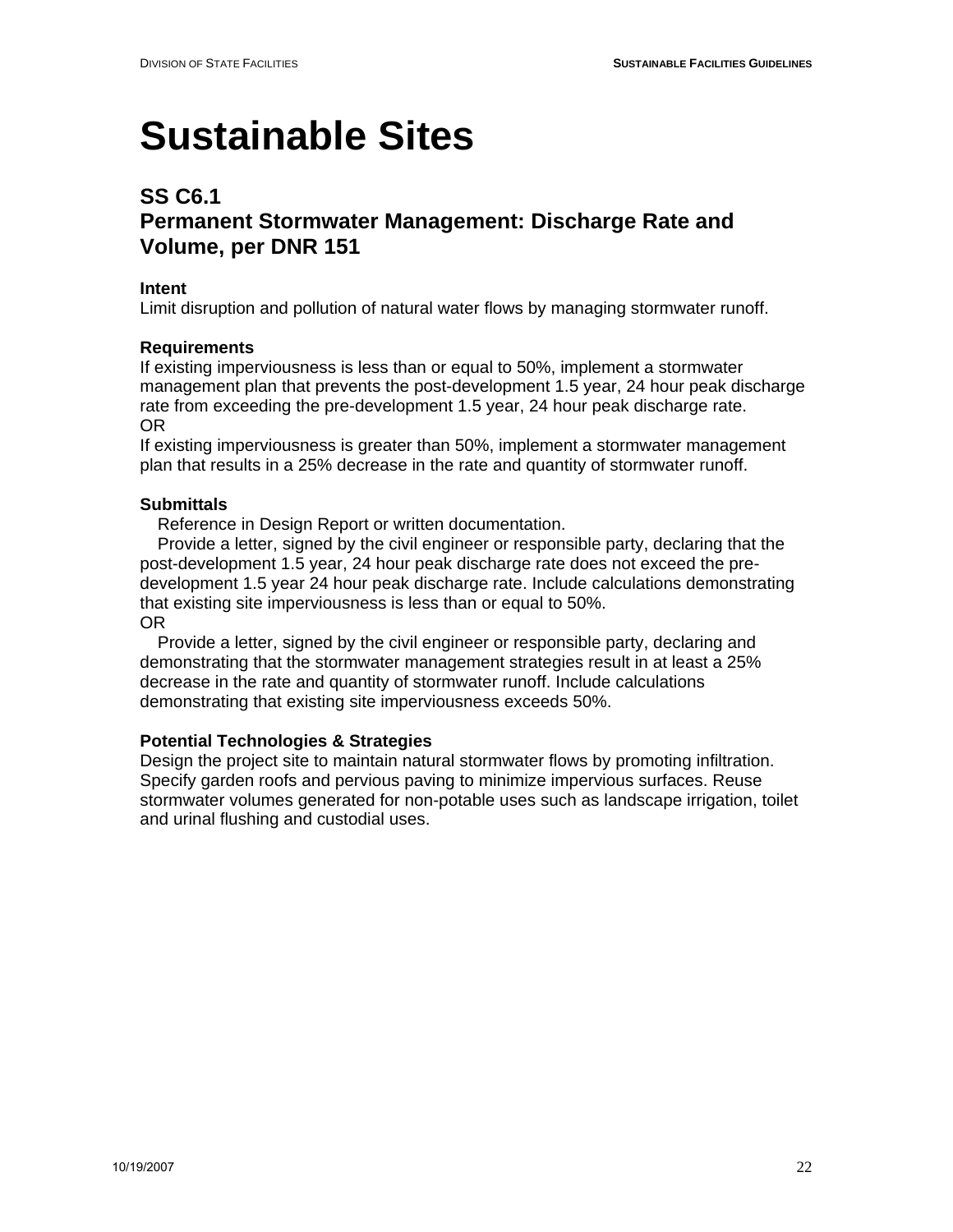### **SS C6.2 Permanent Stormwater Management: Quality Treatment, per DNR 151**

#### **Intent**

Limit disruption of natural water flows by eliminating stormwater runoff, increasing onsite infiltration and eliminating contaminants.

#### **Requirements**

Construct site stormwater treatment systems designed to remove 80% of the average annual post-development total suspended solids (TSS) and 40% of the average annual post-development total phosphorous (TP) based on the average annual loadings from all storms less than or equal to the 2-year/24-hour storm. Do so by implementing Best Management Practices (BMPs) outlined in Chapter 4, Part 2 (Urban Runoff ), of the United States Environmental Protection Agency's (EPA's) *Guidance Specifying Management Measures for Sources of Nonpoint Pollution in Coastal Waters*, January 1993 (Document No. EPA-840-B-92-002) or the local government's BMP document (whichever is more stringent).

#### **Submittals**

Reference in Design Report or written documentation.

 Provide a letter, signed by the civil engineer or responsible party, declaring that the design complies with or exceeds EPA or local government Best Management Practices (whichever set is more stringent) for removal of total suspended solids and total phosphorous.

#### **Potential Technologies & Strategies**

Design mechanical or natural treatment systems such as constructed wetlands, rain gardens, vegetated filter strips and bioswales to treat the site's stormwater.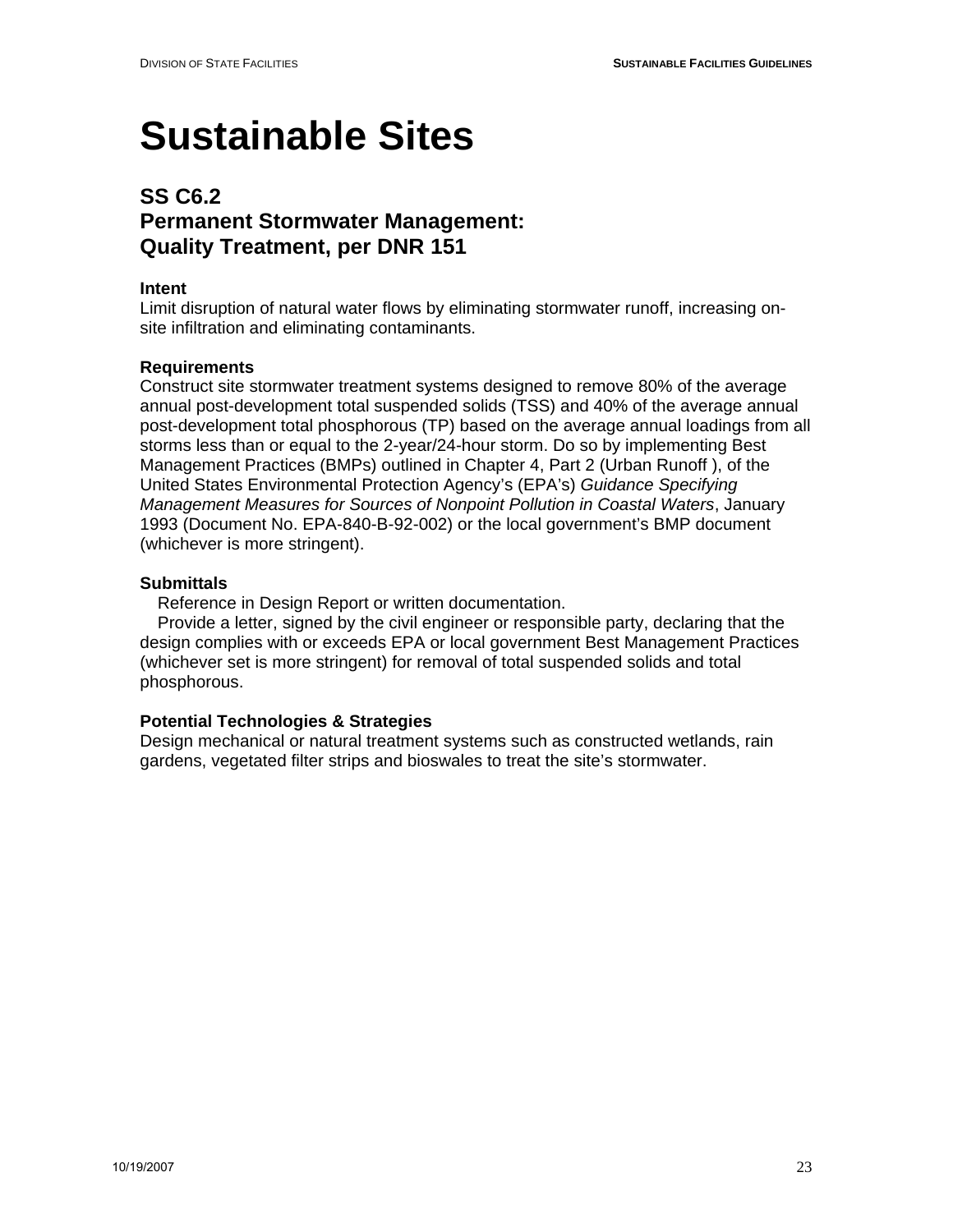## **SS C7.1 Heat Island Effect:** Non-Roof

#### **Intent**

Reduce heat islands (thermal gradient differences between developed and undeveloped areas) to minimize impact on microclimate and human and wildlife habitat.

#### **Requirements**

Provide shade (within 5 years) and/or use light-colored/high-albedo materials (reflectance of at least 0.3) and/or open grid pavement for at least 30% of the site's nonroof impervious surfaces, including parking lots, walkways, plazas, etc.; OR place a minimum of 50% of parking spaces underground or covered by structured parking; OR use an open-grid pavement system (less than 50% impervious) for a minimum of 50% of the parking lot area.

#### **Submittals**

Reference in Design Report or written documentation.

 Provide a letter, signed by the civil engineer or responsible party, referencing the site plan to demonstrate areas of paving, landscaping (list species) and building footprint, and declaring that:

A minimum of 30% of non-roof impervious surfaces areas are constructed with highalbedo materials and/or open grid pavement and/or will be shaded within five years

OR a minimum of 50% of parking spaces have been placed underground or are covered by structured parking

OR an open-grid pavement system (less than 50% impervious) has been used for a minimum of 50% of the parking lot area.

#### **Potential Technologies & Strategies**

Shade constructed surfaces on the site with landscape features and minimize the overall building footprint. Consider replacing constructed surfaces (i.e. roof, roads, sidewalks, etc.) with vegetated surfaces such as garden roofs and open grid paving or specify highalbedo materials to reduce the heat absorption.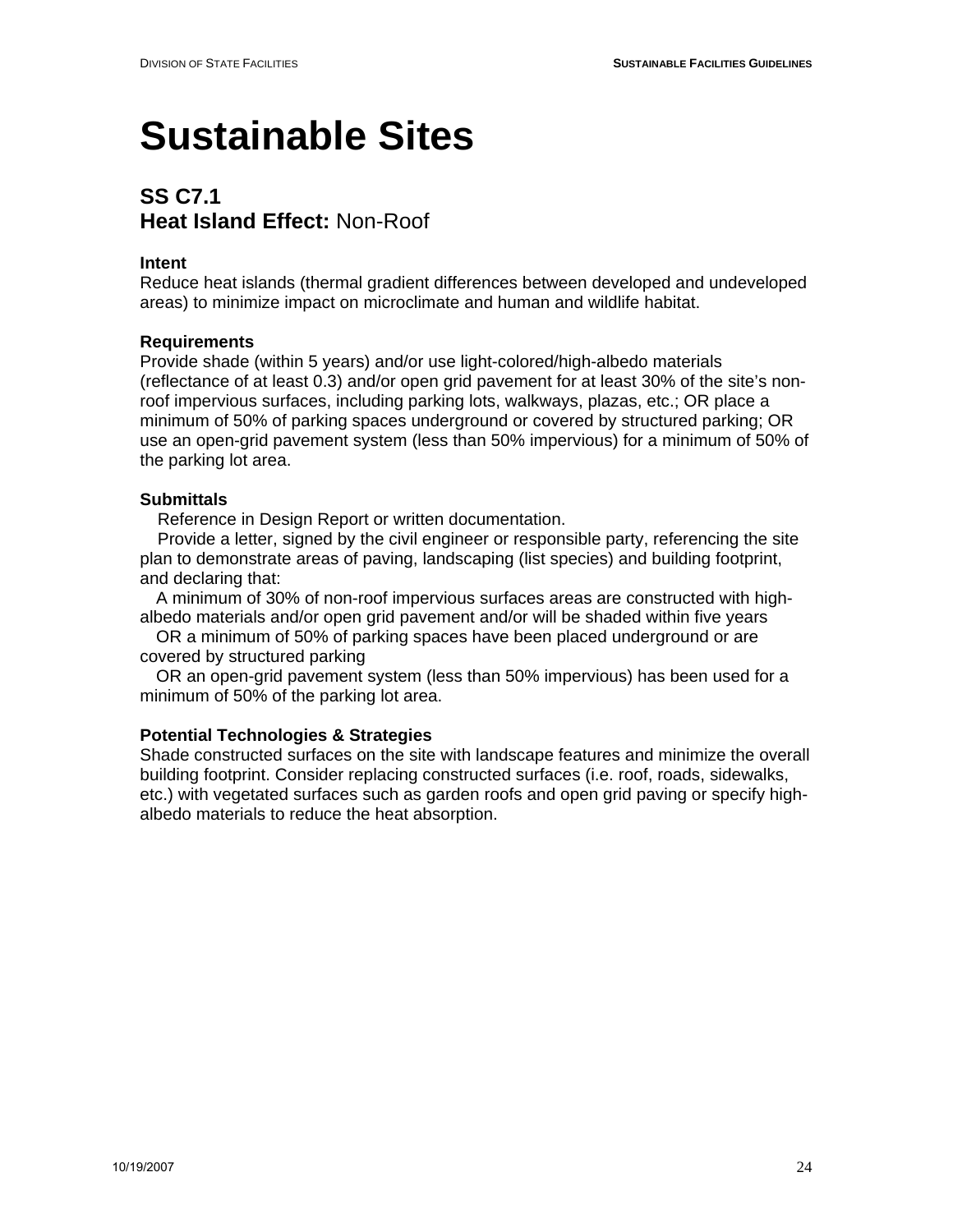## **SS C8 Light Pollution Reduction**

#### **Intent**

Eliminate light trespass from the building and site, improve night sky access and reduce development impact on nocturnal environments.

#### **Requirements**

Meet or provide lower light levels and uniformity ratios than those recommended by the Illuminating Engineering Society of North America (IESNA) *Recommended Practice Manual: Lighting for Exterior Environments* (RP-33-99). Design exterior lighting such that all exterior luminaires with more than 1000 initial lamp lumens are shielded and all luminaires with more than 3500 initial lamp lumens meet the Full Cutoff IESNA Classification. The maximum candela value of all interior lighting shall fall within the building (not out through windows) and the maximum candela value of all exterior lighting shall fall within the property. Any luminaire within a distance of 2.5 times its mounting height from the property boundary shall have shielding such that no light from that luminaire crosses the property boundary.

#### **Submittals**

Reference in Design Report or written documentation.

 Provide a letter, signed by an appropriate party, declaring that the requirements have been met.

#### **Potential Technologies & Strategies**

Adopt site lighting criteria to maintain safe light levels while avoiding off-site lighting and night sky pollution. Minimize site lighting where possible and model the site lighting using a computer model. Technologies to reduce light pollution include full cutoff luminaries, low-reflectance surfaces and lowangle spotlights.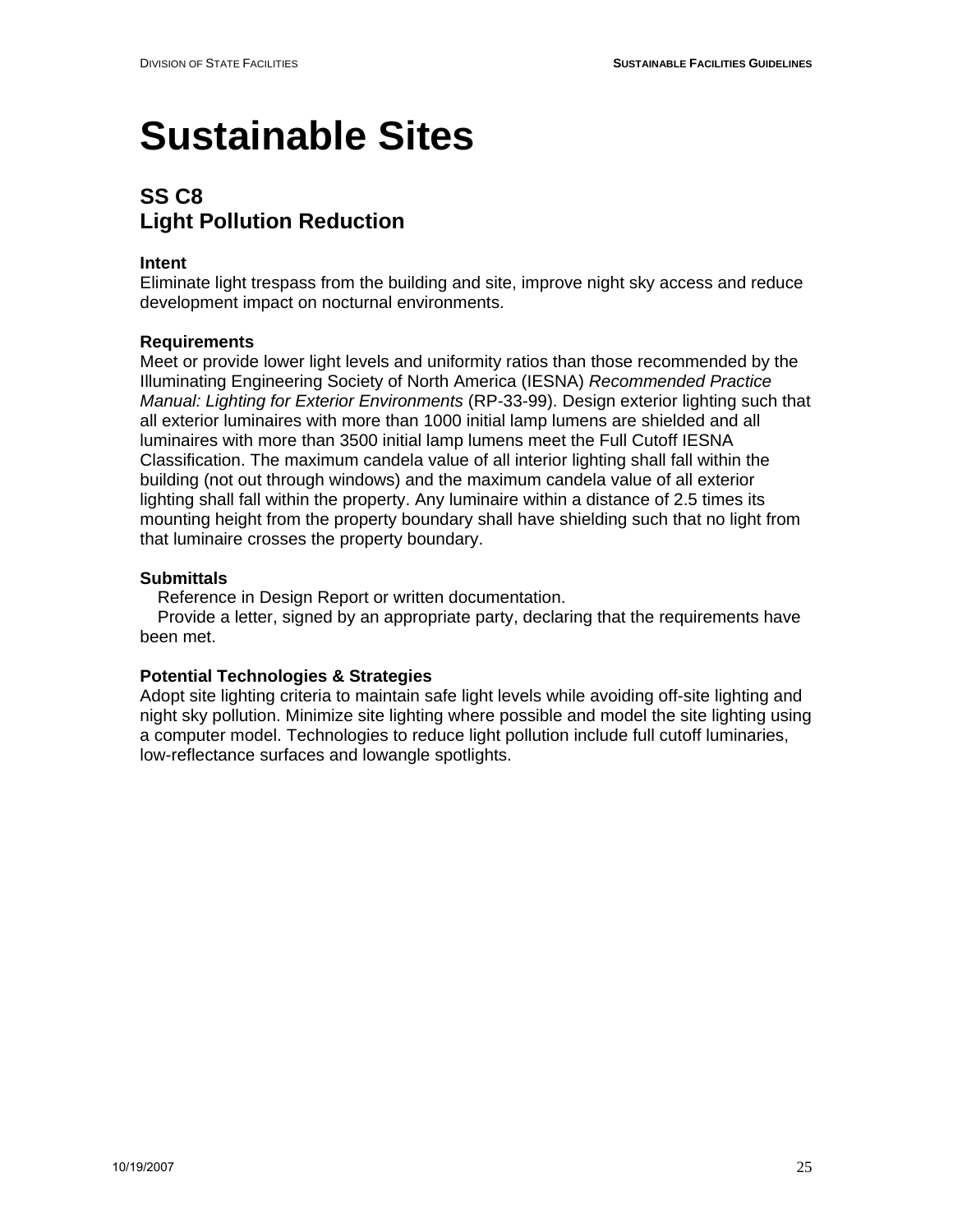# **Water Efficiency**

## **WE C1.2 Water Efficient Landscaping:**

No Potable Use or No Irrigation

### **Intent**

Limit or eliminate the use of potable water for landscape irrigation.

### **Requirements**

Use only captured rain or recycled site water to eliminate all potable water use for site irrigation (except for initial watering to establish plants), OR do not install permanent landscape irrigation systems.

Maximize use native plantings that do not require additional irrigation in dry spells

#### **Submittals**

Reference in Design Report or written documentation.

 Provide a letter, signed by the responsible architect and/or engineer, declaring that the project site will not use potable water for irrigation. Include a narrative describing the captured rain system, the recycled site water system, and their holding capacity. List all the plant species used. Include calculations demonstrating that irrigation requirements can be met from captured rain or recycled site water. OR

 Provide a letter, signed by the landscape architect or responsible party, declaring that the project site does not have a permanent landscape irrigation system. Include a narrative describing how the landscape design allows for this.

#### **Potential Technologies & Strategies**

Perform a soil/climate analysis to determine appropriate landscape types and design the landscape with indigenous plants to reduce or eliminate irrigation requirements. Consider using stormwater and/or greywater for irrigation.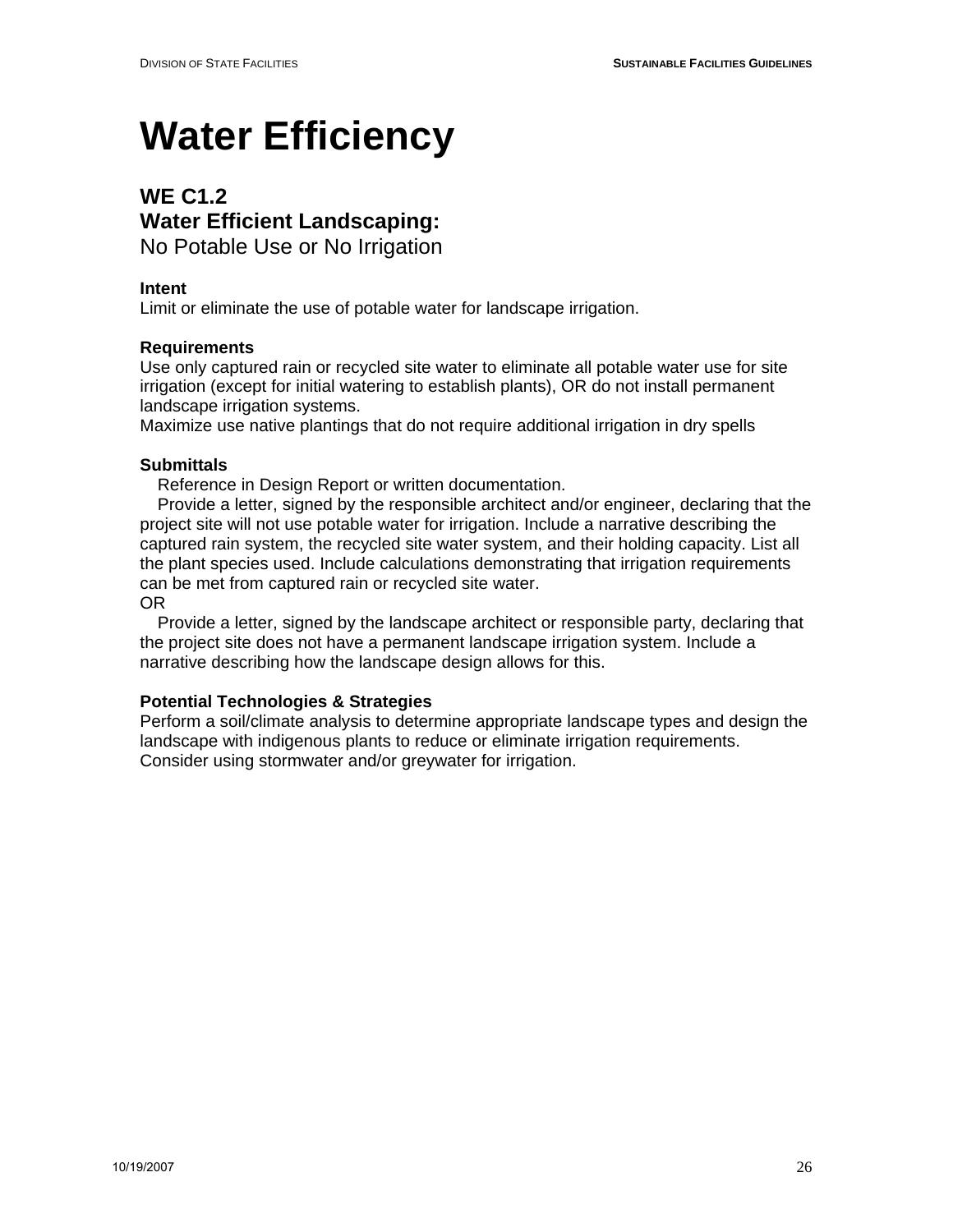## **Water Efficiency**

## **WE C3.1 Water Use Reduction:** 20% Reduction

#### **Intent**

Maximize water efficiency within buildings to reduce the burden on municipal water supply and wastewater systems.

#### **Requirements**

Employ strategies that in aggregate use at least 20% less water than the water use baseline calculated for the building (not including irrigation) after meeting the Energy Policy Act of 1992 fixture performance requirements.

#### **Submittals**

Reference in Design Report or written documentation.

 Provide a letter, signed by the MEP engineer or responsible party, declaring that the project uses at least 20% less water than the baseline fixture performance requirements of the Energy Policy Act of 1992.

 Provide the spreadsheet calculation demonstrating that water-consuming fixtures specified for the stated occupancy and use of the building reduce occupancy-based potable water consumption by at least 20% compared to baseline conditions.

#### **Potential Technologies & Strategies**

Estimate the potable and non-potable water needs for the building. Use high efficiency fixtures, dry fixtures such as composting toilets and waterless urinals, and occupant sensors to reduce the potable water demand. Consider reuse of stormwater and greywater for non-potable applications such as toilet and urinal flushing.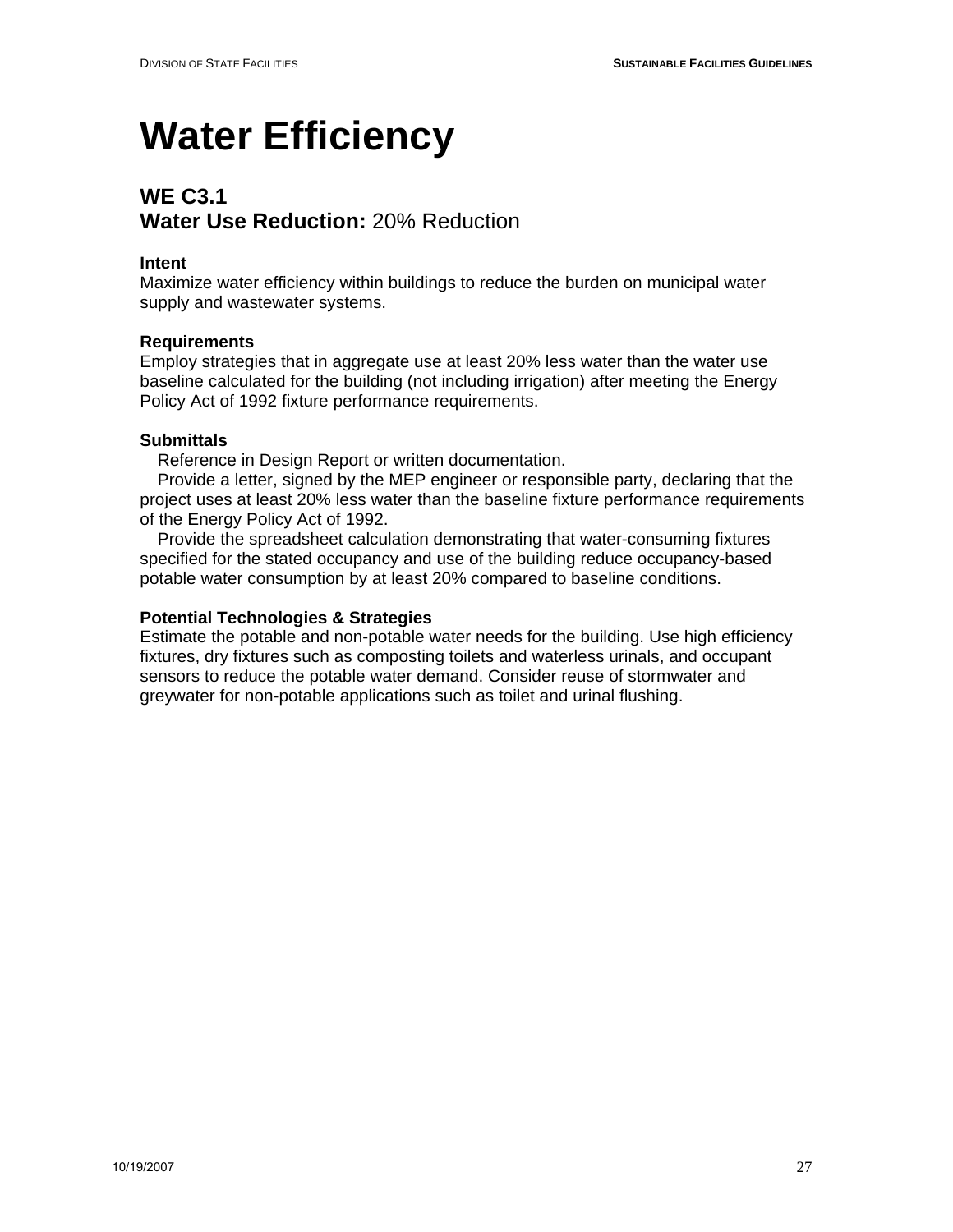## **EA P1 Building Systems Commissioning**

#### **Intent**

Verify that the building's energy related systems are designed, installed, calibrated, and perform according to DSF's project requirements, basis of design, and construction documents.

### **Requirements**

Implement or have a contract in place to implement the following fundamental best practice commissioning procedures.

- \_ Engage a commissioning team that is independent of the project design and construction teams.
- \_ Review DSF's project requirements, (documented by DSF), and the basis of design documentation, (documented by the design team).
- \_ Incorporate commissioning requirements into the construction documents.
- \_ Develop and utilize a commissioning plan.
- \_ Verify installation, functional performance, training and operation and maintenance documentation.
- \_ Complete a commissioning report.

#### **Submittals**

Reference in Design Report or written documentation.

 Provide a letter, signed by the owner or commissioning authority(s), confirming that the fundamental commissioning requirements have been successfully executed or will be provided under existing contract(s).

#### **Potential Technologies & Strategies:**

Engage a commissioning authority and adopt a commissioning plan. Include commissioning requirements in bid documents and task the commissioning authority to produce a commissioning report once commissioning activities are completed.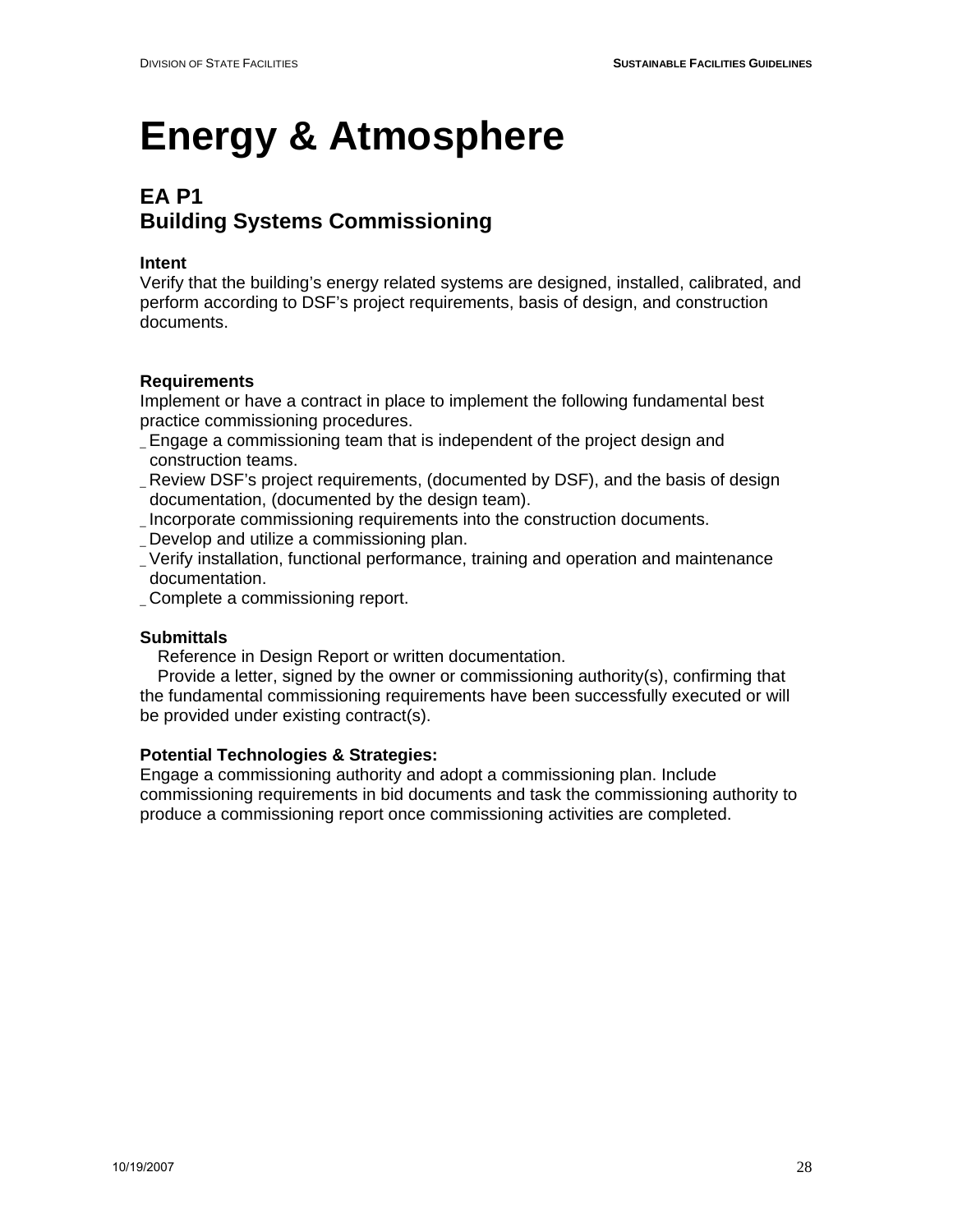## **EA P2 Minimum Energy Performance**

#### **Intent**

Establish the minimum level of energy efficiency for the base building and systems.

#### **Requirements**

Design the building to comply with ASHRAE/IESNA Standard 90.1-2004 (without amendments) or the local energy code, whichever is more stringent. Follow the requirements of the DSF Energy Design Guidelines and Lighting Design Guidelines available at:

www.doa.state.wi.us/pagesubtext\_detail.asp?linksubcatid=170&linkcatid=125&linkid=

#### **Submittals**

Reference in Design Report or written documentation.

 Provide a letter, signed by a licensed professional engineer or architect, stating that the building complies with ASHRAE/IESNA 90.1-2004 or local energy codes and DSF Energy Design Guidelines and Lighting Design Guidelines. If local energy codes were applied, demonstrate that the local code is equivalent to, or more stringent than, ASHRAE/IESNA 90.1-2004 (without amendments).

#### **Potential Technologies & Strategies:**

Design the building envelope and systems to optimize energy performance. Use a computer simulation model to assess the energy performance and identify the most cost effective energy measures. Lifecycle cost analysis is required to determine the most cost effective measures. Quantify energy performance compared to the baseline building.

Design buildings with different occupancy zones and patterns, office wing separate from laboratory wing for example.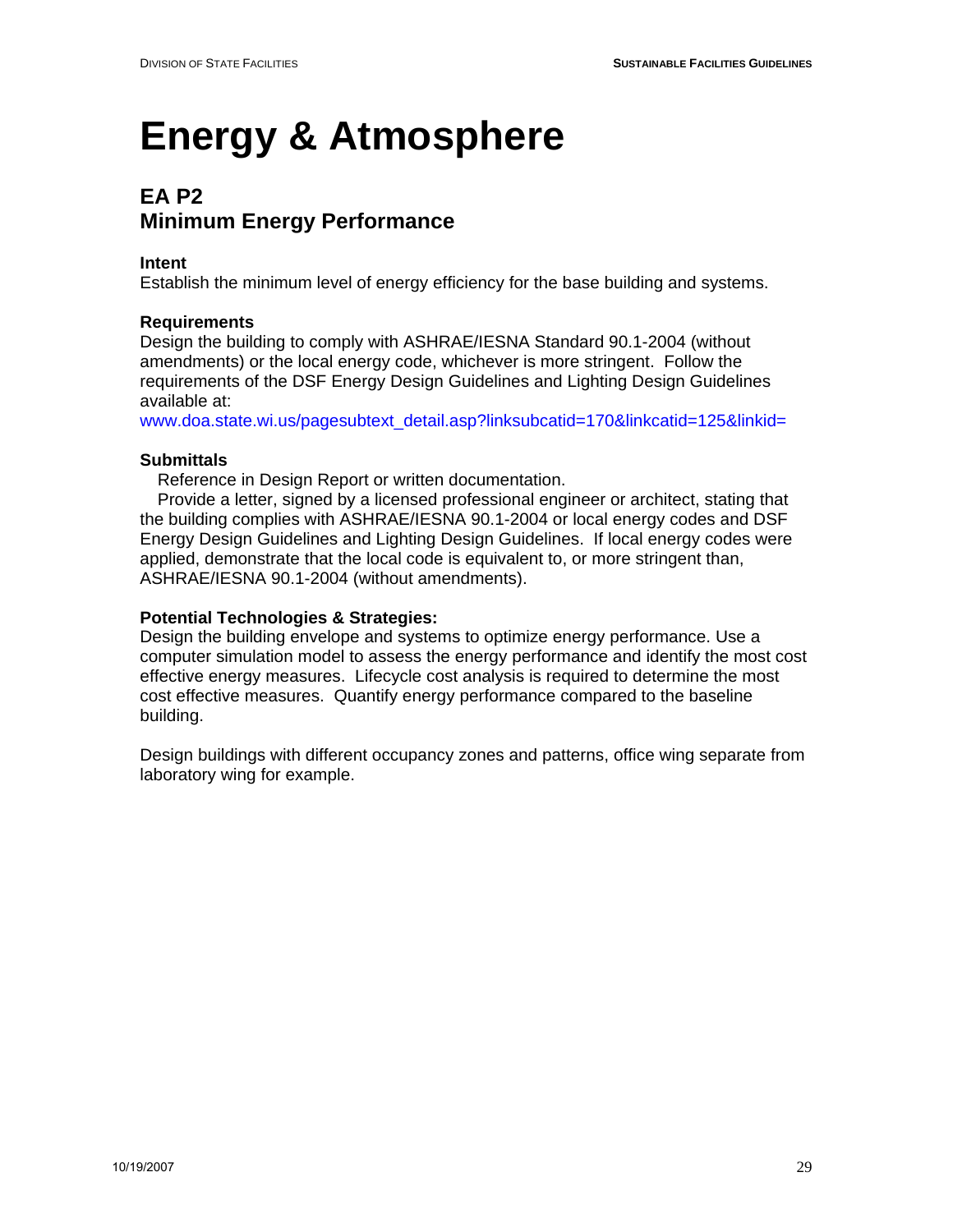## **EA P3 CFC and HCFC Reduction in HVAC&R Equipment**

#### **Intent**

Reduce ozone depletion.

#### **Requirements**

Zero use of Halons, CFC and HCFC. When reusing existing building HVAC equipment, complete a comprehensive CFC and HCFC phase-out conversion.

#### **Submittals**

Reference in Design Report or written documentation.

 Provide a letter, signed by the architect or engineer, declaring that the building's systems do not use Halons, CFC or HCFC.

#### **Potential Technologies & Strategies:**

When reusing buildings, inventory existing building systems using refrigerants and fire suppression chemicals and replace those that contain CFC, HCFCs or Halons. For new buildings, specify refrigeration and fire suppression systems that use no CFC, HCFCs or Halons.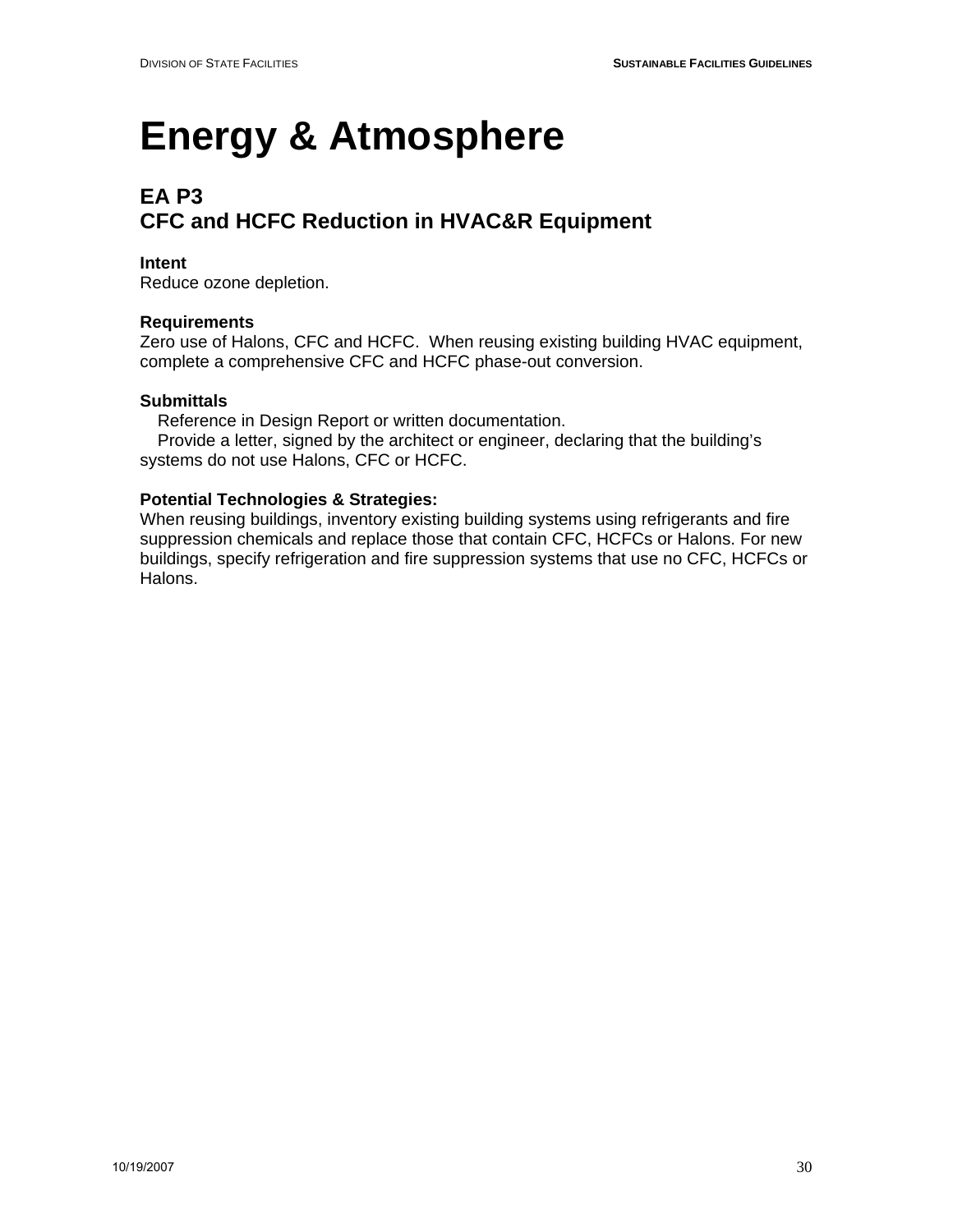### **EA C1 For Projects >\$2million Optimize Energy Performance**

#### **Intent**

Achieve increasing levels of energy performance above the prerequisite standard to reduce environmental impacts associated with excessive energy use.

#### **Requirements**

Reduce design energy cost compared to the energy cost budget for energy systems regulated by ASHRAE/IESNA Standard 90.1-2004 (without amendments), as demonstrated by a whole building simulation using the Energy Cost Budget Method described in Section 11 of the Standard.

New Bldgs. Existing Bldgs.

30% 20%

Regulated energy systems include HVAC (heating, cooling, fans and pumps), service hot water and interior lighting. Non-regulated systems include plugloads, exterior lighting, garage ventilation and elevators (vertical transportation). Two methods may be used to separate energy consumption for regulated systems. The energy consumption for each fuel may be prorated according to the fraction of energy used by regulated and non-regulated energy. Alternatively, separate meters (accounting) may be created in the energy simulation program for regulated and non-regulated energy uses.

If an analysis has been made comparing the proposed design to local energy standards and a defensible equivalency (at minimum) to ASHRAE/IESNA Standard 90.1-2004 has been established, then the comparison against the local code may be used in lieu of the ASHRAE Standard.

#### **Submittals**

Reference in Design Report or written documentation.

 Complete a letter incorporating a quantitative summary table showing the energy saving strategies incorporated in the building design.

 Demonstrate via summary printout from energy simulation software that the design energy cost is less than the energy cost budget as defined in ASHRAE/IESNA 90.1- 2004, Section 11.

#### **Potential Technologies & Strategies**

Design the building envelope and building systems to optimize energy performance. Use a computer simulation model to assess the energy performance and identify the most cost-effective energy efficiency measures. Lifecycle cost analysis is required to determine the most cost effective measures. Quantify energy performance as compared to a baseline building. Include active and passive energy conservations systems, including occupancy sensors and zone controls.

Design buildings with different occupancy zones and patterns, office wing separate from laboratory wing for example.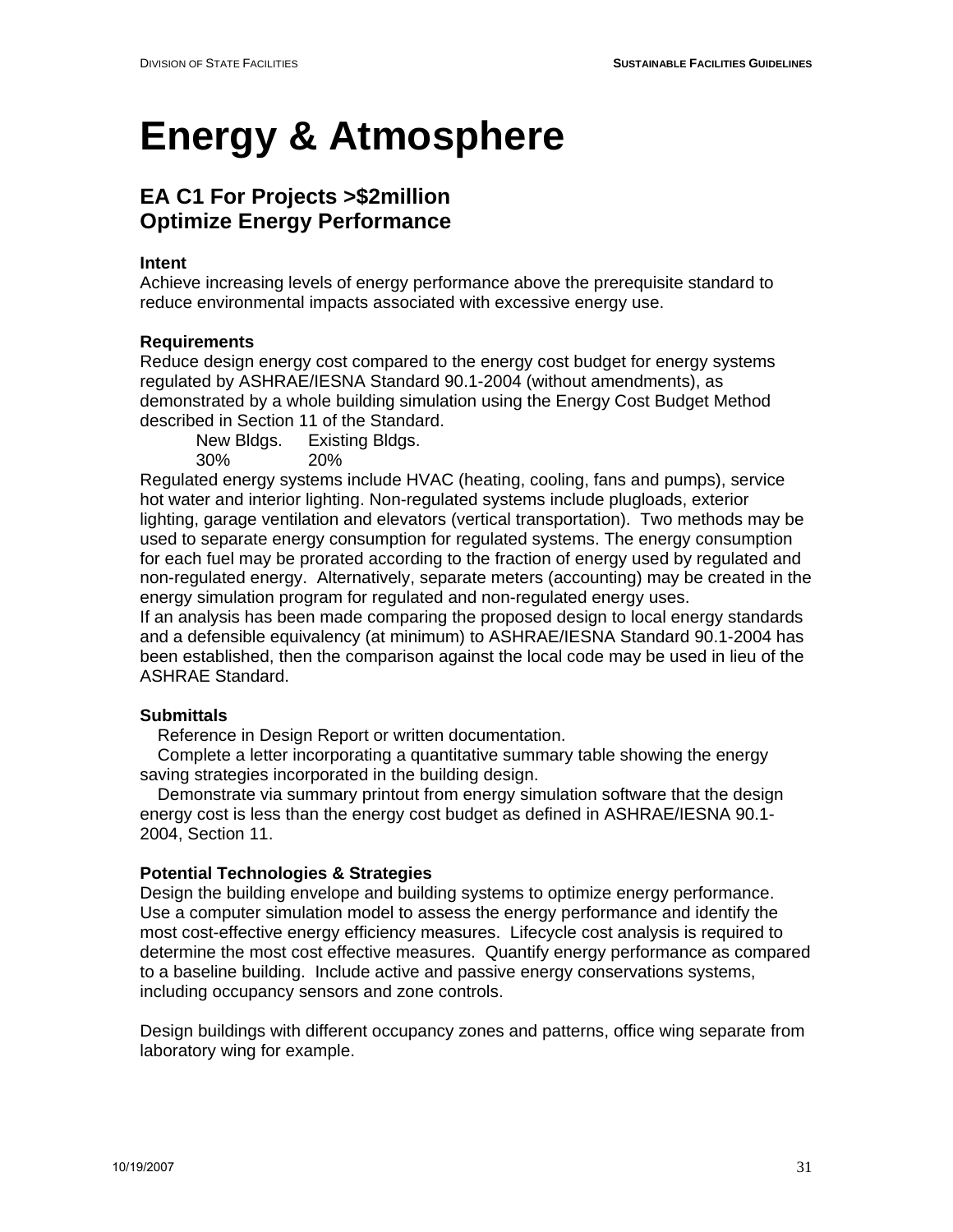## **EA C2 Renewable Energy**

#### **Intent**

Encourage and recognize increasing levels of on-site renewable energy self supply in order to reduce environmental impacts associated with fossil fuel energy use.

#### **Requirements**

Supply some of the building's total energy use (as expressed as a fraction of annual energy cost) through the use of on-site renewable energy systems.

#### **Submittals**

Reference in Design Report or written documentation.

 Provide a letter, signed by the architect, owner or responsible party, declaring how much of the building's energy is provided by on-site renewable energy. Include a narrative describing onsite renewable energy systems installed in the building and calculations demonstrating the percentage of total energy costs are supplied by the renewable energy system(s).

#### **Potential Technologies & Strategies**

Assess the project for non-polluting and renewable energy potential including solar, wind, geothermal, low-impact hydro, biomass and bio-gas strategies. When applying these strategies, take advantage of net metering with the local utility.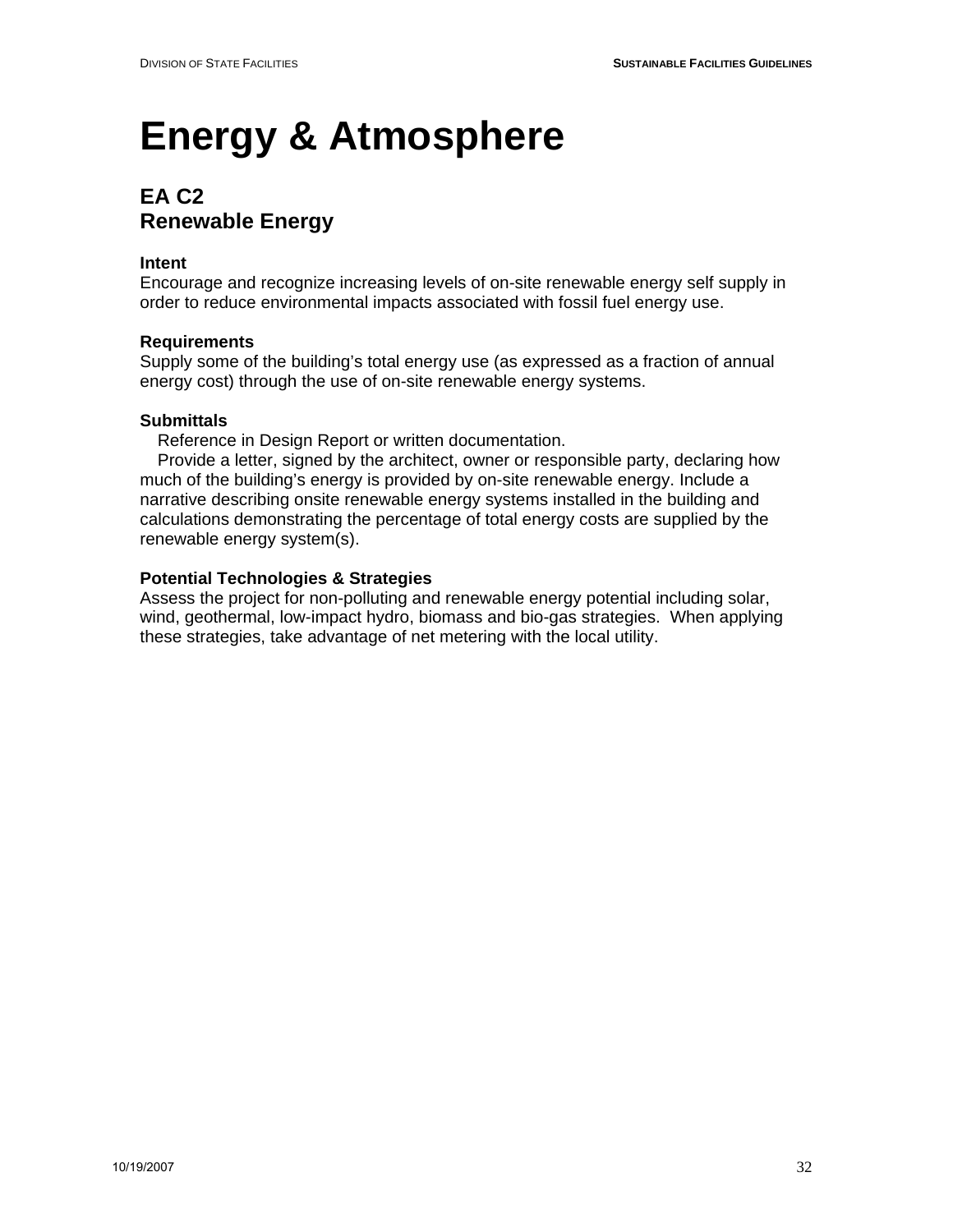### **EA C3 Commissioning**

#### **Intent**

DSF will employ commissioning practices that enhance the quality of the processes and outcomes associated with the delivery of capital projects, from project inception through facility operations.

 To integrate commissioning practices into all procedures and documents used in planning, design, construction, closeout, and operations of state facilities.

 To work inclusively with customers, partners, contractors, and other stakeholders to optimize quality in the planning, design, construction, closeout, and operations of state facilities, through the application of commissioning practices.

 To recognize, measure, and report on the long term value and eventual cost savings achieved by applying commissioning practices to the planning, design, construction, closeout, and operations of state facilities.

#### **Requirements**

In executing A/E contract documents, emphasis will be placed on ensuring that A/Es fulfill their contract obligations for preparing complete and well coordinated bid documents and witnessing performance testing on building components and/or systems during the construction phase.

Emphasis will be placed on DSF field staff providing an appropriate level of inspection and reporting during the construction phase. This also includes assurance for contractor quality control as described in Article 15 of the General Conditions and in the technical sections of the specifications.

#### **Level 1 Commissioning**

#### **[Level 1 Commissioning Front End Master Specification 01 91 01](http://www.doa.state.wi.us/dsf/masterspec_view_new.asp?catid=6&locid=4)**

 Level 1 Commissioning will be employed as a minimum on DSF projects. This will include most Small Projects, most All Agency projects, and on limited enumerated projects that are simple or utilitarian in nature.

Level 1 Commissioning will be based on Specification Section 01 91 01, technical sections in the DSF Master Specifications, Construction Verification Checklists, and Functional Performance Test Forms. There will be a Commissioned Systems List, and an enhanced construction schedule to include Commissioning milestones. Additional requirements have been added for Operation and Maintenance Manual Data and Owner Training to complete the commissioning process.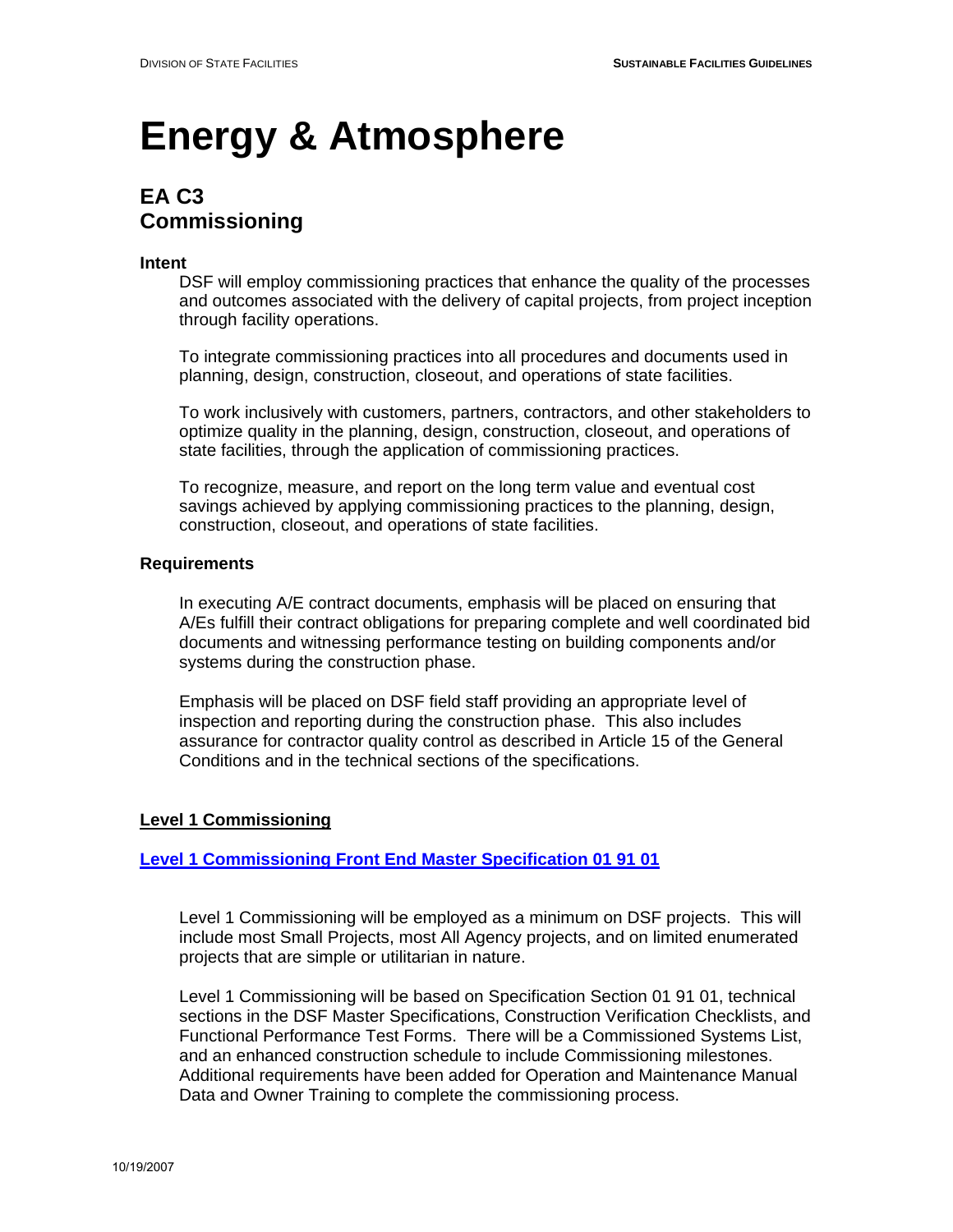#### **Level 2 Commissioning**

#### **[Level 2 Commissioning Front End Master Specification 01 91 02](http://www.doa.state.wi.us/dsf/masterspec_view_new.asp?catid=6&locid=4)**

 Level 2 Commissioning will be employed on projects as requested by the Agency and determined by DSF, on projects that are high profile or complicated and where critical systems and components present the need for a higher level of Commissioning.

 Level 2 Commissioning will be based on Specification Section 01 91 02 which includes all of the components of Level 1 Commissioning and may include the addition of a Commissioning Plan, Commissioning Meetings, Lessons Learned Meeting, Commissioning Report and Tracking Reports for Construction Verification Checklists and Functional Performance Test Forms. Level 2 Commissioning could be used to meet the LEED® prerequisite with some modification.

 The Commissioning Agent for a Level 2 project may be a member of the AE Design Team, or may be a member of DSF Staff.

#### **Level 3 Commissioning**

#### **[Level 3 Commissioning Front End Master Specification 01 91 03](http://www.doa.state.wi.us/dsf/masterspec_view_new.asp?catid=6&locid=4)**

 Level 3 Commissioning will be employed on projects as requested by the Agency, on projects that are high profile or complex and where other requirements indicate the necessity of an independent 3<sup>rd</sup> party commissioning agent. Level 3 Commissioning with some modification can be used to comply with LEED® Enhanced Commissioning. The Commissioning Agent will be responsible for developing the Commissioning Plan, completing many of the commissioning tasks and activities, and coordinating tasks and activities performed by the A/E design team, the construction contractors, DSF staff, and the agency's operating personnel.

 The Commissioning Agent for a Level 3 project must be an independent Consultant.

#### **Submittals**

Specific submittal and documentation requirements are identified in each of the above three levels of commissioning to be incorporated into the project

#### **Potential Technologies & Strategies**

Engage all stakeholders, including customers, partners and contractors early in the programming phase, design phase, construction phase, closeout and operations phase of state facilities in order to deliver a successful project meeting all project requirements.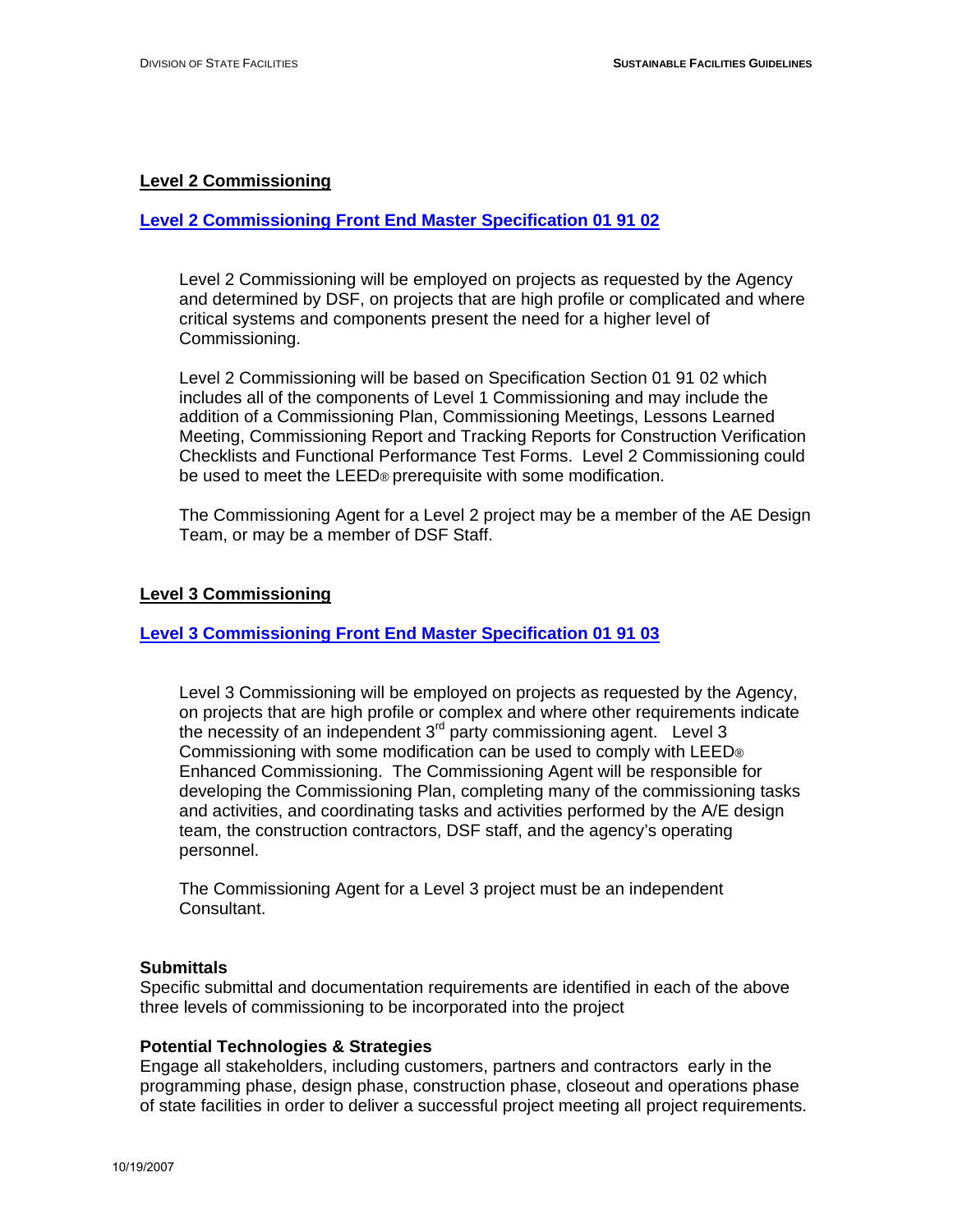### **EA C5 Measurement and Verification**

#### **Intent**

Provide for the ongoing accountability and optimization of building energy and water consumption performance over time.

#### **Requirements**

Meters shall meet the requirements of sections 23 05 15, 23 09 14, or 26 27 13 of the State's Master Specifications.

Install continuous metering equipment connected to a data gathering system such as a building automation system for the following end-uses:

Total building electrical energy consumption,

Total building steam or hot water energy consumption,

Total building chilled water consumption,

Total building domestic water consumption,

Total building natural gas consumption,

Sub-metering or monitoring similar to the following is encouraged for buildings where staff resources are employed to actively manage energy consuming systems:

\_ Lighting systems and controls

- \_ Appropriate motor loads
- \_ Chiller energy use
- Cooling loads
- Air and water economizer analysis

\_ Air distribution static pressures and ventilation air volumes

\_ Building-related process energy systems and equipment

\_ Domestic water not returned to sanitary

Develop a Measurement and Verification plan, for all buildings, that incorporates the monitoring information from the above end-uses and is consistent with Option B, C or D of the 2001 *International Performance Measurement & Verification Protocol (IPMVP) Volume I: Concepts and Options for Determining Energy and Water Savings.* 

#### **Submittals**

Reference in Design Report or written documentation.

 Provide a letter, signed by the licensed engineer or other responsible party, indicating that metering equipment has been installed for each end-use and declaring the option to be followed under IPMVP version 2001.

 Provide a copy of the M&V plan following IPMVP, 2001version, including an executive summary.

 After one full year of occupancy provide a comparative analysis of the success of the M&V plan

#### **Potential Technologies & Strategies**

Model the energy and water systems to predict savings. Design the building with equipment to measure energy and water performance. Draft a Measurement & Verification Plan to apply during building operation that compares predicted savings to those actually achieved in the field.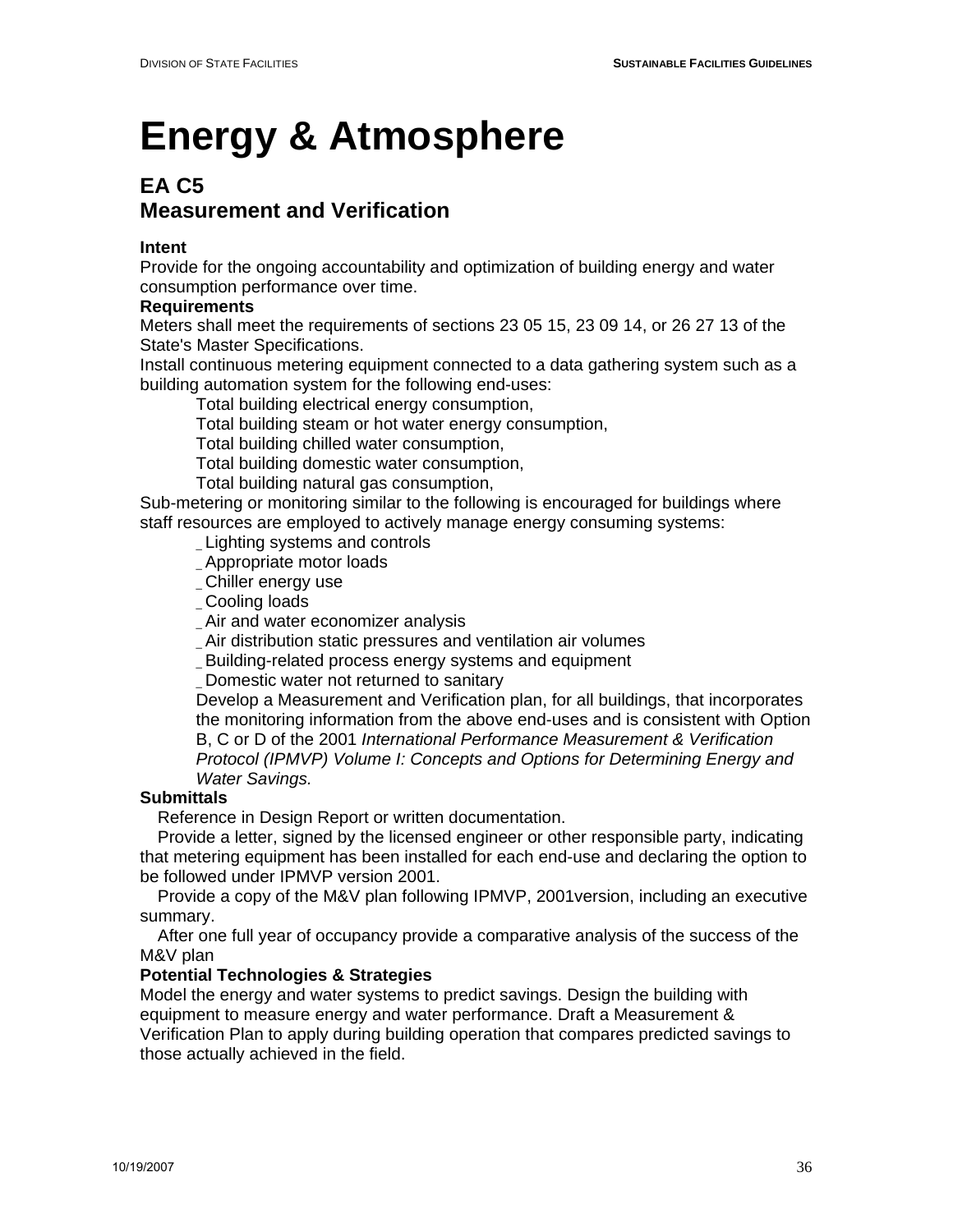## **EA C6 Green Power**

#### **Intent**

Encourage the development and use of grid-source, renewable energy technologies on a net zero pollution basis.

#### **Requirements**

Provide at least 35% of the building's electricity from renewable sources by engaging in at least a two-year renewable energy contract. Renewable sources are as defined by the Wisconsin Statute 196.374.

DETERMINE THE BASELINE ELECTRICITY USE

Use the Department of Energy (DOE) Commercial Buildings Energy Consumption **Survey** 

(CBECS) database to determine the estimated electricity use.

#### **Submittals**

Reference in Design Report or written documentation.

 Provide a letter, signed by the owner or other responsible party, documenting that the supplied renewable power is equal to 35% of the project's energy consumption and the sources meet the WisStat 196.374 definition of renewable energy.

 Provide a copy of the two-year electric utility purchase contract for power generated from renewable sources.

#### **Potential Technologies & Strategies**

Determine the energy needs of the building and investigate opportunities to engage in a green power contract. Green power is derived from solar, wind, water, geothermal, biomass, tidal or wave action or fuel cell technology using a renewable fuel. Renewable energy certificates (RECs), tradable renewable certificates (TRCs), green tags and other forms of green power that comply with Center for Resource Colutions (CRS) Green-e's technical requirements can be used to document compliance with requirements.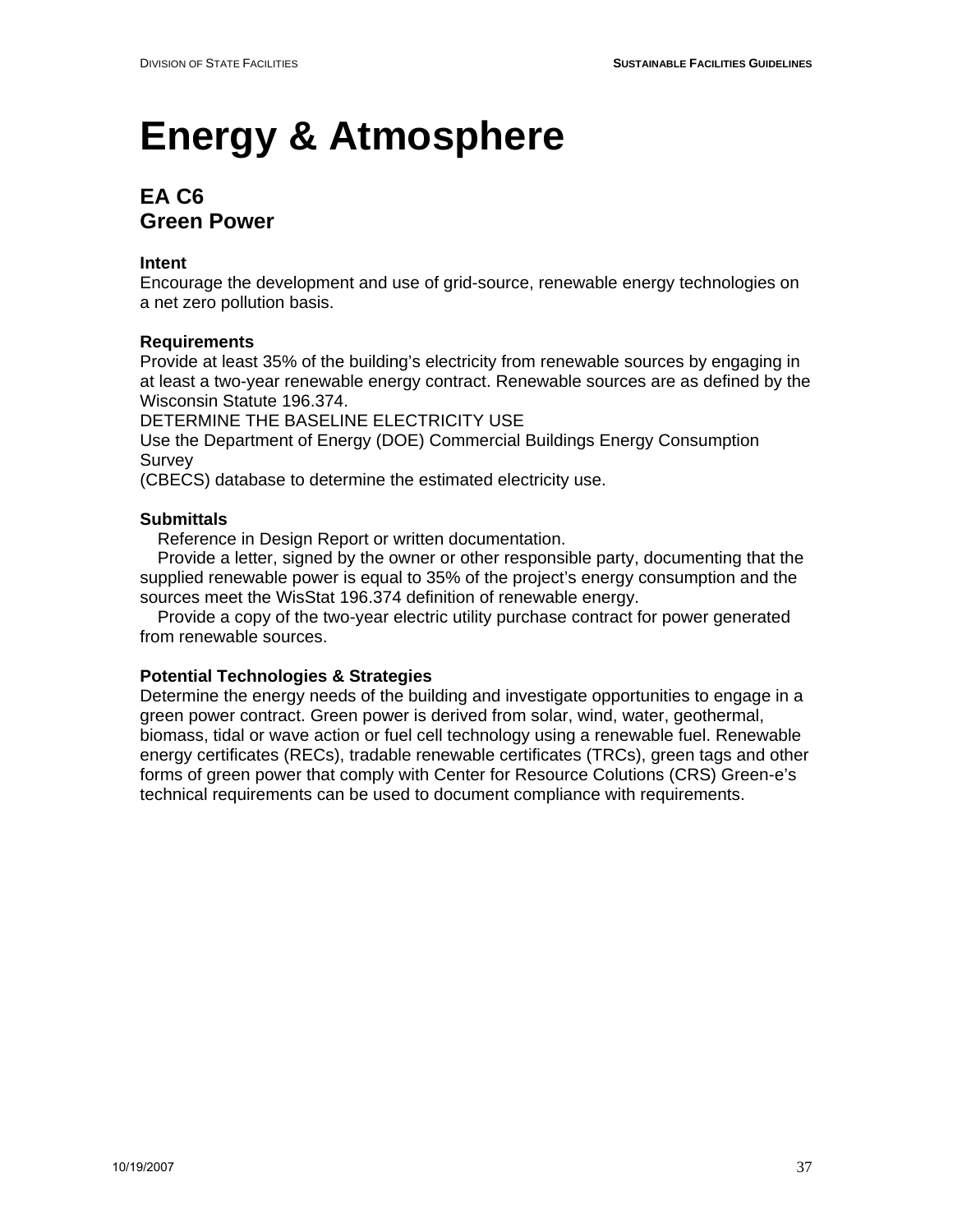## **MR P1 Storage & Collection of Recyclables**

#### **Intent**

Facilitate the reduction of waste generated by building occupants that is hauled to and disposed of in landfills.

#### **Requirements**

Provide an easily accessible area that serves the entire building and is dedicated to the separation, collection and storage of materials for recycling including (at a minimum) paper, corrugated cardboard, glass, compostable food wastes, plastics and metals.

#### **Submittals**

Reference in Design Report or written documentation.

 Provide a letter, signed by the architect or owner, declaring that the area dedicated to recycling is easily accessible and accommodates the building's recycling needs.

 Provide a plan showing the area(s) dedicated to recycled material collection and storage.

#### **Potential Technologies & Strategies**

Designate an area for recyclable collection and storage that is appropriately sized and located in a convenient area. Identify local waste handlers and buyers for glass, plastic, office paper, newspaper, cardboard and organic wastes. Instruct occupants on building recycling procedures. Consider employing cardboard balers, aluminum can crushers, recycling chutes, composting containers, and other waste management technologies to further enhance the recycling program. Consider employing clearly identified recycling stations available to employees throughout the facility.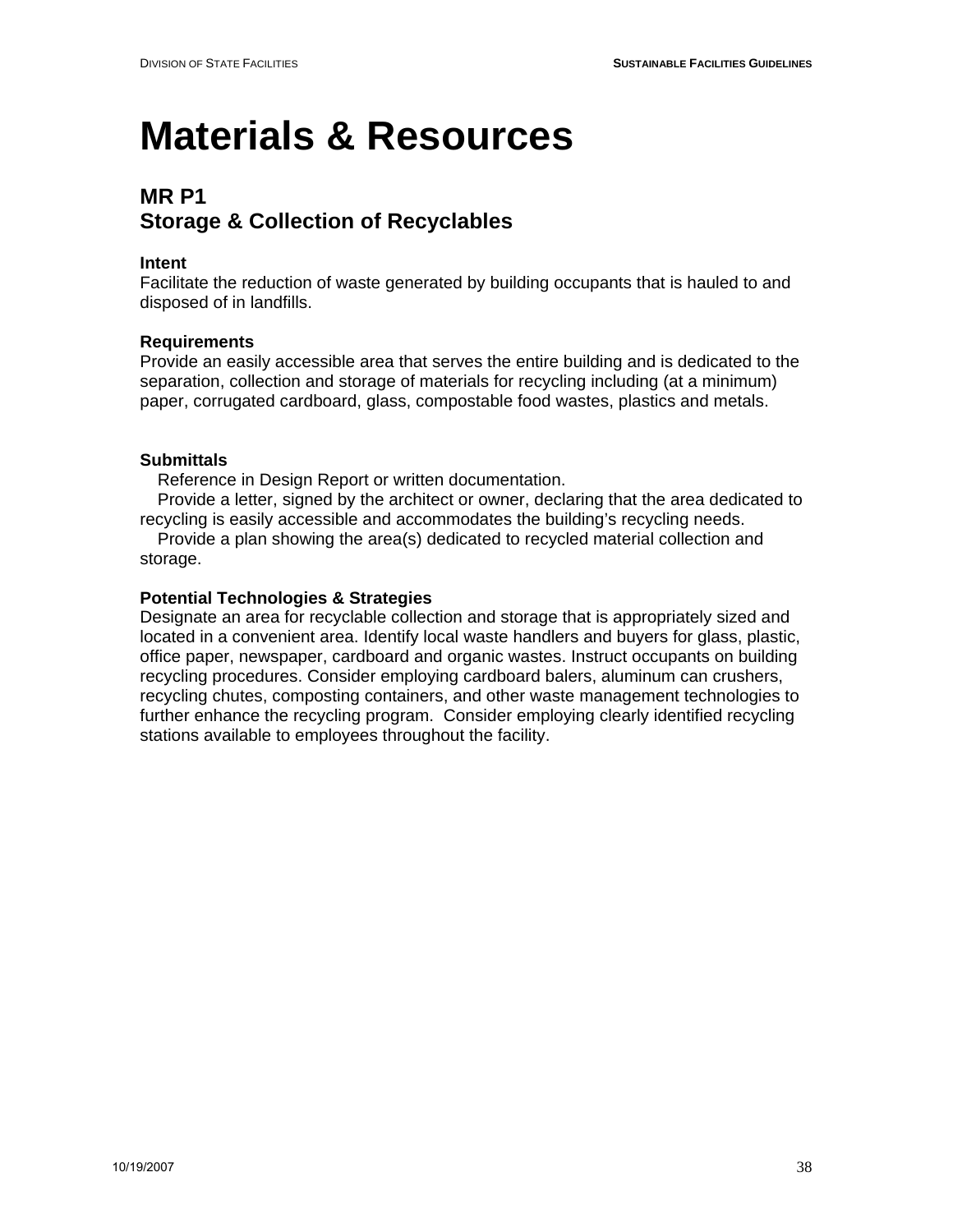### **MR C1.1 Building Reuse:** Maintain Shell/Structure and Non-Shell/Non-Structure

#### **Intent**

Extend the life cycle of existing building stock, conserve resources, retain cultural resources, reduce waste and reduce environmental impacts of new buildings as they relate to materials manufacturing and transport.

#### **Requirements**

Maintain existing building structure and shell (exterior skin and framing, excluding window assemblies and non-structural roofing material) AND non-shell areas (interior walls, doors, floor coverings and ceiling systems).

#### **Submittals**

Reference in Design Report or written documentation.

 Provide a letter, signed by the architect, owner or other responsible party, documenting % of Shell/Structure and % of Non-Shell/Non-Structure maintained. List the retained elements.

#### **Potential Technologies & Strategies**

Consider reuse of existing buildings, including structure, shell and non-shell elements. Remove elements that pose contamination risk to building occupants and upgrade outdated components such as windows, mechanical systems and plumbing fixtures. Quantify the extent of building reuse.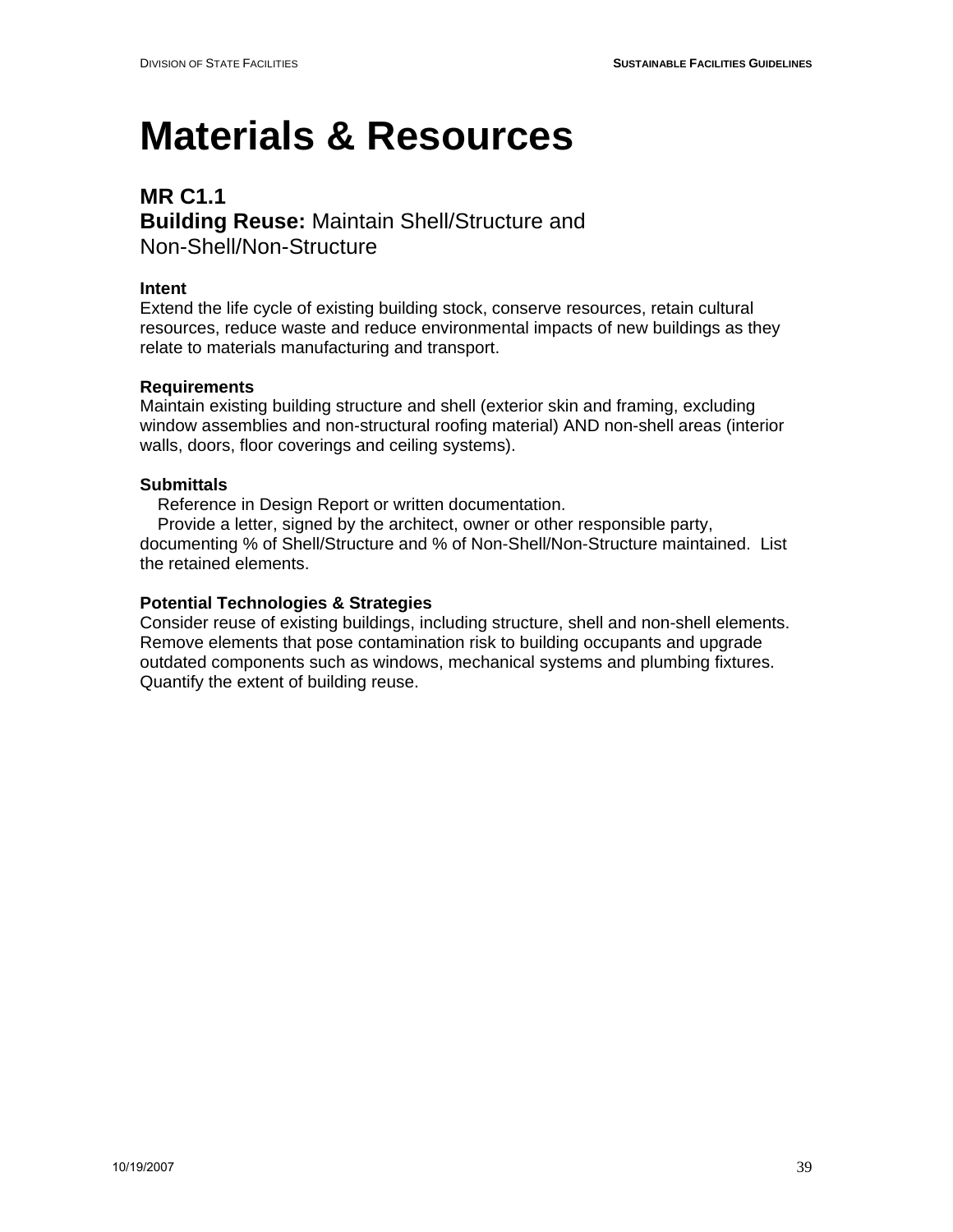### **MR C2.1 Construction Waste Management: Divert From Landfill**

#### **Intent**

Divert construction, demolition and land clearing debris from landfill disposal. Redirect recyclable recovered resources back to the manufacturing process. Redirect reusable materials to appropriate sites.

#### **Requirements**

Develop and implement a waste management plan, quantifying material diversion goals. Recycle and/or salvage construction, demolition and land clearing waste. Calculations can be done by weight or volume, but must be consistent throughout.

#### **Submittals**

Reference in Design Report or written documentation.

 Provide a letter, signed by the architect, owner or other responsible party, tabulating the total waste material, quantities diverted and the means by which diverted, and declaring that the requirements have been met.

#### **Potential Technologies & Strategies**

Establish goals for landfill diversion and adopt a construction waste management plan to achieve these goals. Consider recycling land clearing debris, cardboard, metal, brick, concrete, plastic, clean wood, glass, gypsum wallboard, carpet and insulation. Designate a specific area on the construction site for recycling and track recycling efforts throughout the construction process.

Identify construction haulers and recyclers to handle the designated materials. Note that salvage may include donation of materials to charitable organizations such as Habitat for Humanity.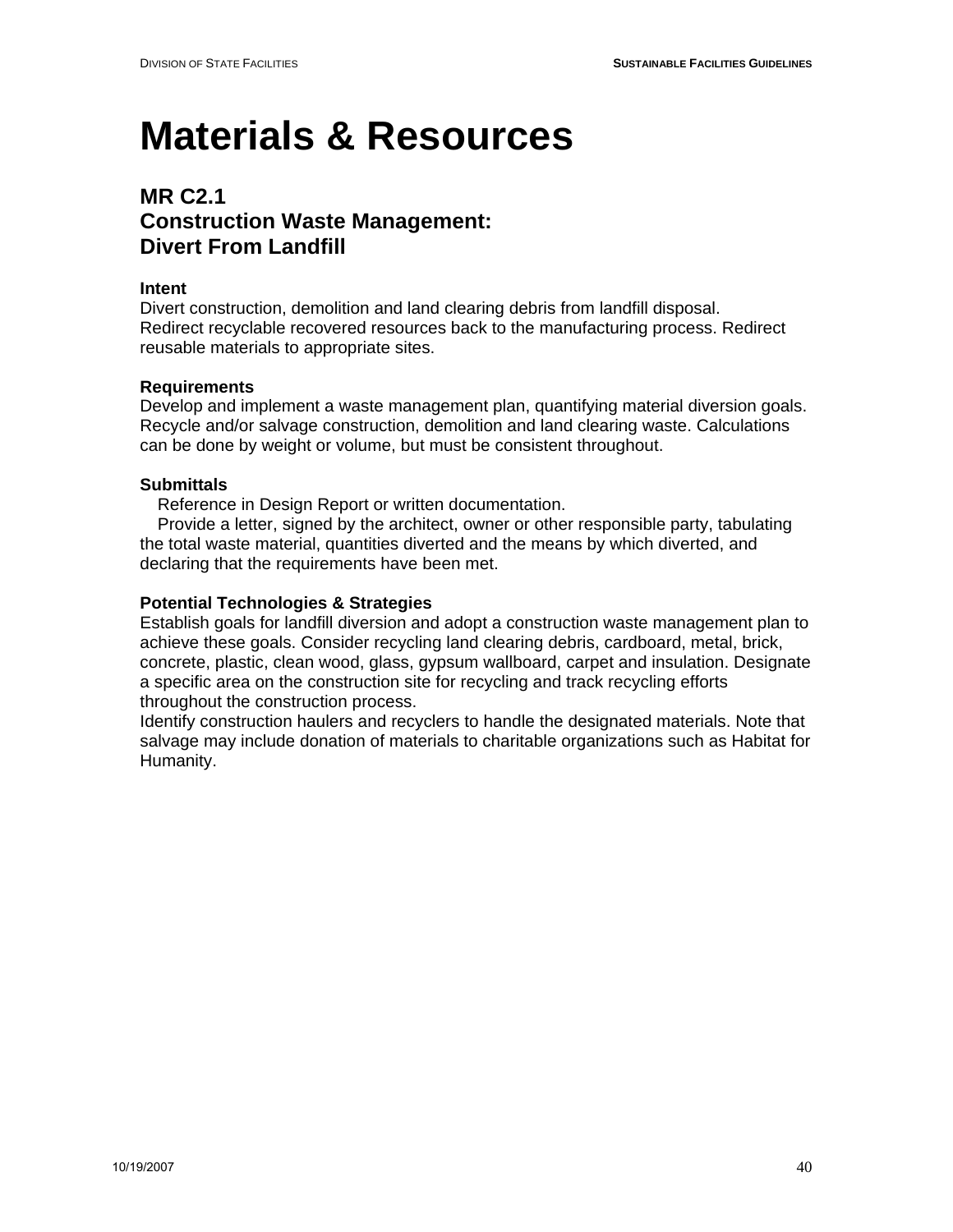### **MR C3.1 Resource Reuse:** 10%

#### **Intent**

Reuse building materials and products in order to reduce demand for virgin materials and to reduce waste, thereby reducing impacts associated with the extraction and processing of virgin resources.

#### **Requirements**

Use salvaged, refurbished or reused materials, products and furnishings for at least 10% of building materials.

#### **Submittals**

Reference in Design Report or written documentation.

 Provide a letter, signed by the architect, owner or other responsible party, declaring that the requirements have been met and listing each material or product used. Include details demonstrating that the project incorporates the required percentage of reused materials and products and showing their costs and the total cost of all materials for the project.

#### **Potential Technologies & Strategies**

Identify opportunities to incorporate salvaged materials into building design and research potential material suppliers. Consider salvaged materials such as beams and posts, flooring, paneling, doors and frames, cabinetry and furniture, brick and decorative items.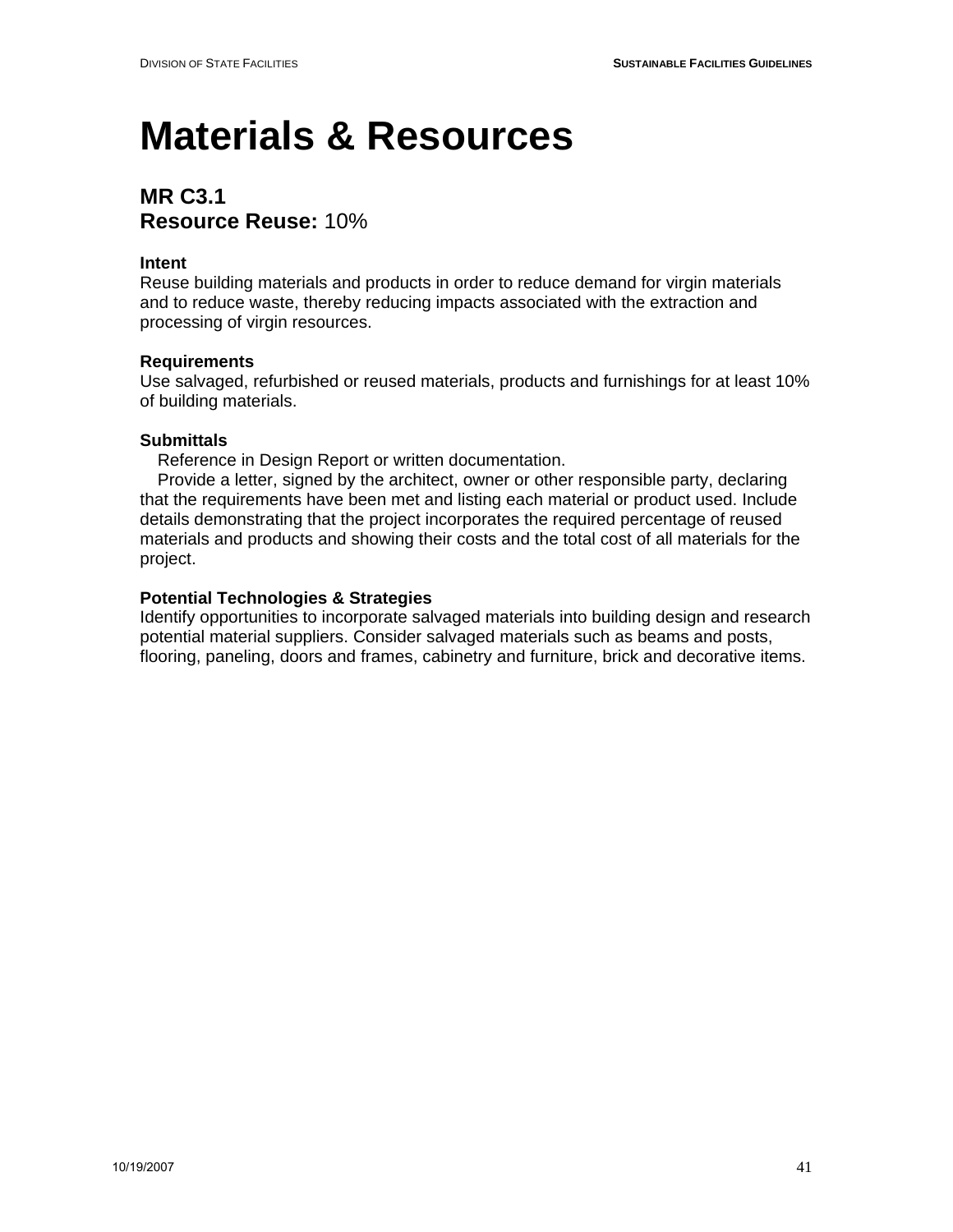## **MR C4.1 Recycled Content:** 10-20% (post-consumer + 1/2 post-industrial)

#### **Intent**

Increase demand for building products that incorporate recycled content materials, therefore reducing the impacts resulting from extraction and processing of new virgin materials.

#### **Requirements**

Use materials with recycled content such that the sum of post-consumer recycled content plus one-half of the post-industrial content constitutes at least 10-20% of the total value of the materials in the project.

The value of the recycled content portion of a material or furnishing shall be determined by dividing the weight of recycled content in the item by the total weight of all material in the item, then multiplying the resulting percentage by the total value of the item. Mechanical and electrical components shall not be included in this calculation. Recycled content materials shall be defined in accordance with the Federal Trade Commission document, *Guides for the Use of Environmental Marketing Claims, 16 CFR 260.7 (e)*, available at

www.ftc.gov/bcp/grnrule/guides980427.htm.

#### **Submittals**

Reference in Design Report or written documentation.

 Provide a letter, signed by the architect, owner or other responsible party, declaring that the requirements have been met and listing the recycled content products used. Include details demonstrating that the project incorporates the required percentage of recycled content materials and products and showing their cost and percentage(s) of post-consumer and/or post-industrial content, and the total cost of all materials for the project.

#### **Potential Technologies & Strategies**

Establish a project goal for recycled content materials and identify material suppliers that can achieve this goal. During construction, ensure that the specified recycled content materials are installed and quantify the total percentage of recycled content materials installed.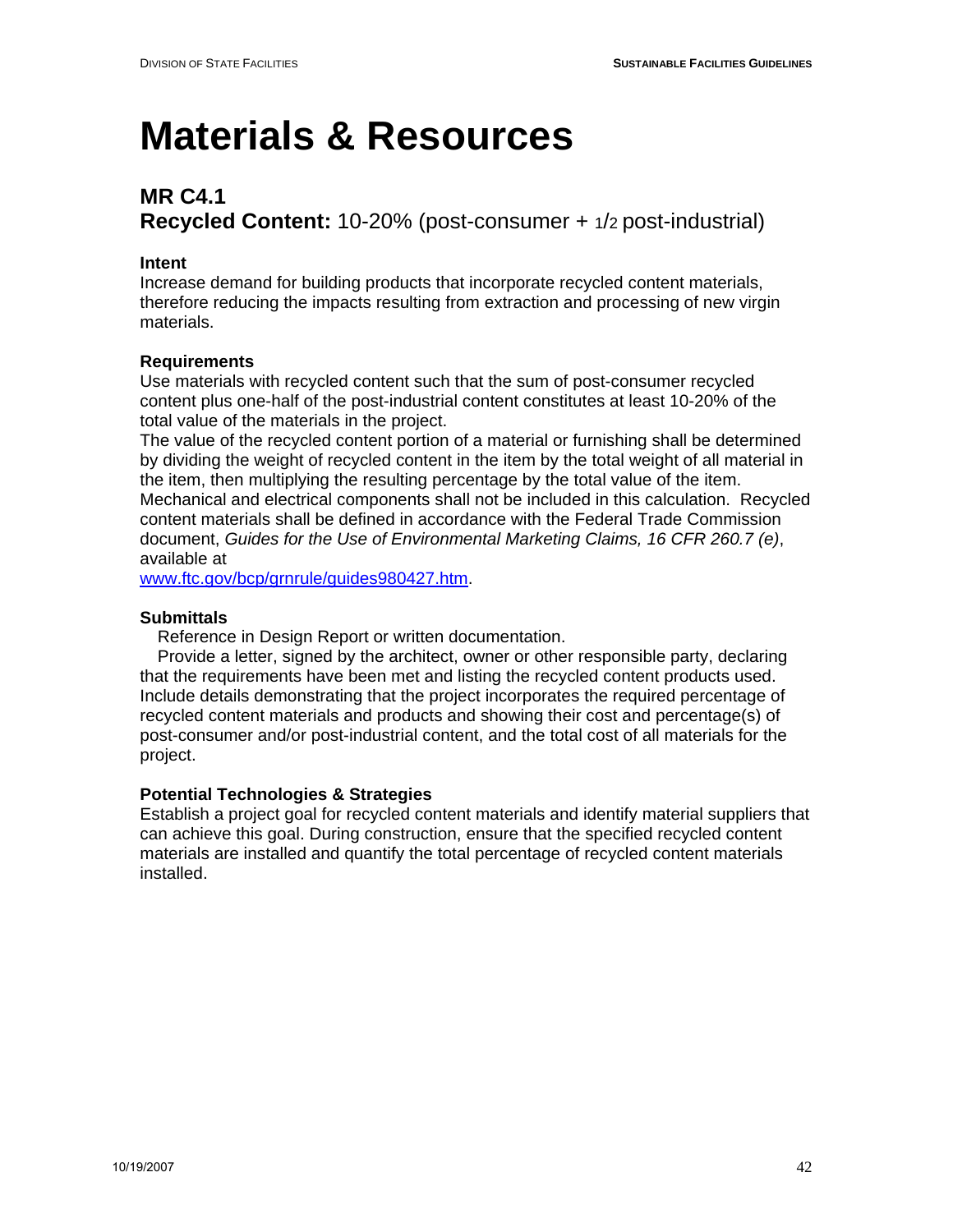## **MR C5.1 Regional Materials:** 20% manufactured regionally

#### **Intent**

Increase demand for building materials and products that are extracted and manufactured within the region, thereby supporting the regional economy and reducing the environmental impacts resulting from transportation.

#### **Requirements**

Use a minimum of 20% of building materials and products that are manufactured\* regionally within a radius of 500 miles.

\* Manufacturing refers to the final assembly of components into the building product that is furnished and installed by the tradesmen. For example, if the hardware comes from Dallas, Texas, the lumber from Vancouver, British Columbia, and the joist is assembled in Kent, Washington; then the location of the final assembly is Kent, Washington.

#### **Submittals**

Reference in Design Report or written documentation.

 Provide a letter, signed by the architect or responsible party, declaring that the requirements have been met. Include calculations demonstrating that the project incorporates the required percentage of regional materials/products and showing their cost, percentage of regional components, distance from project to manufacturer, and the total cost of all materials for the project.

#### **Potential Technologies & Strategies**

Establish a project goal for locally sourced materials and identify materials and material suppliers that can achieve this goal. During construction, ensure that the specified local materials are installed and quantify the total percentage of local materials installed.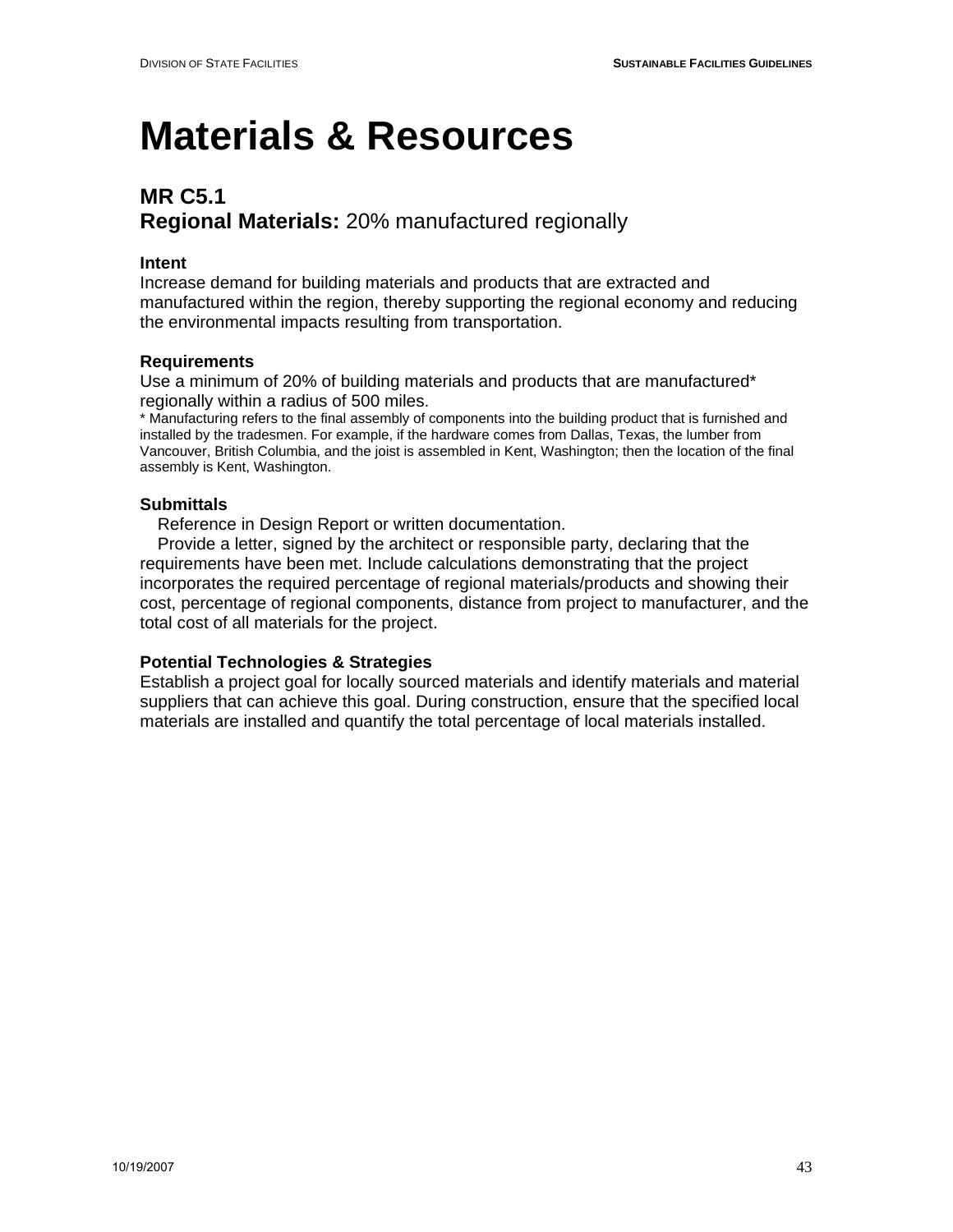### **MR C6 Renewable Materials**

#### **Intent**

Reduce the use and depletion of finite raw materials and long-cycle renewable materials by replacing them with renewable materials.

#### **Requirements**

Use renewable building materials and products (made from plants that are typically harvested within a ten-year cycle or shorter) for 5% of the total value of all building materials and products used in the project.

#### **Submittals**

Reference in Design Report or written documentation.

 Provide a letter, signed by the architect or responsible party, declaring that the requirements have been met. Include calculations demonstrating that the project incorporates the required percentage of renewable products. Show their cost and percentage of renewable components, and the total cost of all materials for the project.

#### **Potential Technologies & Strategies**

Establish a project goal for renewable materials and identify materials and suppliers that can achieve this goal. Consider materials such as, wool carpets, straw board, linoleum flooring, poplar OSB, sunflower seed board, wheatgrass cabinetry and others. During construction, ensure that the specified renewable materials are installed.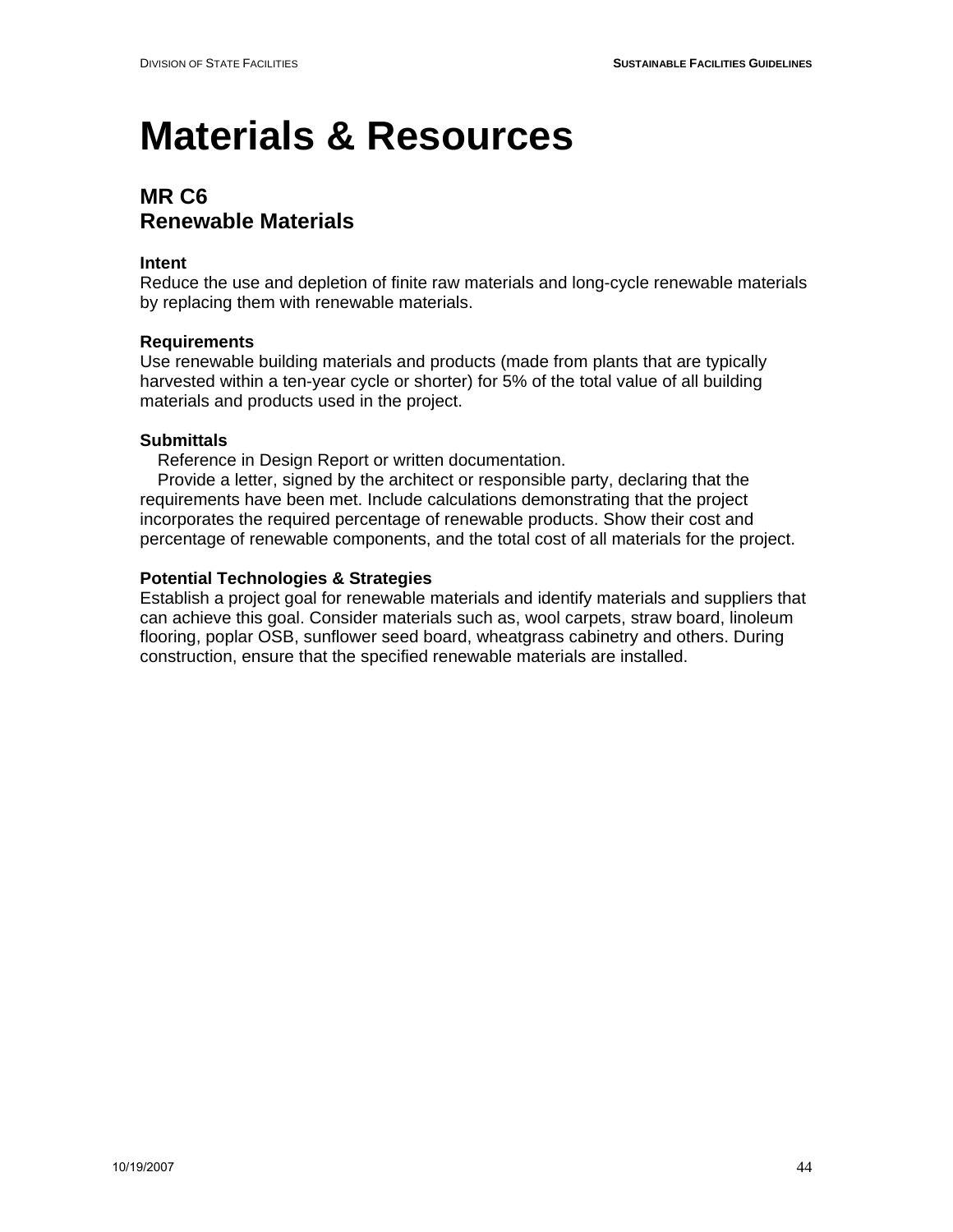### **MR C7 Certified Wood**

#### **Intent**

Encourage environmentally responsible forest management and use of local forest products

#### **Requirements**

70% of wood-based materials and products, must be obtained from forests certified in accordance with Wisconsin State, County or Managed Forest Law certification program and certain national certification programs listed below, for wood building components including, but not limited to, structural framing and general dimensional framing, flooring, finishes, furnishings, and non-rented temporary construction applications such as bracing, concrete form work and pedestrian barriers.

- WI MFL Tree Farm Group Record #007 Certificate #NSF-ISR 1Y544-T1
- WI County Forest Certificate #NSF-SFIS-1Y943-S1
- WI County Forest Certificate #SCS-FM/COC-083G-
- WI State Forest Certificate #SCS-FM/COC-0007N
- **WI State Forest Certificate #NSF-SFIS-1Y941-S1**
- **American Tree Farm System (ATFS)**
- **Forest Stewardship Council (FSC)**
- Sustainable Forest Initiative (SFI)

#### **Submittals**

Reference in Design Report or written documentation.

 Provide a letter, signed by the architect, owner or responsible party, declaring that 70% of wood based materials and products were obtained from Wisconsin Certified Forests and listing the materials and products used.

 Provide the location and ownership of the certified woodlot for each material/product used to meet the requirement.

#### **Potential Technologies & Strategies**

Establish a project goal for Wisconsin Certified Forest wood products and national certifications and identify suppliers that can achieve this goal. During construction, ensure that Wisconsin Certified Forest wood products are installed Encourage Wisconsin Certified Foresters to work with the Sawmill Industry to pursue Green Tier and the development of an industry specific Environmental Management System.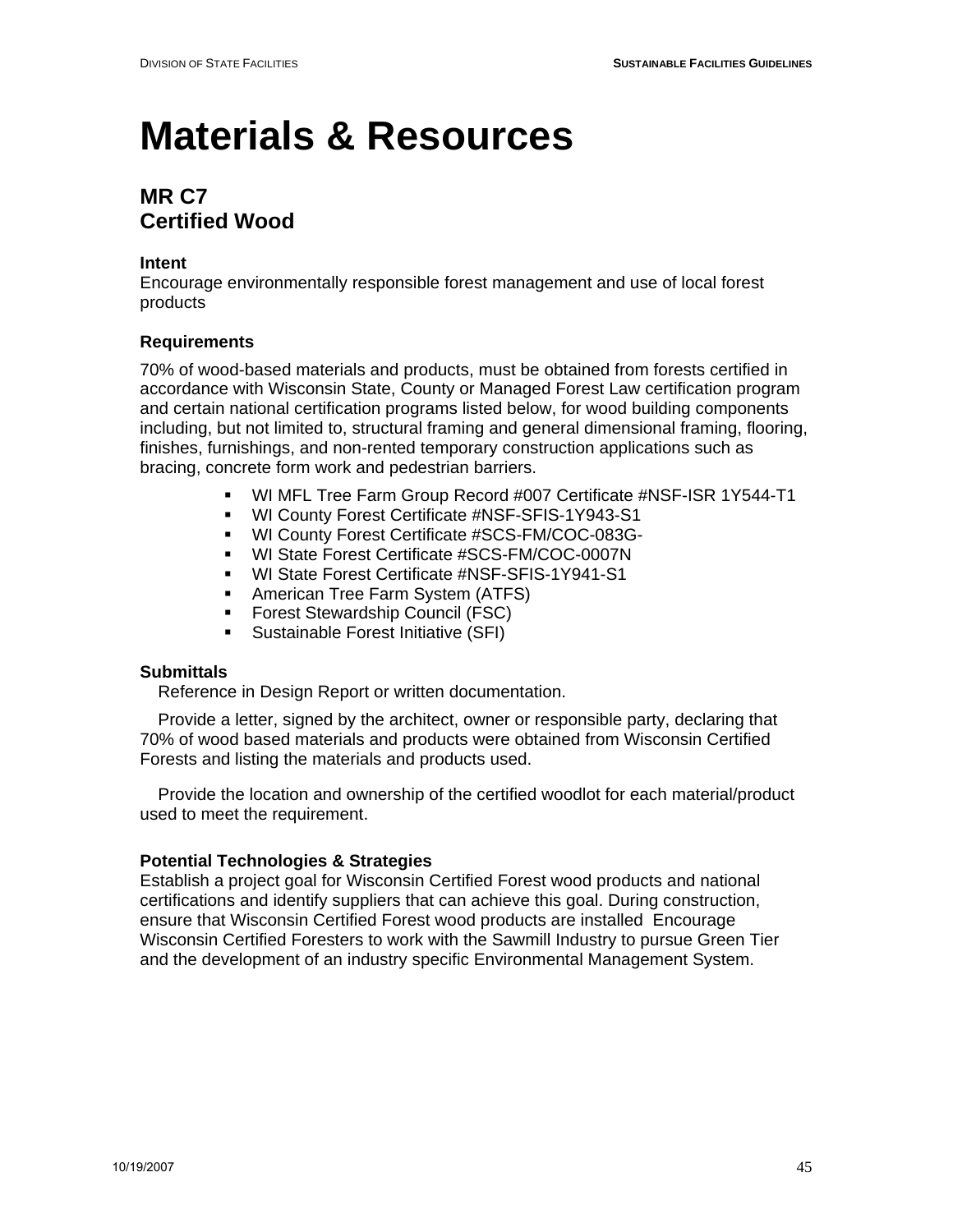### **MR W1**

## **Durable Building**

#### **Intent**

Minimize materials use and construction waste over a building's life resulting from premature failure of the building and its constituent components and assemblies.

#### **Requirements**

Develop and implement a Building Durability Plan, in accordance with the principles in *CSA S478-95 (R2001) Guideline on Durability in Buildings,* for the components within the scope of the Guideline, for the construction and preoccupancy phases of the building as follows:

- Design and construct the building to ensure that the predicted service life exceeds the design service life established in *Table 2* in *CSA S478-95 (R2001) Guideline on Durability in Buildings.*
- Where component and assembly design service lives are shorter than the design service life of the building, design and construct those components and assemblies so that they can be readily replaced, and use a design service life in accordance with *Table 3 in* CSA *S478-95 (R2001) Guideline on Durability in Buildings,* as follows:
	- o For components and assemblies whose Categories of Failure are 6, 7 or 8 in *Table* 3, use a design ser ice life equal to the design service life of the building.
	- o For components and assemblies whose Categories of Failure are 4 or *5* in *Table 3,* use a design service life equal to at least half of the design service life of the building.
- Demonstrate the predicted service life of chosen components or assemblies by documenting demonstrated effectiveness, modeling of the deterioration process or by testing in accordance with *Clause* 73, 7.4 *or 7.5* and by completing *Tables Al, A2* & *A3from CS4 S478- 95 (R2001)* — *Guideline on Durability in Buildings.*
- Document the elements of quality assurance activities to be carried out to ensure the predicted service life is achieved, in the format contained in *Table I, Quality Assurance and the Building Process, of* CSA *S478-95 (R2001)* - *Guideline on Durability in Buildings*
- Develop and document the quality management program for the project that ensures the quality assurance activities are carried out, in accordance with the elements identified in Clause 53, Elements of Quality Management, *CSA S478-95 (R2001)* — *Guideline on Durability in Buildings.*

#### **Submittals**

 Provide a letter, signed by the architect, owner or responsible party, and the general contractor declaring that a Building Durability Plan has been developed and implemented.

 Document the building science qualification certification or training qualifications of the professional(s) responsible for the building envelope design of the building.

#### **Potential Technologies & Strategies**

Design strategies specifically included to minimize premature deterioration of the walls and roof and which are appropriate to the region**.** e.g., shading screens, eaves, overhangs, scuppers, etc., surface materials appropriate to exterior conditions, use of drained walls and continuous airbarrier systems of appropriate strength.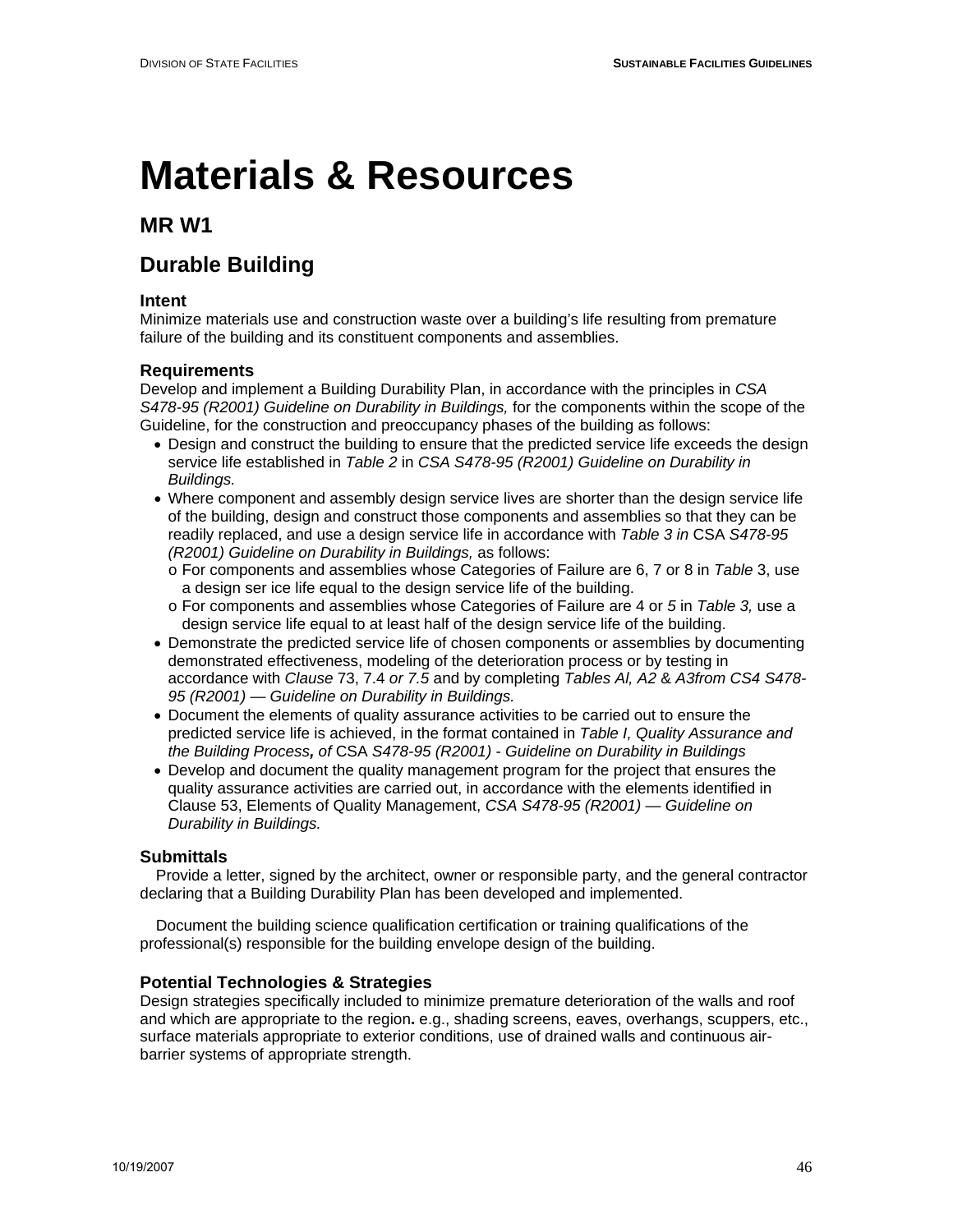## **EQ P1 Minimum IAQ Performance**

#### **Intent**

Establish minimum indoor air quality (IAQ) performance to prevent the development of indoor air quality problems in buildings, thus contributing to the comfort and well-being of the occupants.

#### **Requirements**

Meet the minimum requirements of Sections 4 through 7 of ASHRAE 62.1-2004, Ventilation for Acceptable Indoor Air Quality, and approved Addenda using the Ventilation Rate Procedure.

#### **Submittals**

Reference in Design Report or written documentation.

 Provide a letter, signed by the mechanical engineer or responsible party, declaring that the project is fully compliant with ASHRAE 62.1-2004 and all published Addenda and describing the procedure employed in the IAQ analysis (Ventilation Rate Procedure).

#### **Potential Technologies & Strategies**

Design the HVAC system to meet the ventilation requirements of the referenced standard. Identify potential IAQ problems on the site and locate air intakes away from contaminant sources.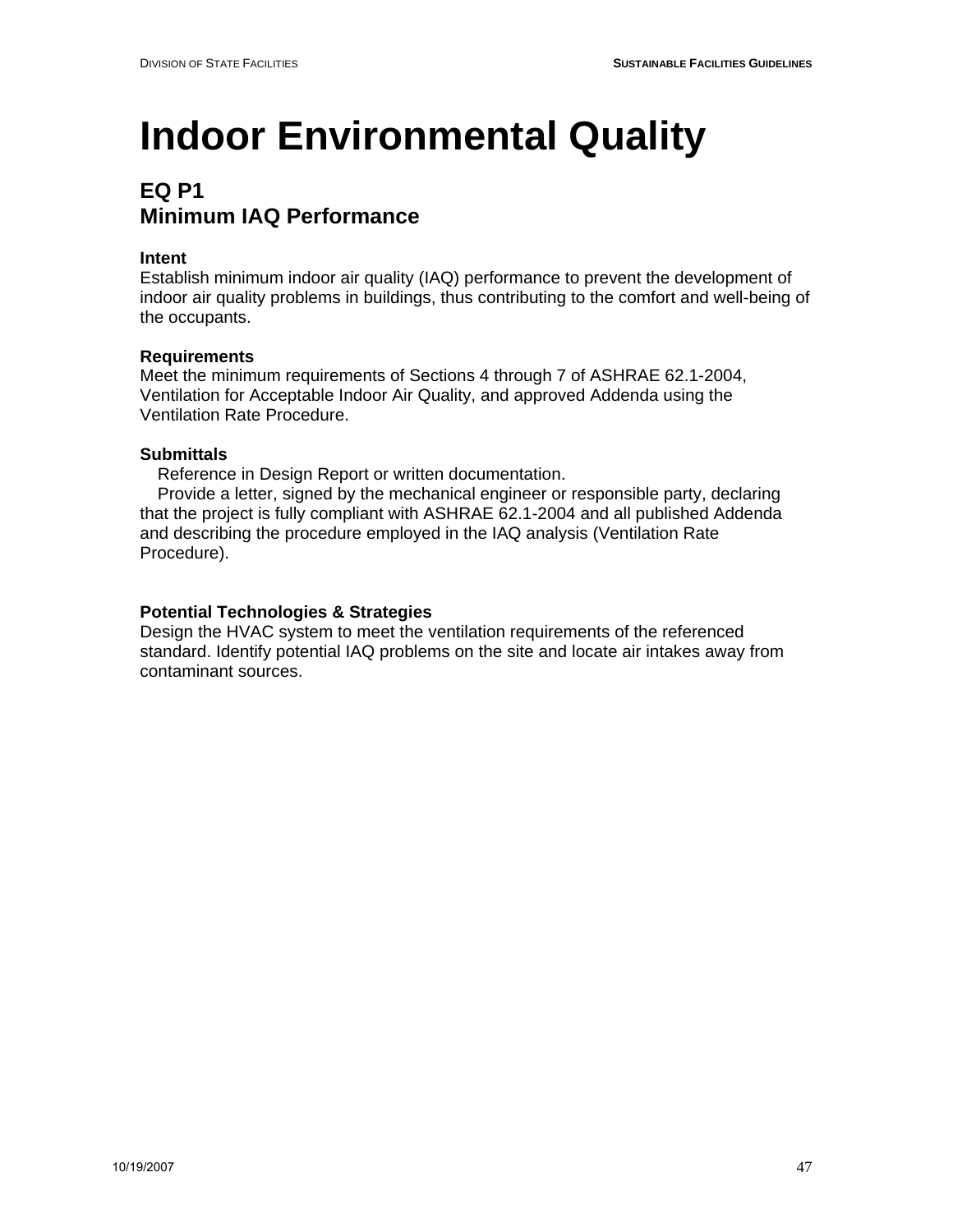## **EQ P2 Environmental Tobacco Smoke (ETS) Control**

#### **Intent**

Prevent exposure of building occupants and systems to Environmental Tobacco Smoke (ETS).

#### **Requirements**

Zero exposure of building occupants and systems to ETS by prohibiting smoking in the building and locating any exterior designated smoking areas away from entries and operable windows.

#### **Strategy**

Smoking is prohibited in state owned facilities.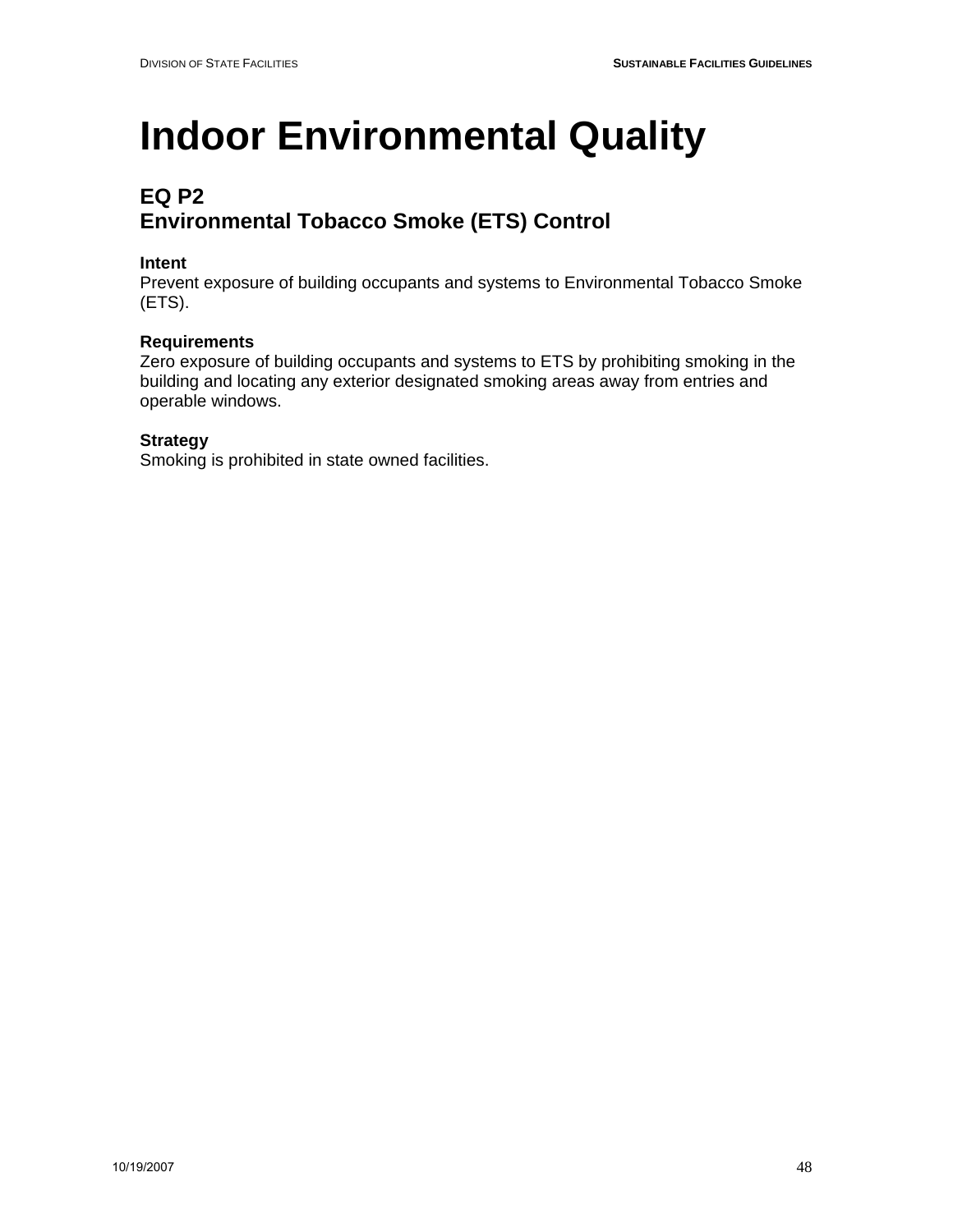## **EQ C3.1 Construction IAQ Management Plan:** During Construction

#### **Intent**

Prevent indoor air quality problems resulting from the construction/renovation process in order to help sustain the comfort and well-being of construction workers and building occupants.

### **Requirements**

Develop and implement an Indoor Air Quality (IAQ) Management Plan for the construction and pre-occupancy phases of the building as follows:

\_ During construction meet or exceed the recommended Design Approaches of the Sheet Metal and Air Conditioning National Contractors Association (SMACNA) IAQ Guideline for Occupied Buildings under Construction, 1995, Chapter 3.

\_ Protect stored on-site or installed absorptive materials from moisture damage. \_ If air handlers must be used during construction, filtration media with a Minimum Efficiency Reporting Value (MERV) of 8 must be used at each return air grill, as determined by ASHRAE 52.2-1999.

\_ Replace all filtration media immediately prior to occupancy. Filtration media shall have a Minimum Efficiency Reporting Value (MERV) of 13, as determined by ASHRAE 52.2- 1999 for media installed at the end of construction.

### **Submittals**

Reference in Design Report or written documentation.

 Provide a letter, signed by the general contractor or responsible party, declaring that a Constuction IAQ Management Plan has been developed and implemented, and listing each air filter used during construction and at the end of construction. Include the MERV value, manufacturer name and model number.

#### AND EITHER

 Provide 18 photographs—six photographs taken on three different occasions during construction—along with identification of the SMACNA approach featured by each photograph, in order to show consistent adherence to the requirements OR

 Declare the five Design Approaches of SMACNA IAQ Guideline for Occupied Buildings under Construction, 1995, Chapter 3, which were used during building construction. Include a brief description of some of the important design approaches employed.

### **Potential Technologies & Strategies**

Adopt an IAQ management plan to protect the HVAC system during construction, control pollutant sources and interrupt contamination pathways.

Sequence the installation of materials to avoid contamination of absorptive materials such as insulation, carpeting, ceiling tile and gypsum wall board.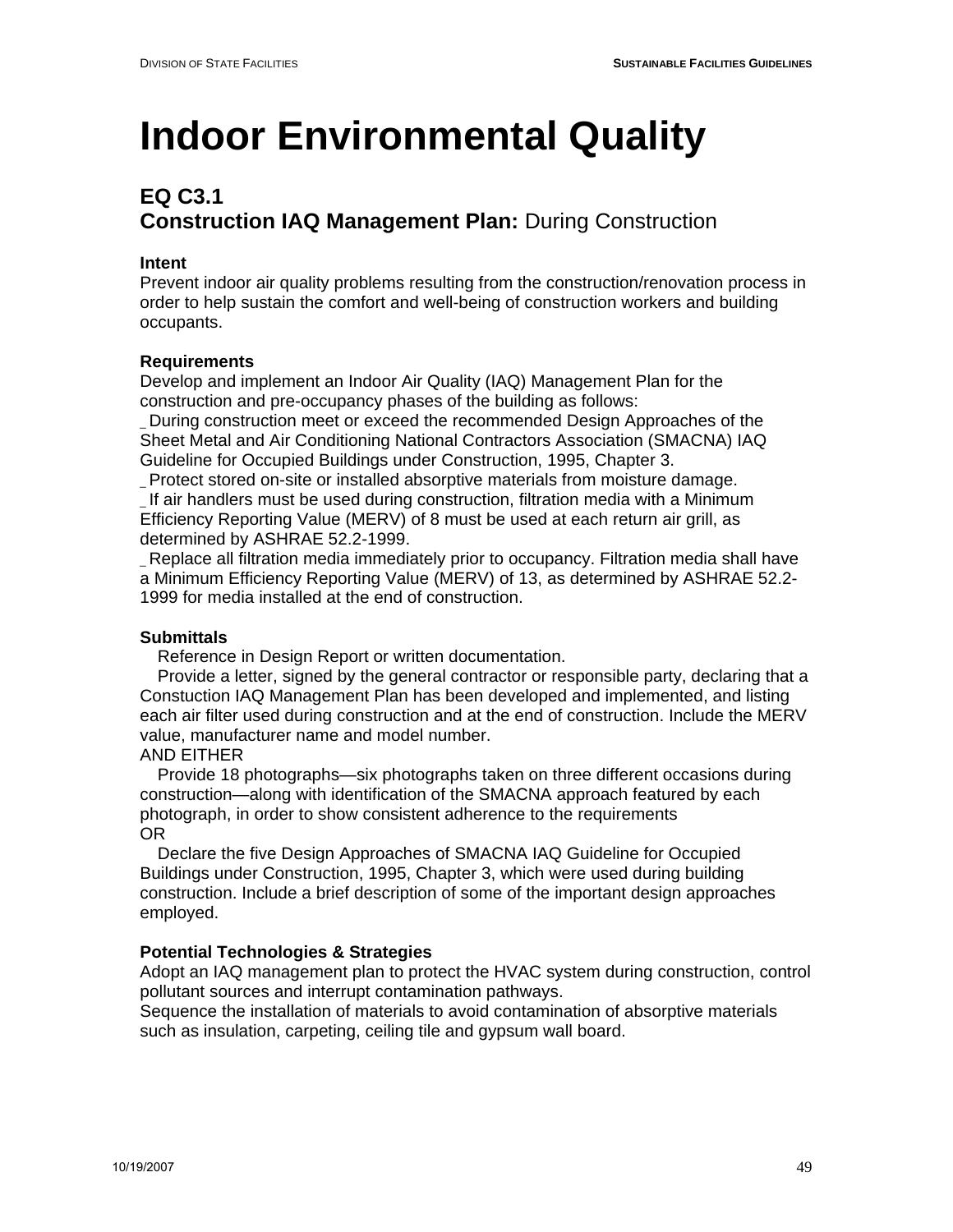## **Required EQ C3.2 Construction IAQ Management Plan: Before Occupancy**

#### **Intent**

Prevent indoor air quality problems resulting from the construction/renovation process in order to help sustain the comfort and well-being of construction workers and building occupants.

#### **Requirements**

Develop and implement an Indoor Air Quality (IAQ) Management Plan for the preoccupancy phase as follows:

\_ After construction ends and prior to occupancy conduct a minimum two-week building flush-out with new Minimum Efficiency Reporting Value (MERV) 13 filtration media at 100% outside air or during the winter the greatest percentage of outside air the system is capable of heating while preventing freezing building conditions. After the flushout, replace the filtration media with new MERV 13 filtration media, except the filters solely processing outside air.

#### OR

\_ Conduct a baseline indoor air quality testing procedure consistent with the United States Environmental Protection Agency's current *Protocol for Environmental Requirements, Baseline IAQ and Materials, for the Research Triangle Park Campus, Section 01445*.

\_ Prior to occupancy, vacuum and clean all surfaces of systems and equipment after construction/renovations process and flushout

### **Submittals**

Reference in Design Report or written documentation.

 Provide a letter, signed by the architect, general contractor or responsible party, describing the building flush-out procedures and dates.

#### OR

 Provide a letter, signed by the architect or responsible party, declaring that the referenced standard's IAQ testing protocol has been followed. Include a copy of the testing results.

#### **Potential Technologies & Strategies**

Prior to occupancy, perform a two week building flush-out or test the contaminant levels in the building.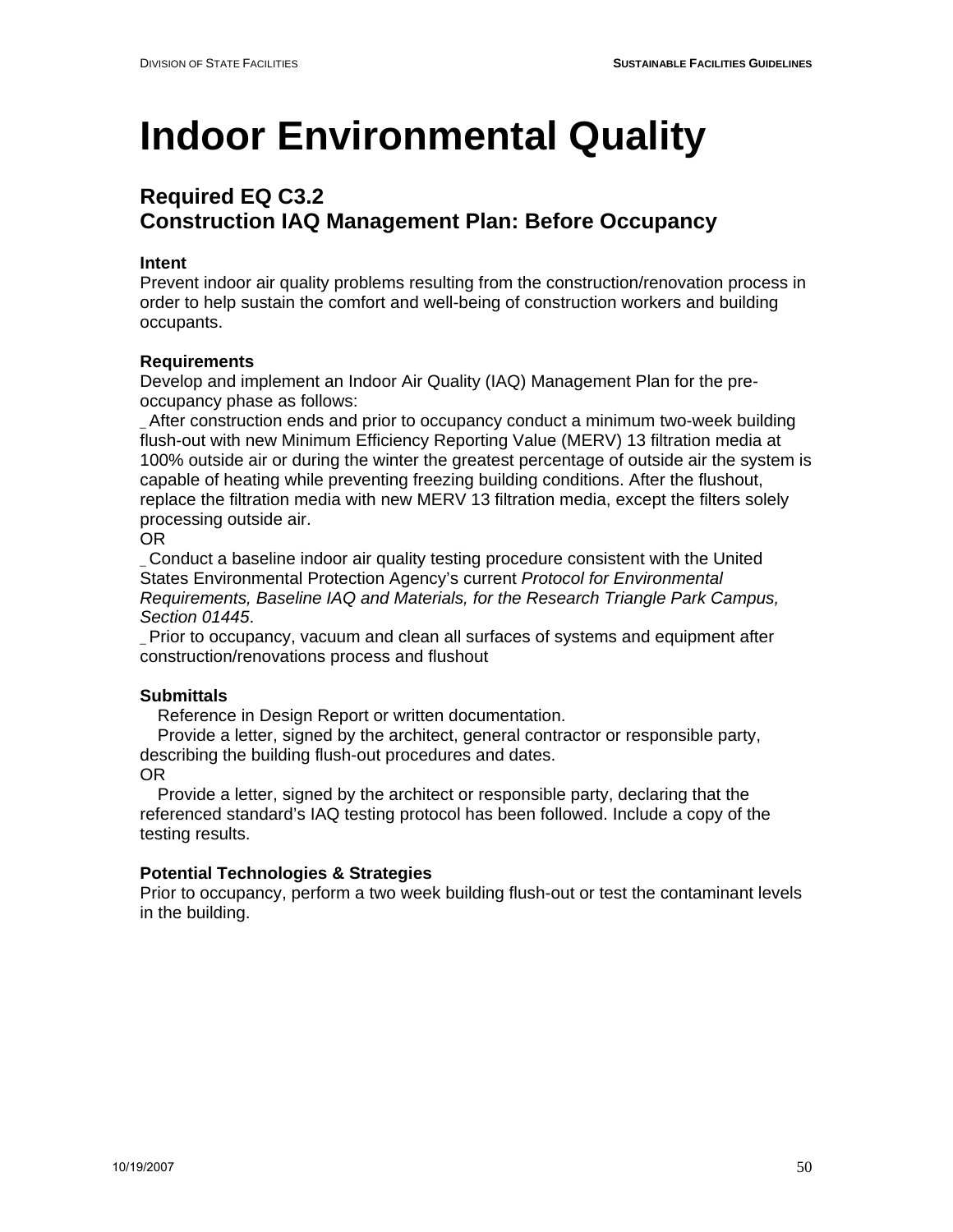## **Required EQ C4.1 Low-Emitting Materials:** Adhesives & Sealants

#### **Intent**

Reduce the quantity of indoor air contaminants that are odorous, potentially irritating and/or harmful to the comfort and well-being of installers and occupants.

#### **Requirements**

The VOC content of adhesives and sealants used must be less than the current VOC content limits of South Coast Air Quality Management District (SCAQMD) Rule #1168, AND all sealants used as fillers must meet or exceed the requirements of the Bay Area Air Quality Management District Regulation 8, Rule 51.

#### **Submittals**

Reference in Design Report or written documentation.

 Provide a letter, signed by the architect or responsible party, listing the adhesives and sealants used in the building and declaring that they meet the noted requirements.

#### **Potential Technologies & Strategies**

Specify Low-VOC materials in construction documents. Ensure that VOC limits are clearly stated in each section where adhesives and sealants are addressed.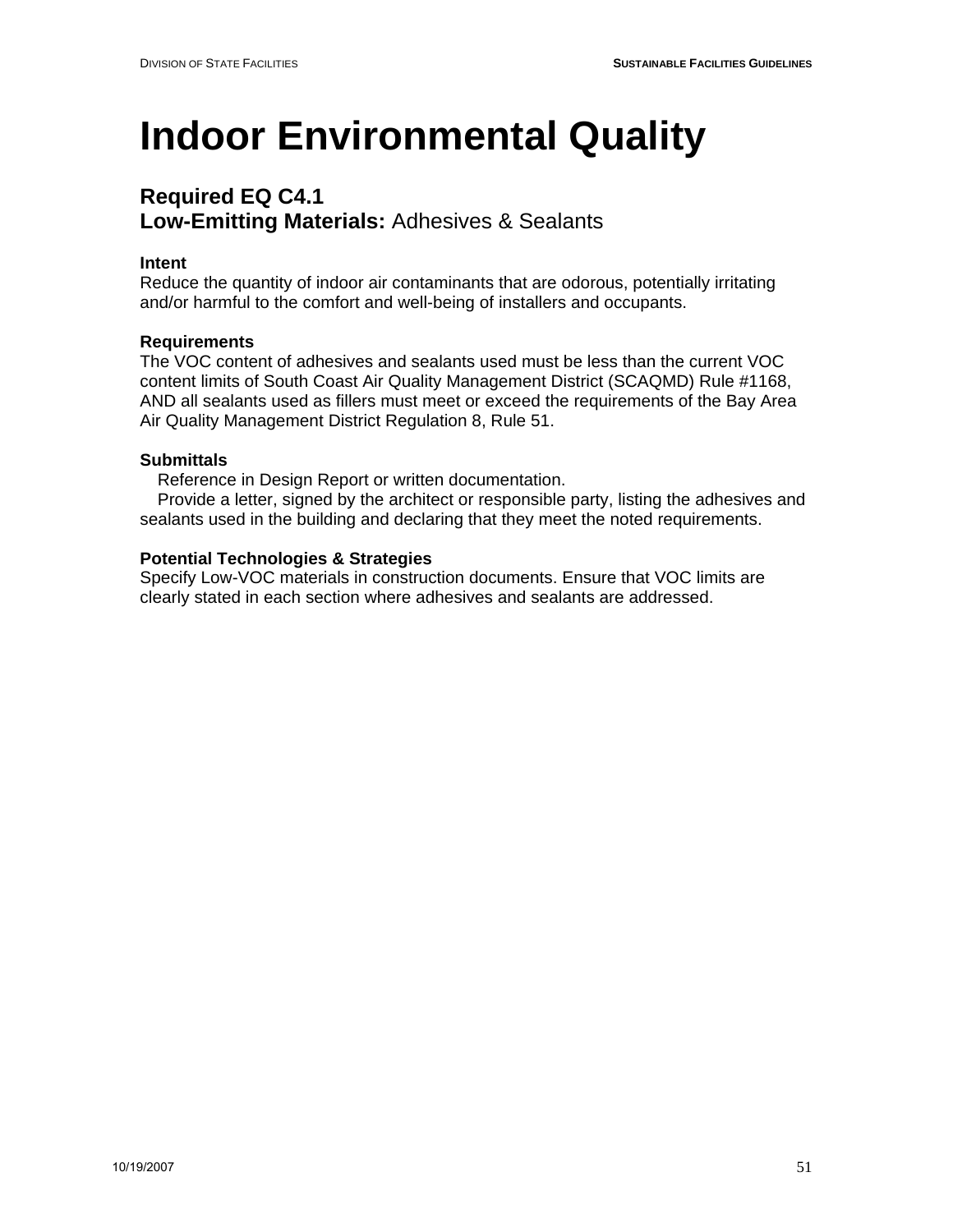## **Required EQ C4.2 Low-Emitting Materials: Paints and Coatings**

#### **Intent**

Reduce the quantity of indoor air contaminants that are odorous, potentially irritating and/or harmful to the comfort and well-being of installers and occupants.

#### **Requirements**

VOC emissions from paints and coatings must not exceed the VOC and chemical component limits of Green Seal's Standard GS-11 requirements.

#### **Submittals**

Reference in Design Report or written documentation.

 Provide a letter, signed by the architect or responsible party, listing all the interior paints and coatings used in the building that are addressed by Green Seal Standard GS-11 and stating that they comply with the current VOC and chemical component limits of the standard.

#### **Potential Technologies & Strategies**

Specify Low-VOC paints and coatings in construction documents. Ensure that VOC limits are clearly stated in each section where paints are addressed.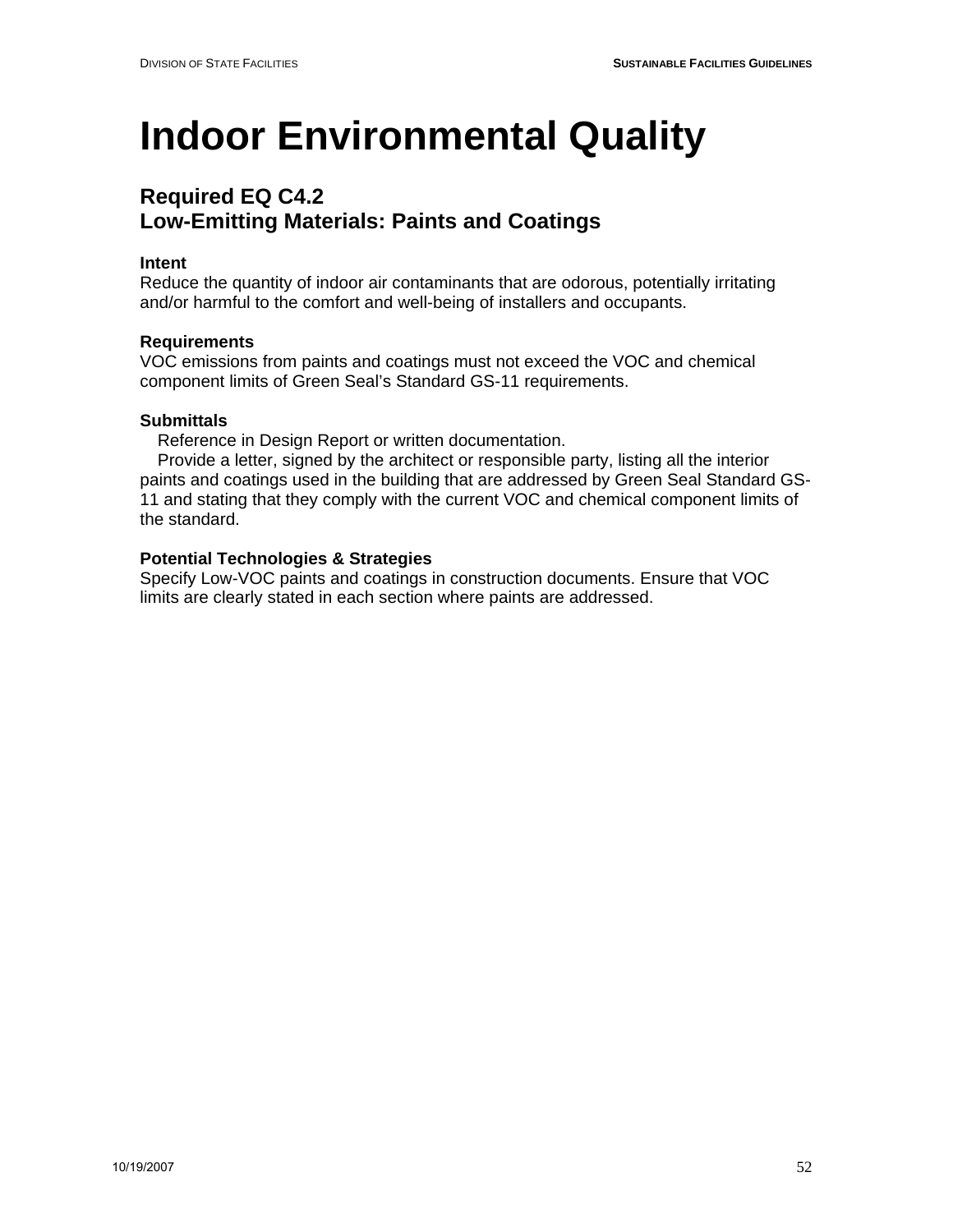### **Required EQ C4.3 Low-Emitting Materials:** Carpet

#### **Intent**

Reduce the quantity of indoor air contaminants that are odorous, potentially irritating and/or harmful to the comfort and well-being of installers and occupants.

#### **Requirements**

Carpet systems must meet or exceed the requirements of the Carpet and Rug Institute's Green Label Indoor Air Quality Test Program.

#### **Submittals**

Reference in Design Report or written documentation.

 Provide a letter, signed by the architect or responsible party, listing all the carpet systems used in the building and stating that they comply with the current VOC limits of the Carpet and Rug Institute's Green Label Indoor Air Quality Test Program.

#### **Potential Technologies & Strategies**

Specify Low-VOC carpet products and systems in construction documents. Ensure that VOC limits are clearly stated where carpet systems are addressed.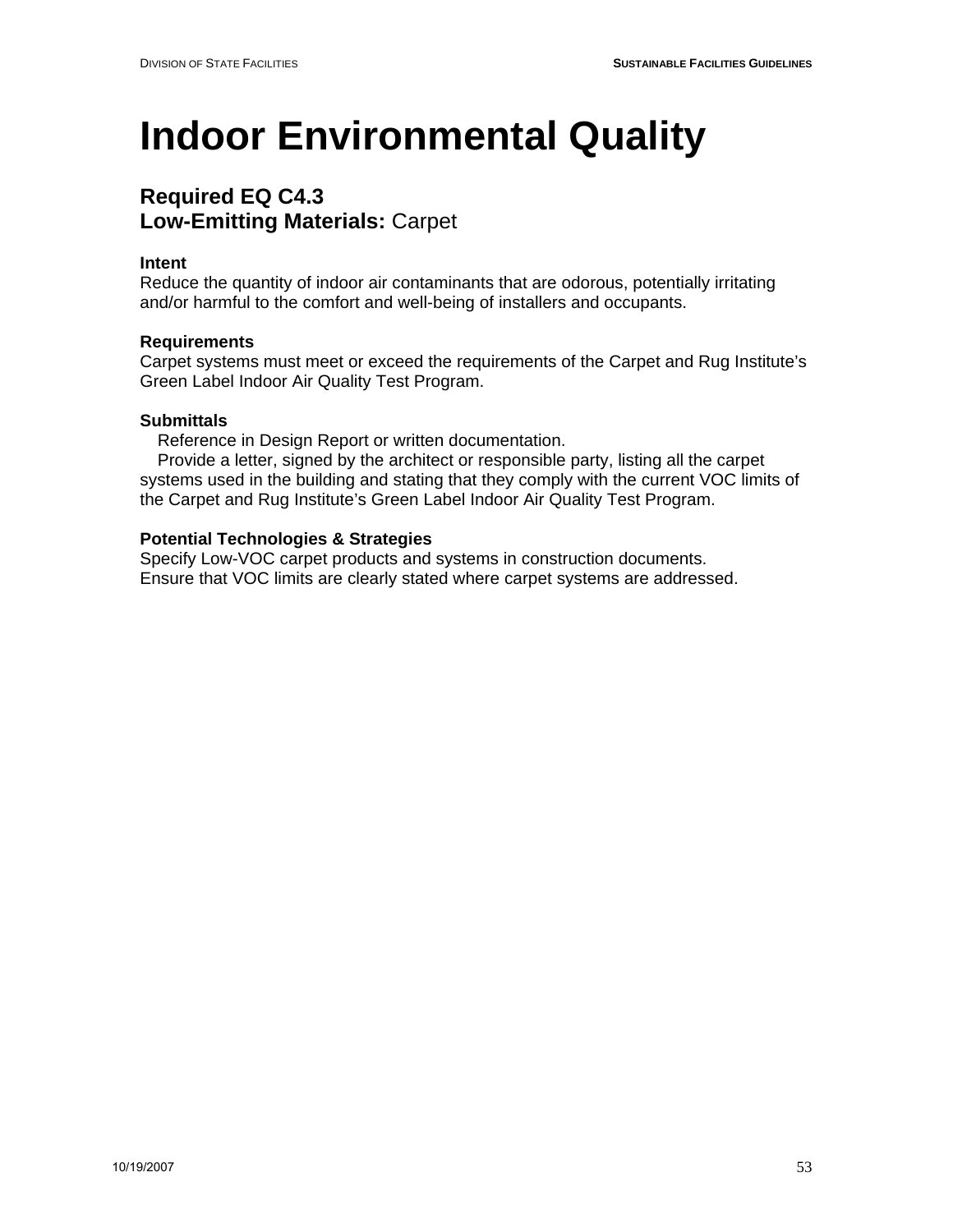## **EQ C4.4 Low-Emitting Materials:** Composite Wood

#### **Intent**

Reduce the quantity of indoor air contaminants that are odorous, potentially irritating and/or harmful to the comfort and well-being of installers and occupants.

#### **Requirements**

Composite wood and agrifiber products must contain no added urea-formaldehyde resins.

#### **Submittals**

Reference in Design Report or written documentation.

 Provide a letter, signed by the architect or responsible party, listing all the composite wood products used in the building and stating that they contain no added ureaformaldehyde resins.

#### **Potential Technologies & Strategies**

Specify wood and agrifiber products that contain no added urea-formaldehyde resins.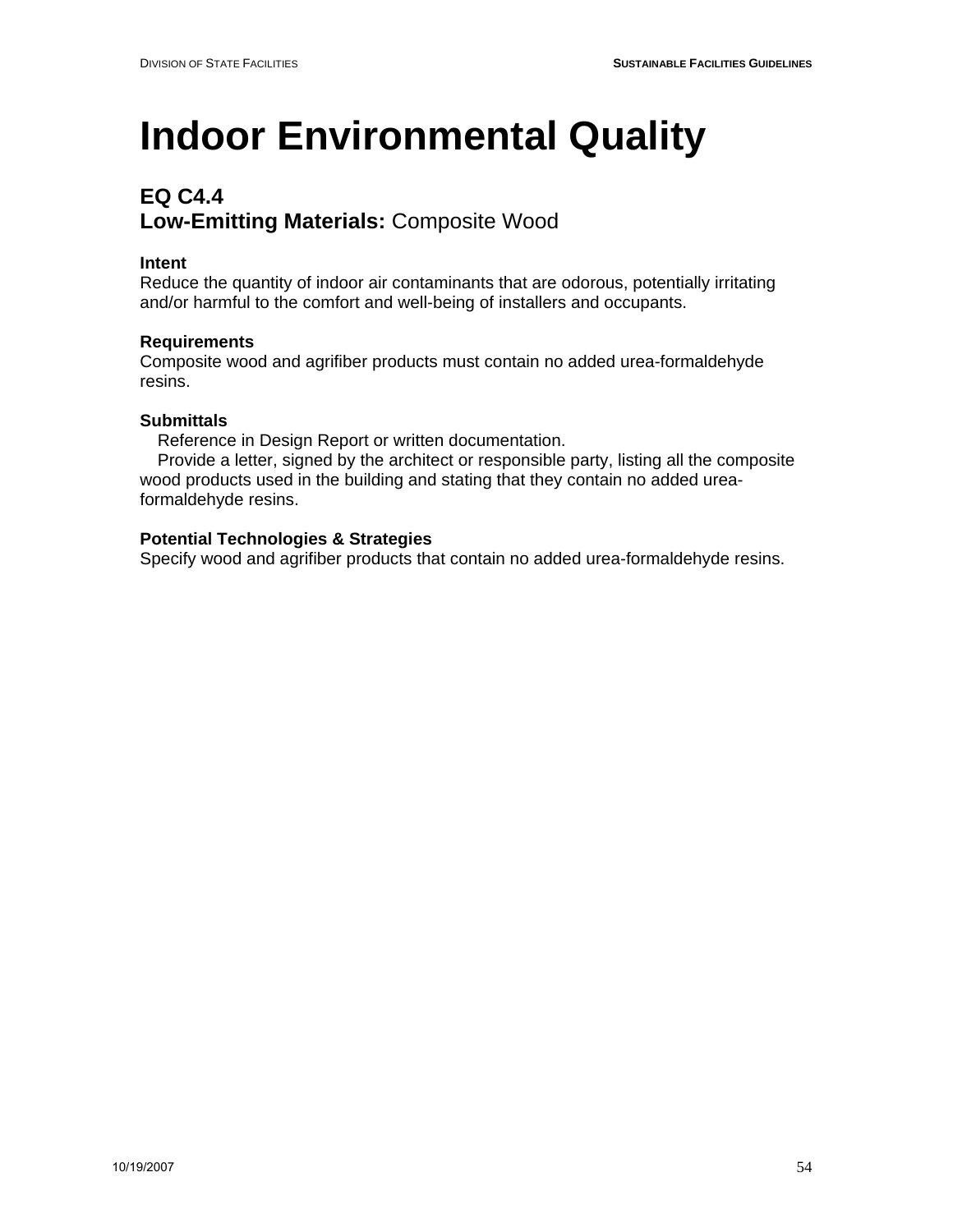## **EQ C5 Indoor Chemical & Pollutant Source Control**

#### **Intent**

Avoid exposure of building occupants to potentially hazardous chemicals that adversely impact air quality.

#### **Requirements**

Design to minimize pollutant cross-contamination of regularly occupied areas: \_ Employ permanent entryway systems (grills, grates, etc.) to capture dirt, particulates, etc. from entering the building at all high volume entryways.

\_ Where chemical use occurs (including housekeeping areas and copying/printing rooms), provide segregated areas with deck to deck partitions with separate outside exhaust at a rate of at least 0.50 cubic feet per minute per square foot, no air recirculation and maintaining a negative pressure of at least 7 PA (0.03 inches of water gauge).

\_ Provide drains plumbed for appropriate disposal of liquid waste in spaces where water and chemical concentrate mixing occurs.

### **Submittals**

Reference in Design Report or written documentation.

Provide a letter, signed by the architect or responsible party, declaring that:

\_ Permanent entryway systems (grilles, grates, etc.) to capture dirt, particulates, etc. are provided at all high volume entryways.

\_ Chemical use areas and copy rooms have been physically separated with deck-to-deck partitions; independent exhaust ventilation has been installed at 0.50 cfm/square foot and that a negative pressure differential of 7 PA has been achieved.

\_ In spaces where water and chemical concentrate mixing occurs, drains are plumbed for environmentally appropriate disposal of liquid waste.

### **Potential Technologies & Strategies**

Design separate exhaust and plumbing systems for rooms with contaminants to achieve physical isolation from the rest of the building. Install permanent architectural entryway systems such as grills or grates to prevent occupantborne contaminants from entering the building.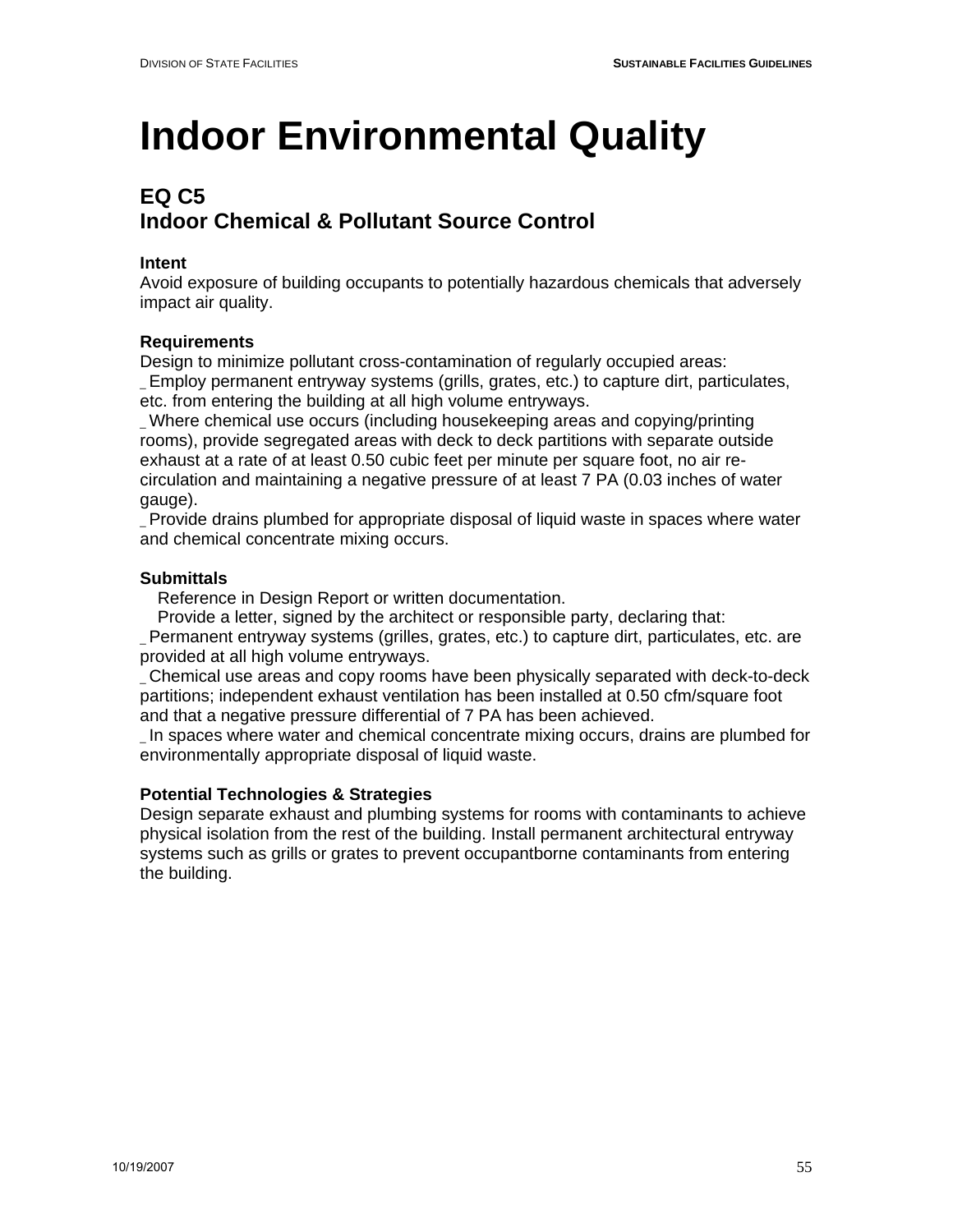## **EQ C8.1 Daylight and Views**

#### **Intent**

Provide for the building occupants a connection between indoor spaces and the outdoors through the introduction of daylight and views into the regularly occupied areas of the building.

#### **Requirements**

Comply with DSF's "*Daylighting Standards for State Facilities*". Find a link to those Standards at http://www.doa.state.wi.us/pagesubtext\_detail.asp?linksubcatid=252&linkcatid=125&linkid=

#### **Submittals**

Reference in Design Report or written documentation.

 Provide a letter signed by the architect or responsible party. Provide area calculations that define the daylight zone and provide prediction calculations or daylight simulation.

#### **Potential Technologies & Strategies**

Design the building to optimize interior daylighting. Strategies to consider include building orientation, shallow floor plates, increased building perimeter, permanent shading features, high performance glazing and photo-integrated light sensors. Predict daylighting via calculations and model daylighting strategies with a physical or computer model to assess footcandle levels and daylight factors achieved.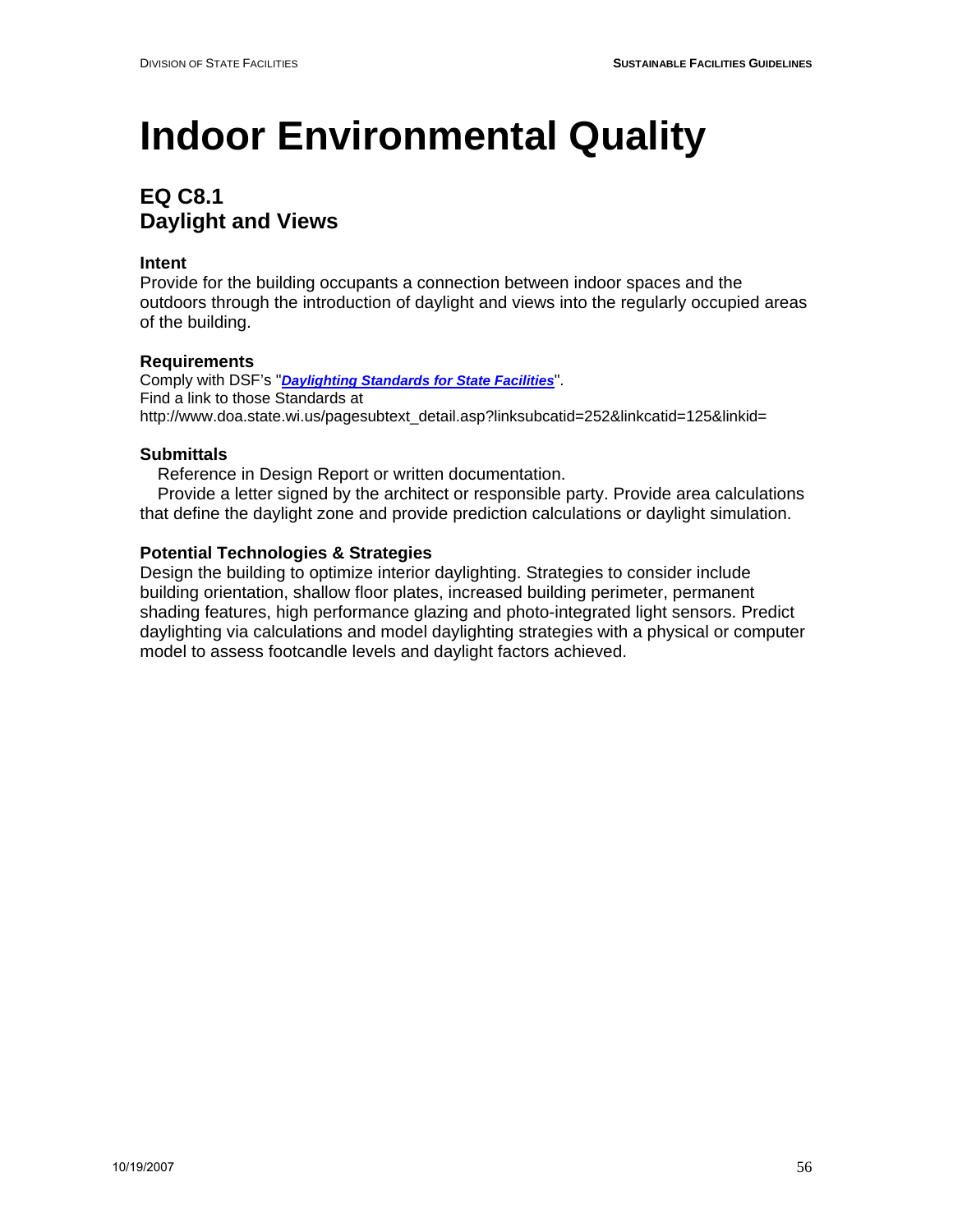## **Operation & Maintenance**

#### **Intent**

Sustainable design and construction is successful only if the building systems and sitescape are properly maintained and operated in accordance with the designed performance. Both operation and maintenance depend on ready access to equipment and systems requiring maintenance and having reliable, easy-to-use records of the building systems at the time of occupancy and keeping those records updated and accessible. Staff training also needs to be addressed, particularly for stormwater treatment features, low water, no-mow landscapes, and building mechanical/electrical/plumbing/fire suppression systems.

#### **Requirements**

Building management, operations staff and tenants shall reference the DOA/DSF Energy Use Policy for guidance in building operations, temperature setpoints and maintenance activities recommended for reducing building energy consumption. The policy can be found at:

www.doa.state.wi.us/pagesubtext\_detail.asp?linksubcatid=170&linkcatid=125&linkid= Prepare operation procedures and maintenance checklists for the major energy consuming building systems.

#### **Submittals**

O&M manuals.

#### **Potential Technologies & Strategies**

Develop site-specific record-keeping system Train new staff hires on building and site features (as needed) Offer existing staff refresher training including proper recordkeeping (once a year)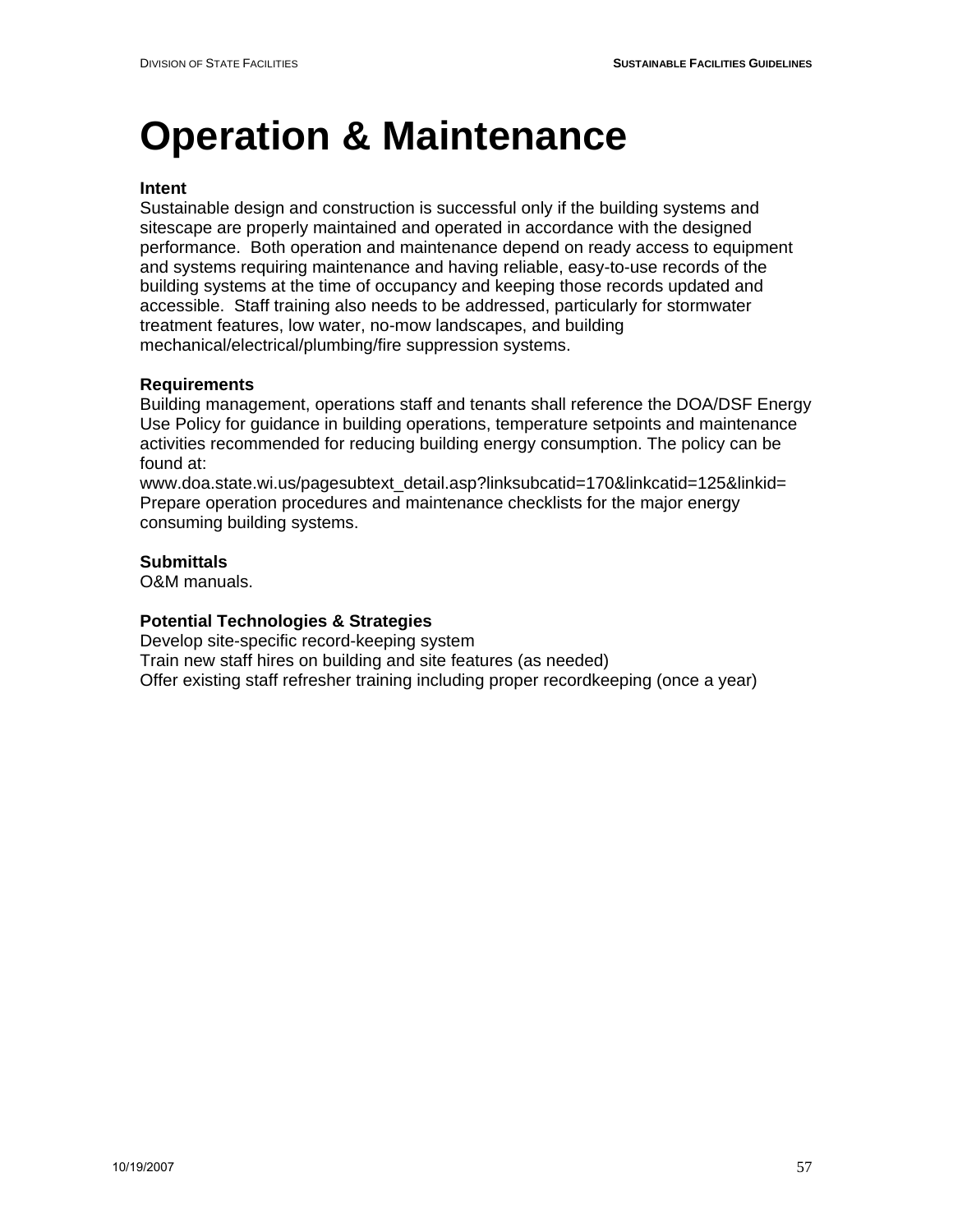# **Purchasing of Furniture, Fixtures and Equipment**

#### **Intent**

To enable building tenants to perform their jobs well and maintain good health, it's important to source furniture, fixtures and equipment that will not offgas or otherwise cause deteriorating health for the chemically sensitive.

#### **Requirements**

Purchase Energy Star approved equipment and products with ECO-labels or ECO-label certifications.

Preference for recycled content, used equipment, locally manufactured No PVC content

#### **Submittals**

MSDS sheets for products being considered as part of bid process Eco-label certifications

#### **Potential Technologies & Strategies**

Conduct research on greener furniture, fixtures and equipment, then select among the top 3 vendors in each category.

Printers:

- default to duplex printing at all printers
- reminders, pamphlet about benefits; make it easy
- purchase only printers capable of duplex printing
- replace all old printers
- demonstrate how to use printers

Network copy machines.

Quit requiring office furniture to "match" (we waste perfectly good furniture)

Purchase only energy efficient fixtures and equipment. Promote use of motion sensors for room lighting.

Purchasing/Leasing

- Promote recycled paper/green office supplies purchasing and evaluate the impact
- Purchase only Energy Star, duplex printers
- Promote recyclable, compostable or reusable dishware & utensils
- Purchase only flat LCD monitors
- Purchase only Energy Star PCs
- Purchase only 4 stroke engines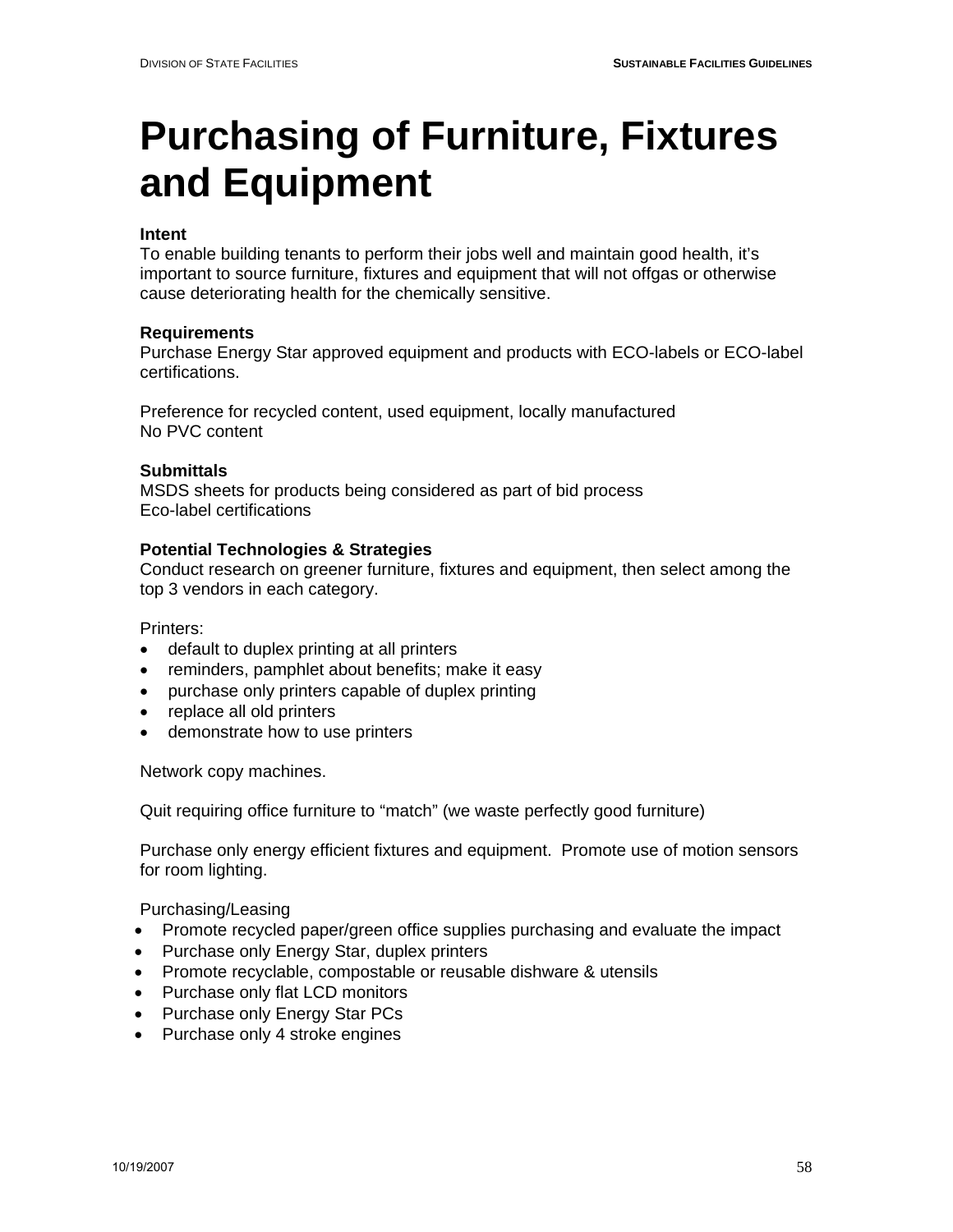## **AR 1 Accountability for Sustainability**

### **Intent**

The Division of State Facilities is accountable for implementing the sustainability policies of the State of Wisconsin Building Commission and for reporting on the results of these policies. Capital project and capital project portfolio performance information will be provided at least two times each year to the Commission.

### **Requirements**

Reports at least twice per year on capital projects and the results of the sustainability policies of the Building Commission.

### **Submittals**

Reporting templates Occupant comfort surveys

#### **Potential Technologies & Strategies**

Develop comparative performance matrix across overall portfolio Employee energy savings suggestion program with incentives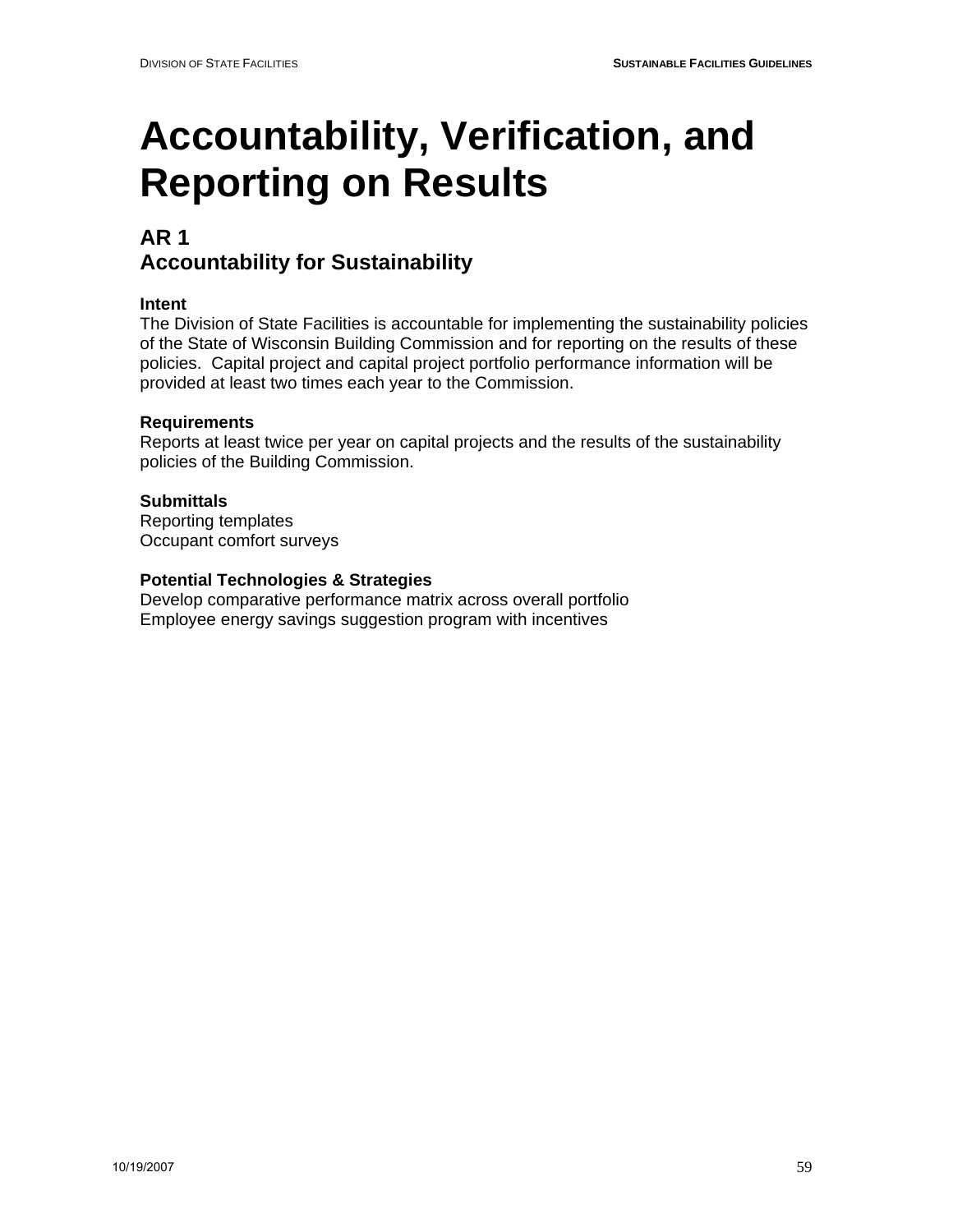## **AR 2 Verification during Project Design**

### **Intent**

Meeting the sustainability guidelines of the Building Commission requires verification at several steps in the process of preparing and implementing capital projects. The division will include reporting information in design reports regarding the sustainability of capital projects using the reporting templates approved by the Commission. For projects that do not require design reports, verification will take place through the approved reporting templates approved by the Commission for such projects. The division will also report on overall portfolio performance.

### **Requirements**

The department will publish information on the sustainability of capital projects in the manner approved by the Commission.

Provide owner/occupant with anticipated monthly/annual costs for

operation/maintenance of new/enhanced energy savings technologies.

The A/E will include reporting information in design reports regarding the sustainability of capital projects using the reporting templates approved by the Commission. For projects that do not require design reports, verification will take place through the approved reporting templates approved by the Commission for such projects. The division will also report on overall portfolio performance

### **Submittals**

#### **Potential Technologies & Strategies**

Assist in locating training and certification for contractors and subcontractors on sustainable building policy, LEED™ and Green Globes™. Work with Wisconsin Green Building Alliance and UW Extension.

Require qualified bidders,

Test to assure bidders understand what they are bidding on.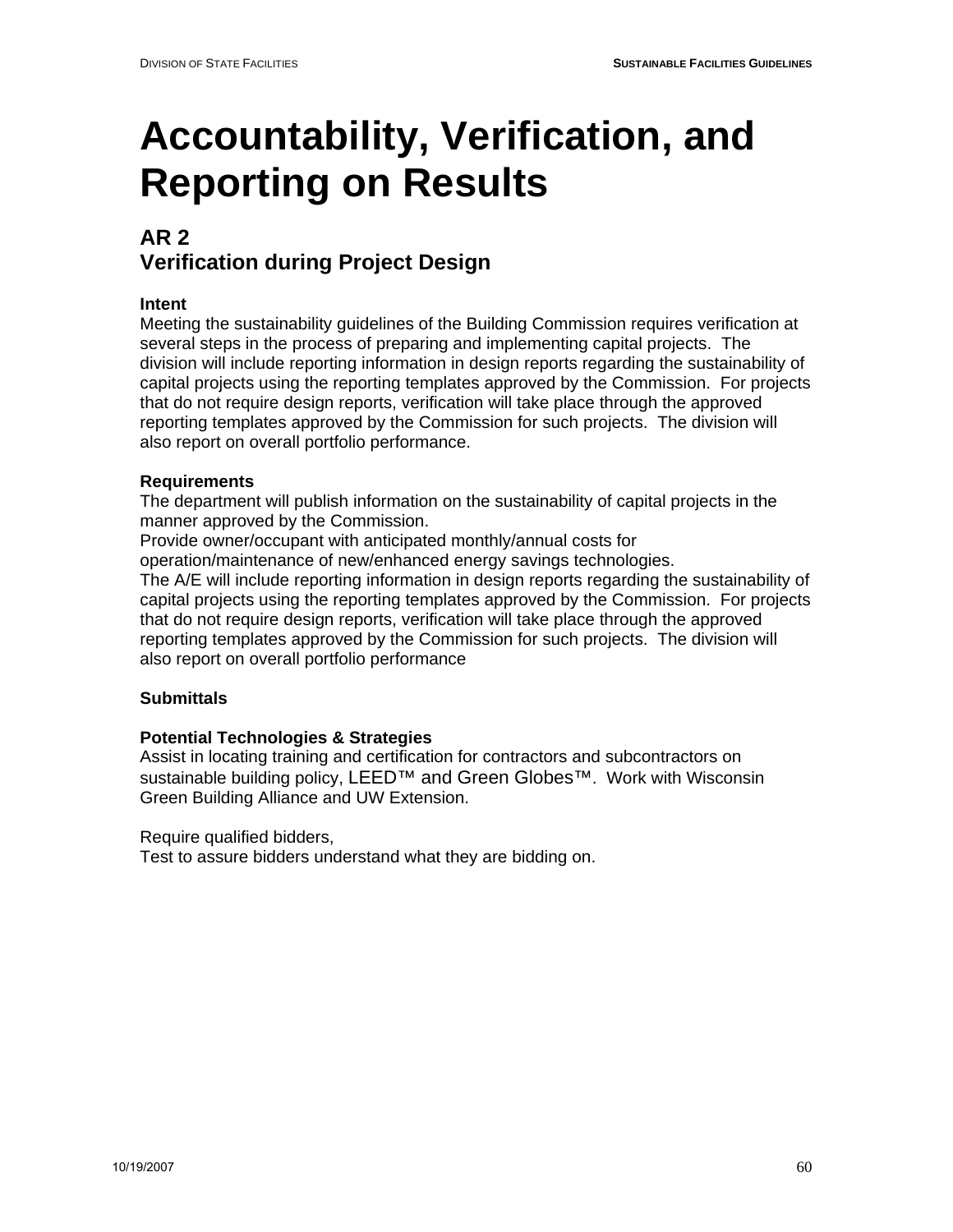## **AR 3 Verification during Project Construction**

### **Intent**

Meeting the sustainability guidelines of the Building Commission requires verification at several steps in the process of preparing and implementing capital projects. The division will measure and include reporting information regarding the sustainability of capital projects achieved during construction using the reporting templates approved by the Commission. The division will also report on overall portfolio performance.

#### **Requirements**

#### **Submittals**

### **Potential Technologies & Strategies**

Complete understanding of integrated building construction. Assurances that subcontractors follow sustainable design specifications throughout the process.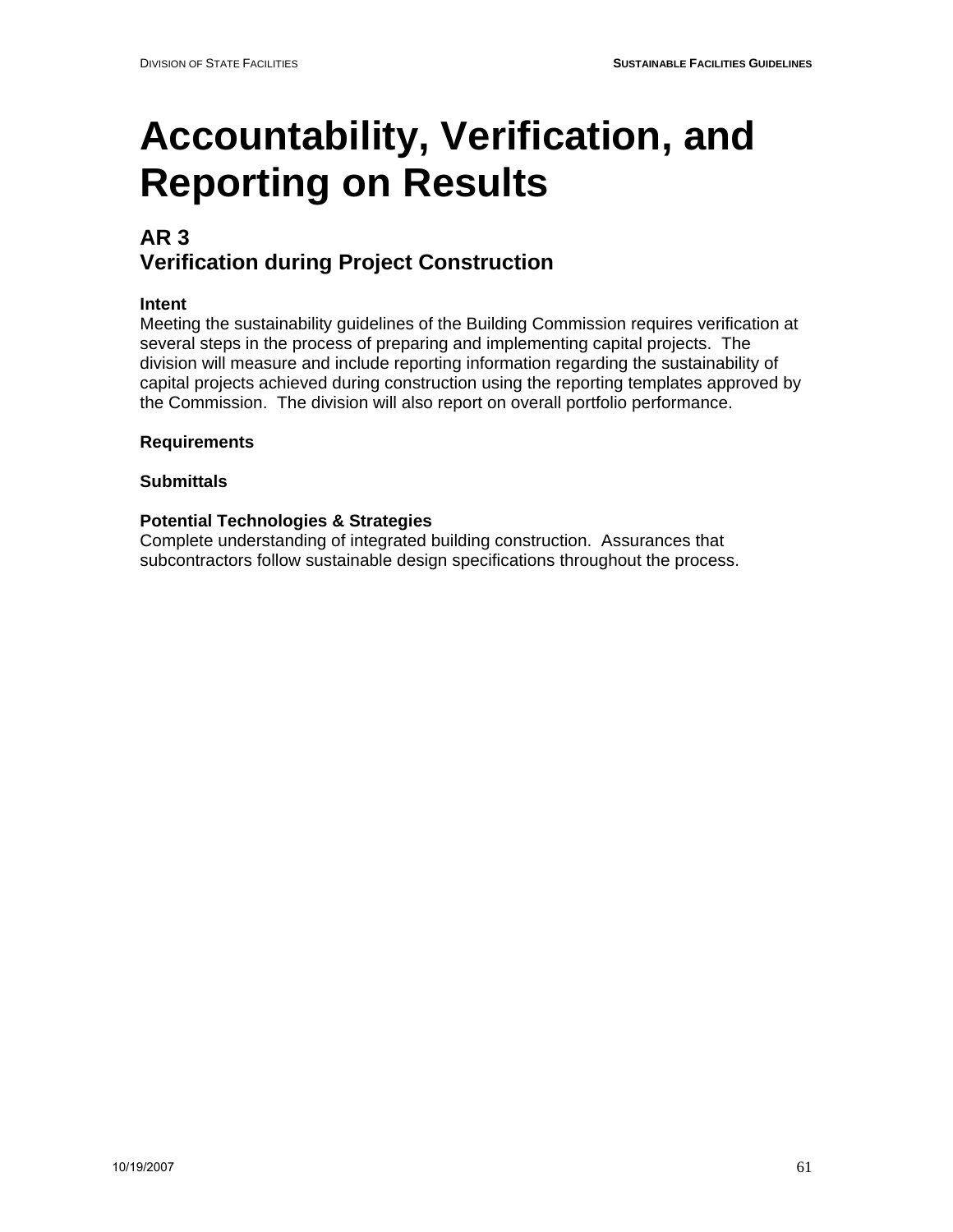## **AR 4 Verification following Construction**

### **Intent**

Meeting the sustainability guidelines of the Building Commission requires verification at several steps in the process of preparing and implementing capital projects. The division will include data collected and verified from commissioning, post occupancy, and operation periods year 1, year 2, then transition to operating reporting using the reporting templates approved by the Commission. The division will also report on overall portfolio performance.

#### **Requirements**

Provide sufficient training to Owner/occupant.

**Submittals** 

**Potential Technologies & Strategies**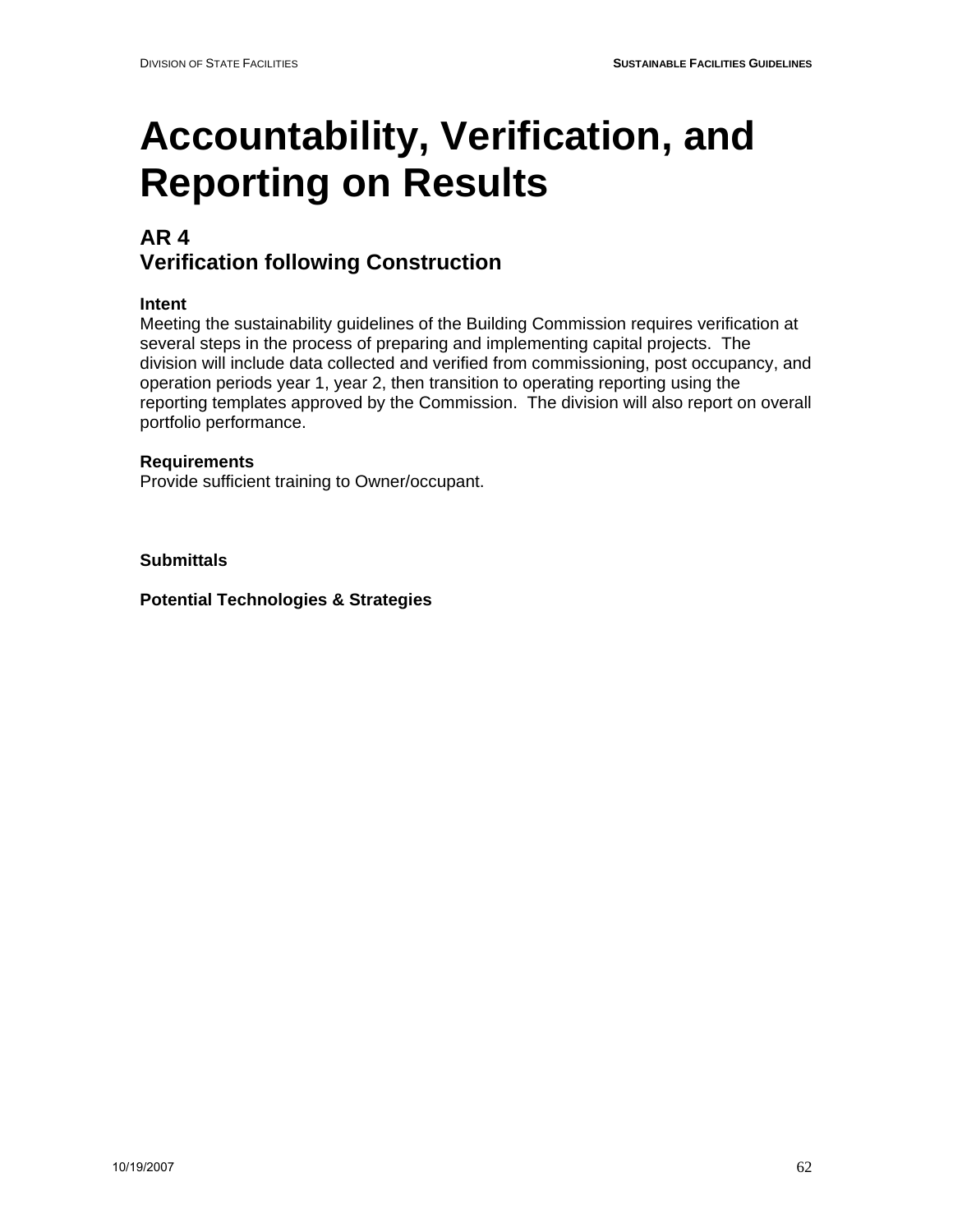## **AR 5 Reporting on Construction Results**

### **Intent**

Meeting the sustainability guidelines of the Building Commission requires verification at several steps in the process of preparing and implementing capital projects. The division will include data and information on construction related items, such as recycling, avoidance of waste, and use of materials using the reporting templates approved by the Commission. The division will also report on overall portfolio performance.

### **Requirements**

### **Submittals**

Construction "as-built" report for each DOA project: Itemized listing of materials, quantities, sources, recycled content, materials recycled/reused, tons diverted from landfilling, project contractors/subcontractors, instruction manuals, etc

**Potential Technologies & Strategies**